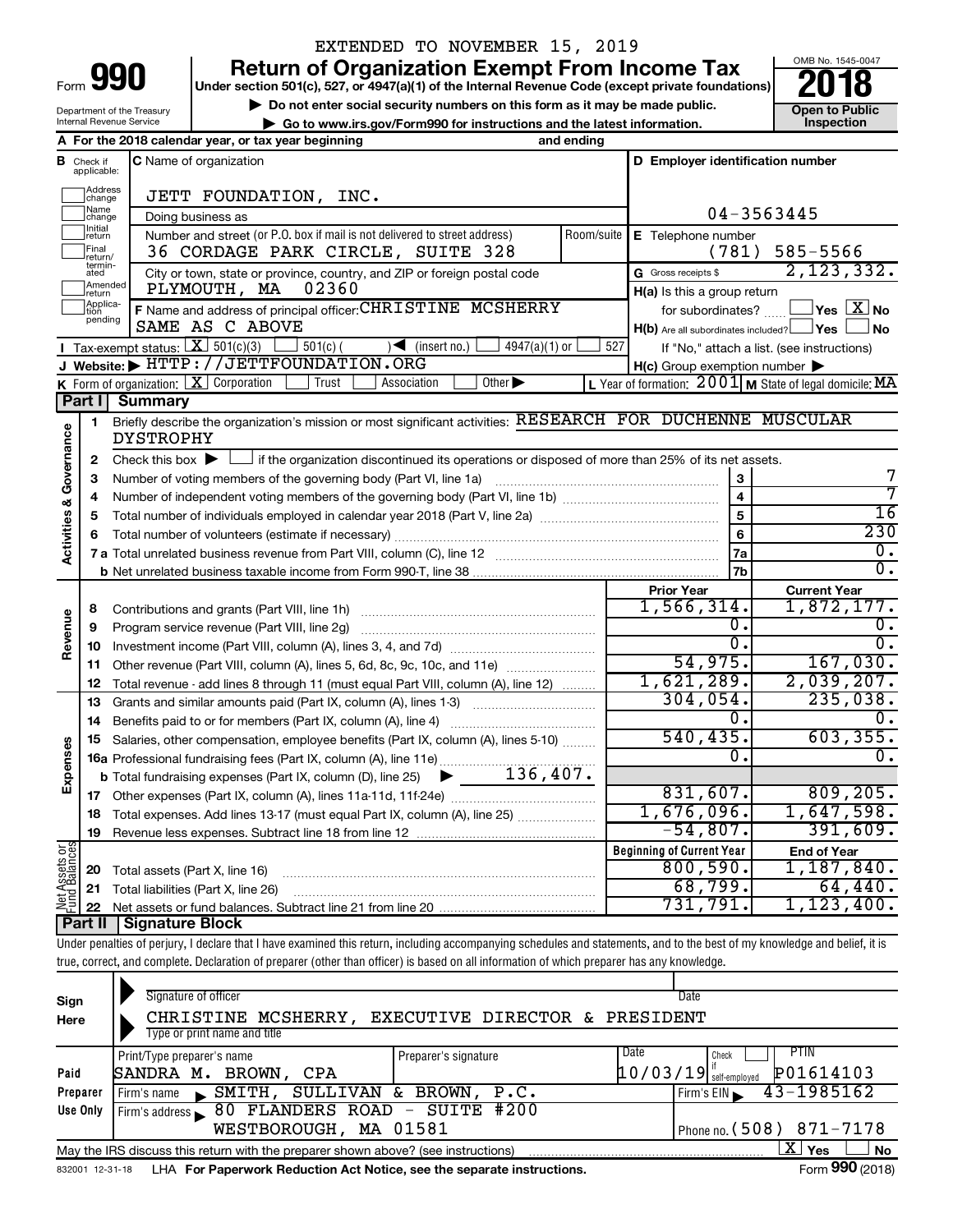|              | JETT FOUNDATION, INC.<br>Form 990 (2018)<br>Part III   Statement of Program Service Accomplishments                                                                         | 04-3563445                                             | Page 2 |
|--------------|-----------------------------------------------------------------------------------------------------------------------------------------------------------------------------|--------------------------------------------------------|--------|
|              |                                                                                                                                                                             |                                                        |        |
| $\mathbf{1}$ | Briefly describe the organization's mission:                                                                                                                                |                                                        |        |
|              | THE MISSION OF THE JETT FOUNDATION IS TO INCREASE WORLDWIDE AWARENESS                                                                                                       |                                                        |        |
|              | OF DUCHENNE MUSCULAR DYSTROPHY WITH THE PURPOSE OR RAISING AND                                                                                                              |                                                        |        |
|              | APPROPRIATING FUNDS FOR PROGRAMS, EDUCATION, RESEARCH AND ADVOCACY<br>THAT WILL FIND TREATMENTS, REALIZE A CURE FOR THIS FATAL DISEASE AND                                  |                                                        |        |
| $\mathbf{2}$ | Did the organization undertake any significant program services during the year which were not listed on the                                                                |                                                        |        |
|              | prior Form 990 or 990-EZ?                                                                                                                                                   | $\sqrt{\mathsf{Yes}\ \mathbf{X}}$ No                   |        |
|              | If "Yes," describe these new services on Schedule O.                                                                                                                        |                                                        |        |
| 3            | Did the organization cease conducting, or make significant changes in how it conducts, any program services?                                                                | $\vert$ Yes $\vert$ $\overline{\mathrm{X}}$ $\vert$ No |        |
|              | If "Yes," describe these changes on Schedule O.                                                                                                                             |                                                        |        |
| 4            | Describe the organization's program service accomplishments for each of its three largest program services, as measured by expenses.                                        |                                                        |        |
|              | Section 501(c)(3) and 501(c)(4) organizations are required to report the amount of grants and allocations to others, the total expenses, and                                |                                                        |        |
| 4a           | revenue, if any, for each program service reported.<br>235,038. ) (Revenue \$<br>$\overline{751}$ , $\overline{731}$ and including grants of \$<br>) (Expenses \$<br>(Code: |                                                        |        |
|              | DIRECT SERVICE:                                                                                                                                                             |                                                        |        |
|              |                                                                                                                                                                             |                                                        |        |
|              | CAMP PROMISE                                                                                                                                                                |                                                        |        |
|              | JETT FOUNDATION'S SUMMER CAMP, CAMP PROMISE, HAS BEEN THE ONLY CAMP                                                                                                         |                                                        | IN     |
|              | THE COUNTRY FOR KIDS, TEENS, AND ADULTS WITH MUSCULAR DYSTROPHY AND                                                                                                         |                                                        |        |
|              | NEUROMUSCULAR DISEASES SINCE 2009.<br>WITH NO UPPER AGE LIMIT AND A                                                                                                         |                                                        |        |
|              | COMPLETE ON-SITE, 24-HOUR MEDICAL TEAM, JETT PROVIDES A FREE AND UNIQUE                                                                                                     |                                                        |        |
|              | OPPORTUNITY FOR CAMPERS TO EXPERIENCE A WEEK OF INDEPENDENCE, FREEDOM                                                                                                       |                                                        |        |
|              | AND NEW OPPORTUNITIES AWAY FROM THE ROUTINE OF DAILY LIFE.                                                                                                                  | CAMP                                                   |        |
|              | PROMISE PROVIDES CAMPER-FOCUSED PROGRAMMING THAT BUILDS INDEPENDENCE,                                                                                                       |                                                        |        |
|              | CONFIDENCE AND LIFE SKILLS THROUGH TRADITIONAL CAMP ACTIVITIES AND BY<br>462,893. including grants of \$                                                                    |                                                        |        |
| 4b           | ) (Expenses \$<br>(Code:<br>) (Revenue \$<br>READY. SET. JETT. EDUCATIONAL PROGRAMMING:                                                                                     |                                                        |        |
|              |                                                                                                                                                                             |                                                        |        |
|              | <b>FAMILY WORKSHOPS</b>                                                                                                                                                     |                                                        |        |
|              | JETT FOUNDATION FAMILY WORKSHOPS ARE A NATIONAL EDUCATIONAL PROGRAM                                                                                                         |                                                        |        |
|              | THAT BRINGS CLINICIANS, RESEARCHERS, AND FAMILIES AFFECTED BY DUCHENNE                                                                                                      |                                                        |        |
|              | TOGETHER TO LEARN ABOUT CARE, CRUCIAL INFORMATION AND RESOURCES IN MANY                                                                                                     |                                                        |        |
|              | THE MISSION OF THIS PROGRAM IS TO EMPOWER PATIENTS<br>CITIES EACH YEAR.                                                                                                     |                                                        |        |
|              | AND FAMILIES WITH THE KNOWLEDGE NEEDED TO BE THEIR OWN BEST ADVOCATES,                                                                                                      |                                                        |        |
|              | SPREAD AWARENESS ABOUT DUCHENNE IN THE MEDICAL FIELD, AND HELP                                                                                                              |                                                        |        |
|              | ACCELERATE RESEARCH AND DEVELOPMENT.                                                                                                                                        |                                                        |        |
|              | $\overline{159}$ , $\overline{231}$ . including grants of \$<br>) (Revenue \$<br>) (Expenses \$<br>$4c$ (Code:                                                              |                                                        |        |
|              | ADVOCACY:                                                                                                                                                                   |                                                        |        |
|              |                                                                                                                                                                             |                                                        |        |
|              | THE JETT FOUNDATION'S CONTINUED WORK IN ADVOCACY HAS BEEN FOCUSED ON                                                                                                        |                                                        |        |
|              | EDUCATING REGULATORY AND INDUSTRY PARTNERS ABOUT DUCHENNE IN HOPES TO<br>ACCELERATE THE PATHWAYS TO FINDING TREATMENTS FOR THIS FATAL DISEASE.                              |                                                        |        |
|              |                                                                                                                                                                             |                                                        |        |
|              |                                                                                                                                                                             |                                                        |        |
|              |                                                                                                                                                                             |                                                        |        |
|              |                                                                                                                                                                             |                                                        |        |
|              |                                                                                                                                                                             |                                                        |        |
|              |                                                                                                                                                                             |                                                        |        |
|              | 4d Other program services (Describe in Schedule O.)                                                                                                                         |                                                        |        |
|              | $16$ , $246$ $\cdot$ including grants of \$<br>(Expenses \$<br>) (Revenue \$                                                                                                |                                                        |        |
|              |                                                                                                                                                                             |                                                        |        |
|              | 1,390,101.<br>4e Total program service expenses >                                                                                                                           | Form 990 (2018)                                        |        |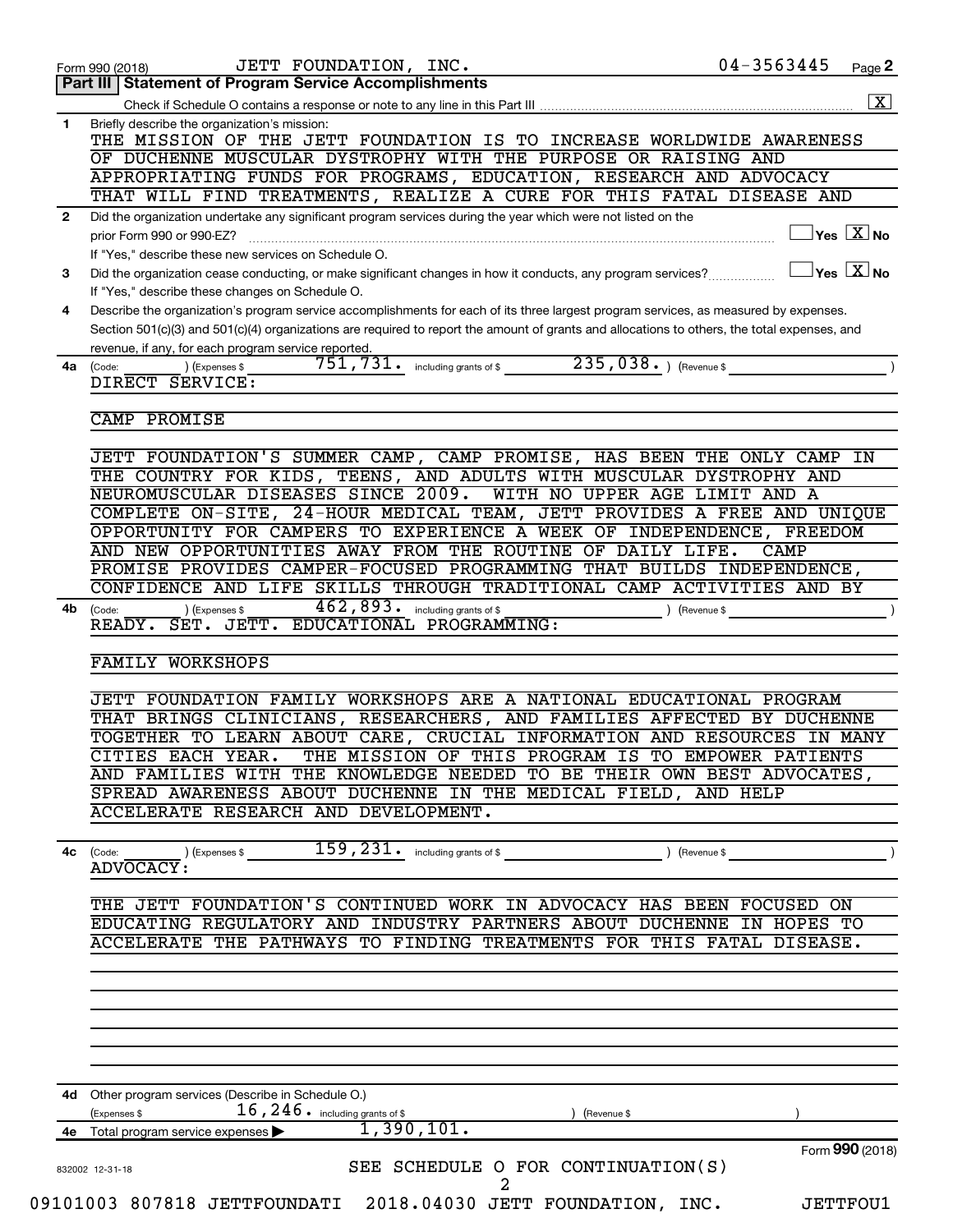| Form 990 (2018) |  |  |
|-----------------|--|--|

**Part IV Checklist of Required Schedules**

Form 990 (2018) Page JETT FOUNDATION, INC. 04-3563445

|    |                                                                                                                                                                                                                                                  |                 | Yes                     | No                      |
|----|--------------------------------------------------------------------------------------------------------------------------------------------------------------------------------------------------------------------------------------------------|-----------------|-------------------------|-------------------------|
| 1  | Is the organization described in section $501(c)(3)$ or $4947(a)(1)$ (other than a private foundation)?                                                                                                                                          |                 |                         |                         |
|    | If "Yes." complete Schedule A                                                                                                                                                                                                                    | 1               | x                       |                         |
| 2  |                                                                                                                                                                                                                                                  | $\mathbf{2}$    | $\overline{\texttt{x}}$ |                         |
| 3  | Did the organization engage in direct or indirect political campaign activities on behalf of or in opposition to candidates for                                                                                                                  |                 |                         | X.                      |
|    | public office? If "Yes," complete Schedule C, Part I                                                                                                                                                                                             | 3               |                         |                         |
| 4  | Section 501(c)(3) organizations. Did the organization engage in lobbying activities, or have a section 501(h) election in effect                                                                                                                 | 4               | x                       |                         |
| 5  | Is the organization a section 501(c)(4), 501(c)(5), or 501(c)(6) organization that receives membership dues, assessments, or                                                                                                                     |                 |                         |                         |
|    |                                                                                                                                                                                                                                                  | 5               |                         | x                       |
| 6  | Did the organization maintain any donor advised funds or any similar funds or accounts for which donors have the right to                                                                                                                        |                 |                         |                         |
|    | provide advice on the distribution or investment of amounts in such funds or accounts? If "Yes," complete Schedule D, Part I                                                                                                                     | 6               |                         | x                       |
| 7  | Did the organization receive or hold a conservation easement, including easements to preserve open space,                                                                                                                                        |                 |                         |                         |
|    |                                                                                                                                                                                                                                                  | $\overline{7}$  |                         | x                       |
| 8  | Did the organization maintain collections of works of art, historical treasures, or other similar assets? If "Yes," complete                                                                                                                     |                 |                         |                         |
|    | Schedule D, Part III <b>www.community.community.community.community.community.com</b>                                                                                                                                                            | 8               |                         | x                       |
| 9  | Did the organization report an amount in Part X, line 21, for escrow or custodial account liability, serve as a custodian for                                                                                                                    |                 |                         |                         |
|    | amounts not listed in Part X; or provide credit counseling, debt management, credit repair, or debt negotiation services?                                                                                                                        |                 |                         |                         |
|    | If "Yes." complete Schedule D, Part IV                                                                                                                                                                                                           | 9               |                         | x                       |
| 10 | Did the organization, directly or through a related organization, hold assets in temporarily restricted endowments, permanent                                                                                                                    |                 |                         |                         |
|    |                                                                                                                                                                                                                                                  | 10              |                         | x                       |
| 11 | If the organization's answer to any of the following questions is "Yes," then complete Schedule D, Parts VI, VII, VIII, IX, or X                                                                                                                 |                 |                         |                         |
|    | as applicable.                                                                                                                                                                                                                                   |                 |                         |                         |
|    | a Did the organization report an amount for land, buildings, and equipment in Part X, line 10? If "Yes," complete Schedule D,<br>Part VI                                                                                                         | 11a             | х                       |                         |
|    | <b>b</b> Did the organization report an amount for investments - other securities in Part X, line 12 that is 5% or more of its total                                                                                                             |                 |                         |                         |
|    | assets reported in Part X, line 16? If "Yes," complete Schedule D, Part VII [11] [11] [12] [12] [12] [12] [12] [                                                                                                                                 | 11b             |                         | x                       |
|    | c Did the organization report an amount for investments - program related in Part X, line 13 that is 5% or more of its total                                                                                                                     |                 |                         |                         |
|    |                                                                                                                                                                                                                                                  | 11c             |                         | x                       |
|    | d Did the organization report an amount for other assets in Part X, line 15 that is 5% or more of its total assets reported in                                                                                                                   |                 |                         |                         |
|    |                                                                                                                                                                                                                                                  | 11d             |                         | x                       |
|    | e Did the organization report an amount for other liabilities in Part X, line 25? If "Yes," complete Schedule D, Part X                                                                                                                          | 11e             |                         | $\overline{\mathbf{X}}$ |
| f. | Did the organization's separate or consolidated financial statements for the tax year include a footnote that addresses                                                                                                                          |                 |                         |                         |
|    | the organization's liability for uncertain tax positions under FIN 48 (ASC 740)? If "Yes," complete Schedule D, Part X                                                                                                                           | 11f             |                         | X.                      |
|    | 12a Did the organization obtain separate, independent audited financial statements for the tax year? If "Yes," complete                                                                                                                          |                 | x                       |                         |
|    | Schedule D, Parts XI and XII                                                                                                                                                                                                                     | 12a             |                         |                         |
|    | <b>b</b> Was the organization included in consolidated, independent audited financial statements for the tax year?<br>If "Yes," and if the organization answered "No" to line 12a, then completing Schedule D, Parts XI and XII is optional www. | 12 <sub>b</sub> |                         | X                       |
| 13 | Is the organization a school described in section $170(b)(1)(A)(ii)?$ If "Yes," complete Schedule E                                                                                                                                              | 13              |                         | $\overline{\textbf{x}}$ |
|    | 14a Did the organization maintain an office, employees, or agents outside of the United States?                                                                                                                                                  | 14a             |                         | X                       |
|    | <b>b</b> Did the organization have aggregate revenues or expenses of more than \$10,000 from grantmaking, fundraising, business,                                                                                                                 |                 |                         |                         |
|    | investment, and program service activities outside the United States, or aggregate foreign investments valued at \$100,000                                                                                                                       |                 |                         |                         |
|    |                                                                                                                                                                                                                                                  | 14b             |                         | x                       |
| 15 | Did the organization report on Part IX, column (A), line 3, more than \$5,000 of grants or other assistance to or for any                                                                                                                        |                 |                         |                         |
|    |                                                                                                                                                                                                                                                  | 15              |                         | x                       |
| 16 | Did the organization report on Part IX, column (A), line 3, more than \$5,000 of aggregate grants or other assistance to                                                                                                                         |                 |                         |                         |
|    |                                                                                                                                                                                                                                                  | 16              |                         | x                       |
| 17 | Did the organization report a total of more than \$15,000 of expenses for professional fundraising services on Part IX,                                                                                                                          |                 |                         |                         |
|    |                                                                                                                                                                                                                                                  | 17              |                         | x                       |
| 18 | Did the organization report more than \$15,000 total of fundraising event gross income and contributions on Part VIII, lines                                                                                                                     | 18              | x                       |                         |
| 19 | Did the organization report more than \$15,000 of gross income from gaming activities on Part VIII, line 9a? If "Yes,"                                                                                                                           |                 |                         |                         |
|    |                                                                                                                                                                                                                                                  | 19              |                         | X.                      |
|    | 20a Did the organization operate one or more hospital facilities? If "Yes," complete Schedule H                                                                                                                                                  | 20a             |                         | X                       |
|    |                                                                                                                                                                                                                                                  | 20b             |                         |                         |
| 21 | Did the organization report more than \$5,000 of grants or other assistance to any domestic organization or                                                                                                                                      |                 |                         |                         |
|    |                                                                                                                                                                                                                                                  | 21              |                         | X.                      |

832003 12-31-18

Form (2018) **990**

3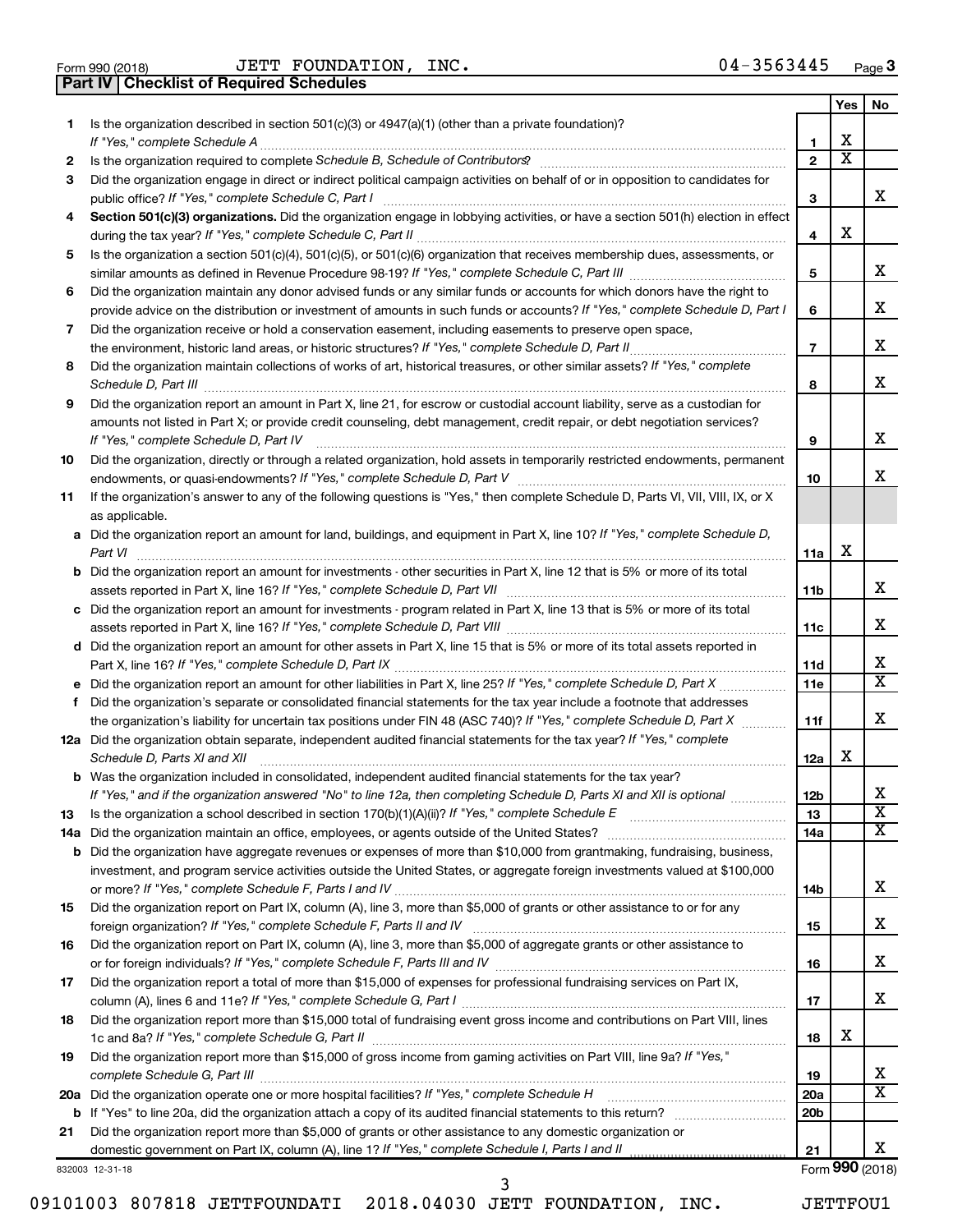|  | Form 990 (2018) |  |
|--|-----------------|--|
|  |                 |  |

Form 990 (2018) Page JETT FOUNDATION, INC. 04-3563445

*(continued)* **Part IV Checklist of Required Schedules**

|               |                                                                                                                                                                                                                                                  |                        | <b>Yes</b>              | No                      |
|---------------|--------------------------------------------------------------------------------------------------------------------------------------------------------------------------------------------------------------------------------------------------|------------------------|-------------------------|-------------------------|
| 22            | Did the organization report more than \$5,000 of grants or other assistance to or for domestic individuals on                                                                                                                                    |                        |                         |                         |
|               |                                                                                                                                                                                                                                                  | 22                     | x                       |                         |
| 23            | Did the organization answer "Yes" to Part VII, Section A, line 3, 4, or 5 about compensation of the organization's current                                                                                                                       |                        |                         |                         |
|               | and former officers, directors, trustees, key employees, and highest compensated employees? If "Yes," complete                                                                                                                                   |                        |                         |                         |
|               | Schedule J <b>Execute Schedule J Execute Schedule J</b><br>24a Did the organization have a tax-exempt bond issue with an outstanding principal amount of more than \$100,000 as of the                                                           | 23                     |                         | x                       |
|               | last day of the year, that was issued after December 31, 2002? If "Yes," answer lines 24b through 24d and complete                                                                                                                               |                        |                         |                         |
|               |                                                                                                                                                                                                                                                  | 24a                    |                         | x                       |
|               |                                                                                                                                                                                                                                                  | 24 <sub>b</sub>        |                         |                         |
|               | c Did the organization maintain an escrow account other than a refunding escrow at any time during the year to defease                                                                                                                           |                        |                         |                         |
|               |                                                                                                                                                                                                                                                  | 24c                    |                         |                         |
|               |                                                                                                                                                                                                                                                  | 24d                    |                         |                         |
|               | 25a Section 501(c)(3), 501(c)(4), and 501(c)(29) organizations. Did the organization engage in an excess benefit                                                                                                                                 |                        |                         |                         |
|               |                                                                                                                                                                                                                                                  | 25a                    |                         | x                       |
|               | <b>b</b> Is the organization aware that it engaged in an excess benefit transaction with a disqualified person in a prior year, and                                                                                                              |                        |                         |                         |
|               | that the transaction has not been reported on any of the organization's prior Forms 990 or 990-EZ? If "Yes," complete<br>Schedule L, Part I                                                                                                      | 25b                    |                         | x                       |
| 26            | Did the organization report any amount on Part X, line 5, 6, or 22 for receivables from or payables to any current or                                                                                                                            |                        |                         |                         |
|               | former officers, directors, trustees, key employees, highest compensated employees, or disqualified persons? If "Yes,"                                                                                                                           |                        |                         |                         |
|               |                                                                                                                                                                                                                                                  | 26                     |                         | x                       |
| 27            | Did the organization provide a grant or other assistance to an officer, director, trustee, key employee, substantial                                                                                                                             |                        |                         |                         |
|               | contributor or employee thereof, a grant selection committee member, or to a 35% controlled entity or family member                                                                                                                              |                        |                         |                         |
|               |                                                                                                                                                                                                                                                  | 27                     |                         | X                       |
| 28            | Was the organization a party to a business transaction with one of the following parties (see Schedule L, Part IV                                                                                                                                |                        |                         |                         |
|               | instructions for applicable filing thresholds, conditions, and exceptions):                                                                                                                                                                      |                        |                         | X                       |
|               | a A current or former officer, director, trustee, or key employee? If "Yes," complete Schedule L, Part IV<br><b>b</b> A family member of a current or former officer, director, trustee, or key employee? If "Yes," complete Schedule L, Part IV | 28a<br>28 <sub>b</sub> | $\overline{\textbf{x}}$ |                         |
|               | c An entity of which a current or former officer, director, trustee, or key employee (or a family member thereof) was an officer,                                                                                                                |                        |                         |                         |
|               |                                                                                                                                                                                                                                                  | 28c                    |                         | х                       |
| 29            |                                                                                                                                                                                                                                                  | 29                     |                         | $\overline{\mathtt{x}}$ |
| 30            | Did the organization receive contributions of art, historical treasures, or other similar assets, or qualified conservation                                                                                                                      |                        |                         |                         |
|               |                                                                                                                                                                                                                                                  | 30                     |                         | x                       |
| 31            | Did the organization liquidate, terminate, or dissolve and cease operations?                                                                                                                                                                     |                        |                         |                         |
|               |                                                                                                                                                                                                                                                  | 31                     |                         | x                       |
| 32            | Did the organization sell, exchange, dispose of, or transfer more than 25% of its net assets? If "Yes," complete                                                                                                                                 |                        |                         | x                       |
| 33            | Did the organization own 100% of an entity disregarded as separate from the organization under Regulations                                                                                                                                       | 32                     |                         |                         |
|               |                                                                                                                                                                                                                                                  | 33                     |                         | x                       |
| 34            | Was the organization related to any tax-exempt or taxable entity? If "Yes," complete Schedule R, Part II, III, or IV, and                                                                                                                        |                        |                         |                         |
|               | Part V, line 1                                                                                                                                                                                                                                   | 34                     |                         | x                       |
|               | 35a Did the organization have a controlled entity within the meaning of section 512(b)(13)?                                                                                                                                                      | 35a                    |                         | $\overline{\mathtt{x}}$ |
|               | b If "Yes" to line 35a, did the organization receive any payment from or engage in any transaction with a controlled entity                                                                                                                      |                        |                         |                         |
|               |                                                                                                                                                                                                                                                  | 35b                    |                         |                         |
| 36            | Section 501(c)(3) organizations. Did the organization make any transfers to an exempt non-charitable related organization?                                                                                                                       |                        |                         |                         |
|               |                                                                                                                                                                                                                                                  | 36                     |                         | x                       |
| 37            | Did the organization conduct more than 5% of its activities through an entity that is not a related organization                                                                                                                                 | 37                     |                         | x                       |
| 38            | Did the organization complete Schedule O and provide explanations in Schedule O for Part VI, lines 11b and 19?                                                                                                                                   |                        |                         |                         |
|               |                                                                                                                                                                                                                                                  | 38                     | х                       |                         |
| <b>Part V</b> |                                                                                                                                                                                                                                                  |                        |                         |                         |
|               | Check if Schedule O contains a response or note to any line in this Part V                                                                                                                                                                       |                        |                         |                         |
|               |                                                                                                                                                                                                                                                  |                        | Yes                     | No                      |
|               | 8<br>1a                                                                                                                                                                                                                                          |                        |                         |                         |
|               | 0<br>b Enter the number of Forms W-2G included in line 1a. Enter -0- if not applicable<br>1b                                                                                                                                                     |                        |                         |                         |
|               | c Did the organization comply with backup withholding rules for reportable payments to vendors and reportable gaming                                                                                                                             | 1c                     |                         |                         |
|               | 832004 12-31-18                                                                                                                                                                                                                                  |                        |                         | Form 990 (2018)         |
|               | 4                                                                                                                                                                                                                                                |                        |                         |                         |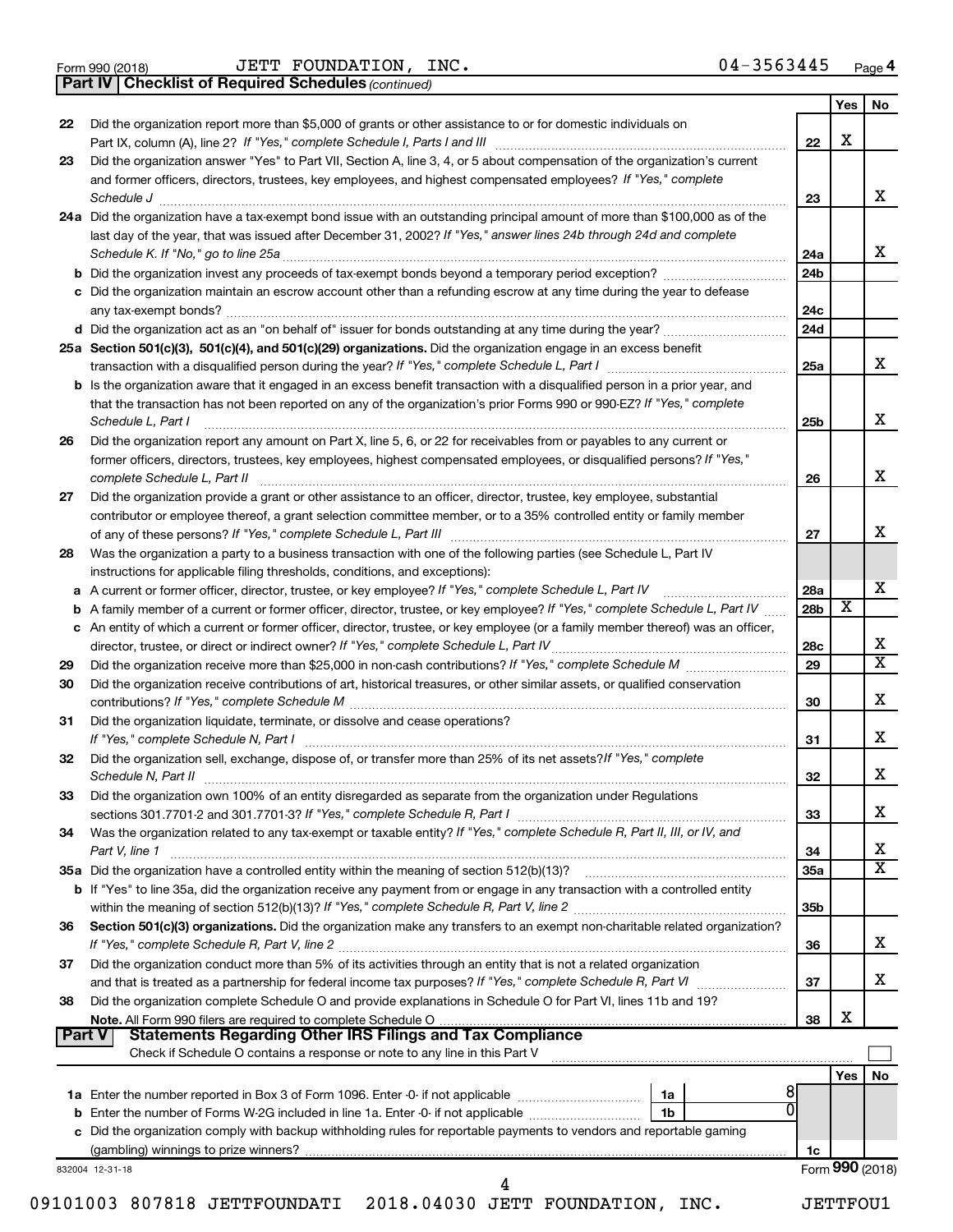|          | 04-3563445<br>JETT FOUNDATION, INC.<br>Form 990 (2018)                                                                                                       |                 |                         | Page 5                  |
|----------|--------------------------------------------------------------------------------------------------------------------------------------------------------------|-----------------|-------------------------|-------------------------|
| Part V   | Statements Regarding Other IRS Filings and Tax Compliance (continued)                                                                                        |                 |                         |                         |
|          |                                                                                                                                                              |                 | <b>Yes</b>              | <b>No</b>               |
|          | 2a Enter the number of employees reported on Form W-3, Transmittal of Wage and Tax Statements,                                                               |                 |                         |                         |
|          | 16<br>filed for the calendar year ending with or within the year covered by this return<br>2a                                                                |                 |                         |                         |
|          | b If at least one is reported on line 2a, did the organization file all required federal employment tax returns?                                             | 2 <sub>b</sub>  | X                       |                         |
|          | Note. If the sum of lines 1a and 2a is greater than 250, you may be required to e-file (see instructions) <i></i>                                            |                 |                         |                         |
|          | 3a Did the organization have unrelated business gross income of \$1,000 or more during the year?                                                             | 3a              |                         | x                       |
| b        | If "Yes," has it filed a Form 990-T for this year? If "No" to line 3b, provide an explanation in Schedule O manumum                                          | 3 <sub>b</sub>  |                         |                         |
|          | 4a At any time during the calendar year, did the organization have an interest in, or a signature or other authority over, a                                 |                 |                         |                         |
|          | financial account in a foreign country (such as a bank account, securities account, or other financial account)?                                             | 4a              |                         | х                       |
|          | <b>b</b> If "Yes," enter the name of the foreign country: $\blacktriangleright$                                                                              |                 |                         |                         |
|          | See instructions for filing requirements for FinCEN Form 114, Report of Foreign Bank and Financial Accounts (FBAR).                                          |                 |                         |                         |
|          |                                                                                                                                                              | 5a              |                         | х                       |
| b        |                                                                                                                                                              | 5 <sub>b</sub>  |                         | $\overline{\mathbf{x}}$ |
| с        |                                                                                                                                                              | 5 <sub>c</sub>  |                         |                         |
|          | 6a Does the organization have annual gross receipts that are normally greater than \$100,000, and did the organization solicit                               |                 |                         |                         |
|          | any contributions that were not tax deductible as charitable contributions?                                                                                  | 6a              |                         | х                       |
| b        | If "Yes," did the organization include with every solicitation an express statement that such contributions or gifts                                         |                 |                         |                         |
|          | were not tax deductible?                                                                                                                                     | 6b              |                         |                         |
| 7        | Organizations that may receive deductible contributions under section 170(c).                                                                                |                 |                         |                         |
| а        | Did the organization receive a payment in excess of \$75 made partly as a contribution and partly for goods and services provided to the payor?              | 7a              | х                       |                         |
| b        |                                                                                                                                                              | 7b              | $\overline{\textbf{x}}$ |                         |
| с        | Did the organization sell, exchange, or otherwise dispose of tangible personal property for which it was required                                            |                 |                         |                         |
|          |                                                                                                                                                              | 7c              |                         | x                       |
| d        | 7d                                                                                                                                                           |                 |                         |                         |
| е        |                                                                                                                                                              | 7e              |                         | х                       |
| f        | Did the organization, during the year, pay premiums, directly or indirectly, on a personal benefit contract?                                                 | 7f              |                         | $\overline{X}$          |
|          | If the organization received a contribution of qualified intellectual property, did the organization file Form 8899 as required?                             | 7g              |                         |                         |
| h        | If the organization received a contribution of cars, boats, airplanes, or other vehicles, did the organization file a Form 1098-C?                           | 7h              |                         |                         |
| 8        | Sponsoring organizations maintaining donor advised funds. Did a donor advised fund maintained by the                                                         |                 |                         |                         |
|          | sponsoring organization have excess business holdings at any time during the year?                                                                           | 8               |                         |                         |
| 9        | Sponsoring organizations maintaining donor advised funds.                                                                                                    |                 |                         |                         |
| а        | Did the sponsoring organization make any taxable distributions under section 4966?                                                                           | 9a              |                         |                         |
| b        |                                                                                                                                                              | 9 <sub>b</sub>  |                         |                         |
| 10       | Section 501(c)(7) organizations. Enter:                                                                                                                      |                 |                         |                         |
| а        | 10a                                                                                                                                                          |                 |                         |                         |
| b        | Gross receipts, included on Form 990, Part VIII, line 12, for public use of club facilities<br>  10b                                                         |                 |                         |                         |
| 11       | Section 501(c)(12) organizations. Enter:                                                                                                                     |                 |                         |                         |
| а        | 11a                                                                                                                                                          |                 |                         |                         |
| b        | Gross income from other sources (Do not net amounts due or paid to other sources against                                                                     |                 |                         |                         |
|          | 11b<br>amounts due or received from them.)<br>12a Section 4947(a)(1) non-exempt charitable trusts. Is the organization filing Form 990 in lieu of Form 1041? |                 |                         |                         |
|          |                                                                                                                                                              | 12a             |                         |                         |
| b        | 12 <sub>b</sub><br>If "Yes," enter the amount of tax-exempt interest received or accrued during the year                                                     |                 |                         |                         |
| 13       | Section 501(c)(29) qualified nonprofit health insurance issuers.                                                                                             | 13a             |                         |                         |
| а        |                                                                                                                                                              |                 |                         |                         |
|          | Note. See the instructions for additional information the organization must report on Schedule O.                                                            |                 |                         |                         |
|          | <b>b</b> Enter the amount of reserves the organization is required to maintain by the states in which the<br>13 <sub>b</sub>                                 |                 |                         |                         |
|          | 13с<br>Enter the amount of reserves on hand                                                                                                                  |                 |                         |                         |
| с<br>14a | Did the organization receive any payments for indoor tanning services during the tax year?                                                                   | 14a             |                         | X                       |
| b        |                                                                                                                                                              | 14 <sub>b</sub> |                         |                         |
| 15       | Is the organization subject to the section 4960 tax on payment(s) of more than \$1,000,000 in remuneration or                                                |                 |                         |                         |
|          |                                                                                                                                                              | 15              |                         | х                       |
|          | If "Yes," see instructions and file Form 4720, Schedule N.                                                                                                   |                 |                         |                         |
| 16       | Is the organization an educational institution subject to the section 4968 excise tax on net investment income?                                              | 16              |                         | х                       |
|          | If "Yes," complete Form 4720, Schedule O.                                                                                                                    |                 |                         |                         |
|          |                                                                                                                                                              |                 |                         | $Form$ QQQ (2019)       |

Form (2018) **990**

832005 12-31-18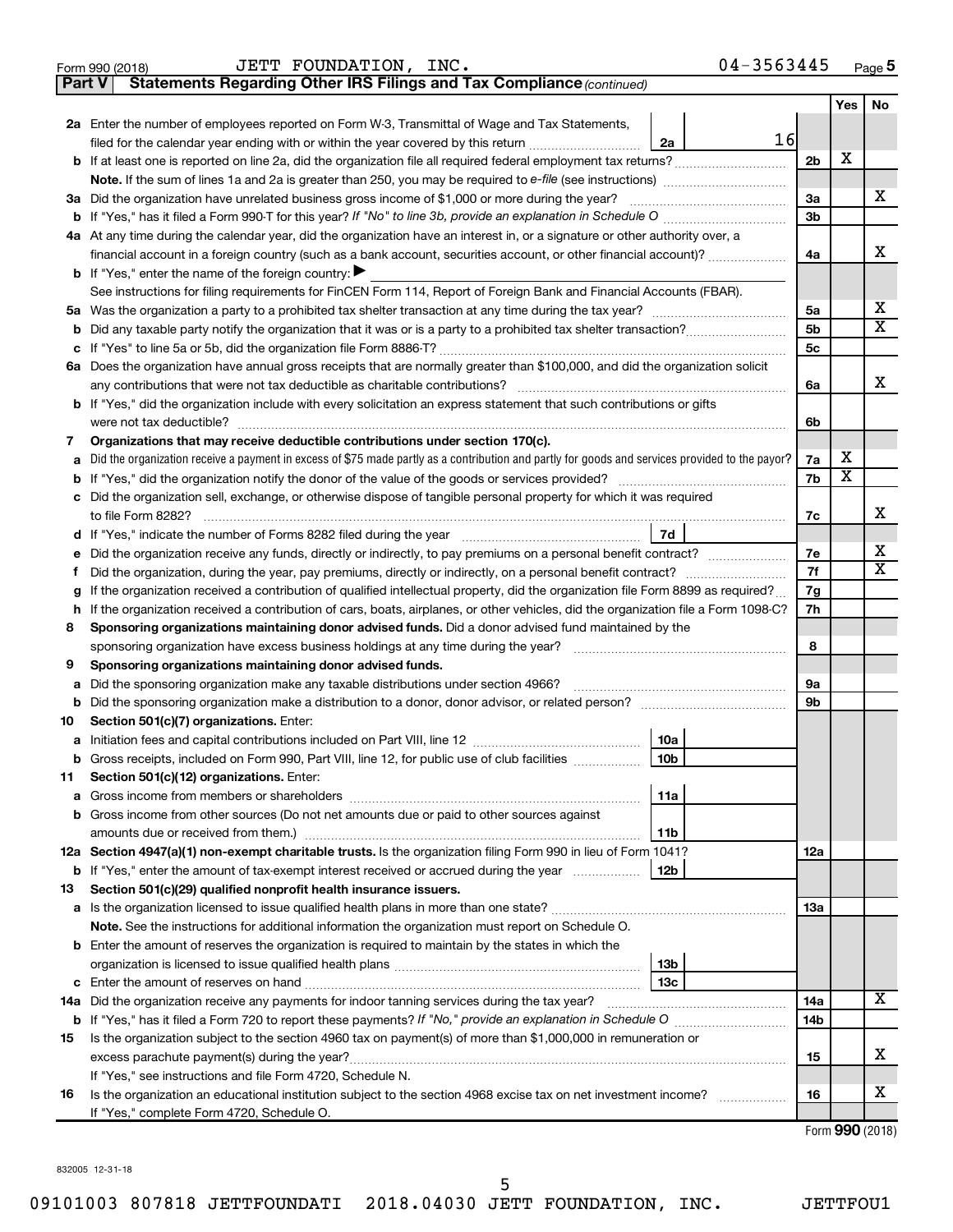| Form 990 (2018) |  |
|-----------------|--|
|-----------------|--|

## Form 990 (2018) Page JETT FOUNDATION, INC. 04-3563445

|  | 04-3563445 |  |  |  |  |  |  |  | Page 6 |  |
|--|------------|--|--|--|--|--|--|--|--------|--|
|--|------------|--|--|--|--|--|--|--|--------|--|

**Part VI** Governance, Management, and Disclosure For each "Yes" response to lines 2 through 7b below, and for a "No" response *to line 8a, 8b, or 10b below, describe the circumstances, processes, or changes in Schedule O. See instructions.*

|             | Check if Schedule O contains a response or note to any line in this Part VI [11] [12] [12] Check if Schedule O contains a response or note to any line in this Part VI                                                         |                 |                         | $\overline{\mathbf{x}}$ |
|-------------|--------------------------------------------------------------------------------------------------------------------------------------------------------------------------------------------------------------------------------|-----------------|-------------------------|-------------------------|
|             | <b>Section A. Governing Body and Management</b>                                                                                                                                                                                |                 |                         |                         |
|             |                                                                                                                                                                                                                                |                 | Yes                     | No                      |
|             | 1a Enter the number of voting members of the governing body at the end of the tax year<br>1a                                                                                                                                   |                 |                         |                         |
|             | If there are material differences in voting rights among members of the governing body, or if the governing                                                                                                                    |                 |                         |                         |
|             | body delegated broad authority to an executive committee or similar committee, explain in Schedule O.                                                                                                                          |                 |                         |                         |
| $\mathbf b$ | Enter the number of voting members included in line 1a, above, who are independent<br>1b                                                                                                                                       |                 |                         |                         |
| 2           | Did any officer, director, trustee, or key employee have a family relationship or a business relationship with any other                                                                                                       |                 |                         |                         |
|             | officer, director, trustee, or key employee?                                                                                                                                                                                   | $\mathbf{2}$    |                         | х                       |
| 3           | Did the organization delegate control over management duties customarily performed by or under the direct supervision                                                                                                          |                 |                         |                         |
|             |                                                                                                                                                                                                                                | 3               |                         | х                       |
| 4           |                                                                                                                                                                                                                                | 4               |                         | $\overline{\mathbf{x}}$ |
| 5           |                                                                                                                                                                                                                                | 5               |                         | $\overline{\mathbf{x}}$ |
| 6           |                                                                                                                                                                                                                                | 6               |                         | $\overline{\mathbf{X}}$ |
| 7a          | Did the organization have members, stockholders, or other persons who had the power to elect or appoint one or                                                                                                                 |                 |                         |                         |
|             |                                                                                                                                                                                                                                | 7a              |                         | X                       |
| b           | Are any governance decisions of the organization reserved to (or subject to approval by) members, stockholders, or                                                                                                             |                 |                         |                         |
|             | persons other than the governing body?                                                                                                                                                                                         | 7b              |                         | х                       |
| 8           | Did the organization contemporaneously document the meetings held or written actions undertaken during the year by the following:                                                                                              |                 |                         |                         |
| a           |                                                                                                                                                                                                                                | 8а              | х                       |                         |
| b           | Each committee with authority to act on behalf of the governing body?                                                                                                                                                          | 8b              | $\overline{\mathbf{x}}$ |                         |
| 9           | Is there any officer, director, trustee, or key employee listed in Part VII, Section A, who cannot be reached at the                                                                                                           |                 |                         |                         |
|             |                                                                                                                                                                                                                                | 9               |                         | х                       |
|             | Section B. Policies (This Section B requests information about policies not required by the Internal Revenue Code.)                                                                                                            |                 |                         |                         |
|             |                                                                                                                                                                                                                                |                 | Yes                     | No                      |
|             |                                                                                                                                                                                                                                | 10a             |                         | х                       |
|             | b If "Yes," did the organization have written policies and procedures governing the activities of such chapters, affiliates,                                                                                                   |                 |                         |                         |
|             | and branches to ensure their operations are consistent with the organization's exempt purposes? www.www.www.www.                                                                                                               | 10b             |                         |                         |
|             | 11a Has the organization provided a complete copy of this Form 990 to all members of its governing body before filing the form?                                                                                                | 11a             | х                       |                         |
| b           | Describe in Schedule O the process, if any, used by the organization to review this Form 990.                                                                                                                                  |                 |                         |                         |
| 12a         | Did the organization have a written conflict of interest policy? If "No," go to line 13                                                                                                                                        | 12a             | х                       |                         |
| b           | Were officers, directors, or trustees, and key employees required to disclose annually interests that could give rise to conflicts?                                                                                            | 12b             | х                       |                         |
| с           | Did the organization regularly and consistently monitor and enforce compliance with the policy? If "Yes," describe                                                                                                             |                 |                         |                         |
|             | in Schedule O how this was done                                                                                                                                                                                                | 12c             | X                       |                         |
| 13          | Did the organization have a written whistleblower policy?                                                                                                                                                                      | 13              | $\overline{\mathbf{x}}$ |                         |
| 14          |                                                                                                                                                                                                                                | 14              | X                       |                         |
| 15          | Did the process for determining compensation of the following persons include a review and approval by independent                                                                                                             |                 |                         |                         |
|             | persons, comparability data, and contemporaneous substantiation of the deliberation and decision?                                                                                                                              |                 |                         |                         |
|             | The organization's CEO, Executive Director, or top management official manufactured content of the organization's CEO, Executive Director, or top management official manufactured content of the state of the state of the st | 15a             | х                       |                         |
|             |                                                                                                                                                                                                                                | 15 <sub>b</sub> | X                       |                         |
|             | If "Yes" to line 15a or 15b, describe the process in Schedule O (see instructions).                                                                                                                                            |                 |                         |                         |
|             | 16a Did the organization invest in, contribute assets to, or participate in a joint venture or similar arrangement with a                                                                                                      |                 |                         |                         |
|             | taxable entity during the year?                                                                                                                                                                                                | 16a             |                         | x                       |
|             | b If "Yes," did the organization follow a written policy or procedure requiring the organization to evaluate its participation                                                                                                 |                 |                         |                         |
|             | in joint venture arrangements under applicable federal tax law, and take steps to safeguard the organization's                                                                                                                 |                 |                         |                         |
|             | exempt status with respect to such arrangements?                                                                                                                                                                               | 16b             |                         |                         |
|             | <b>Section C. Disclosure</b>                                                                                                                                                                                                   |                 |                         |                         |
| 17          | List the states with which a copy of this Form 990 is required to be filed MA, AL, AR, CA, CT, FL, GA, HI, IL, KS, KY, MD                                                                                                      |                 |                         |                         |
| 18          | Section 6104 requires an organization to make its Forms 1023 (1024 or 1024 A if applicable), 990, and 990 T (Section 501(c)(3)s only) available                                                                                |                 |                         |                         |
|             | for public inspection. Indicate how you made these available. Check all that apply.                                                                                                                                            |                 |                         |                         |
|             | $\lfloor \underline{X} \rfloor$ Upon request<br>Another's website<br>Other (explain in Schedule O)<br>Own website                                                                                                              |                 |                         |                         |
| 19          | Describe in Schedule O whether (and if so, how) the organization made its governing documents, conflict of interest policy, and financial                                                                                      |                 |                         |                         |
|             | statements available to the public during the tax year.                                                                                                                                                                        |                 |                         |                         |
| 20          | State the name, address, and telephone number of the person who possesses the organization's books and records                                                                                                                 |                 |                         |                         |
|             | 585-5566<br>(781)<br>CHRISTINE MCSHERRY -                                                                                                                                                                                      |                 |                         |                         |
|             | 02360<br>36 CORDAGE PARK CIRCLE, SUITE 328, PLYMOUTH,<br>MA                                                                                                                                                                    |                 |                         |                         |
|             | SEE SCHEDULE O FOR FULL LIST OF STATES<br>832006 12-31-18                                                                                                                                                                      |                 |                         | Form 990 (2018)         |
|             | 6                                                                                                                                                                                                                              |                 |                         |                         |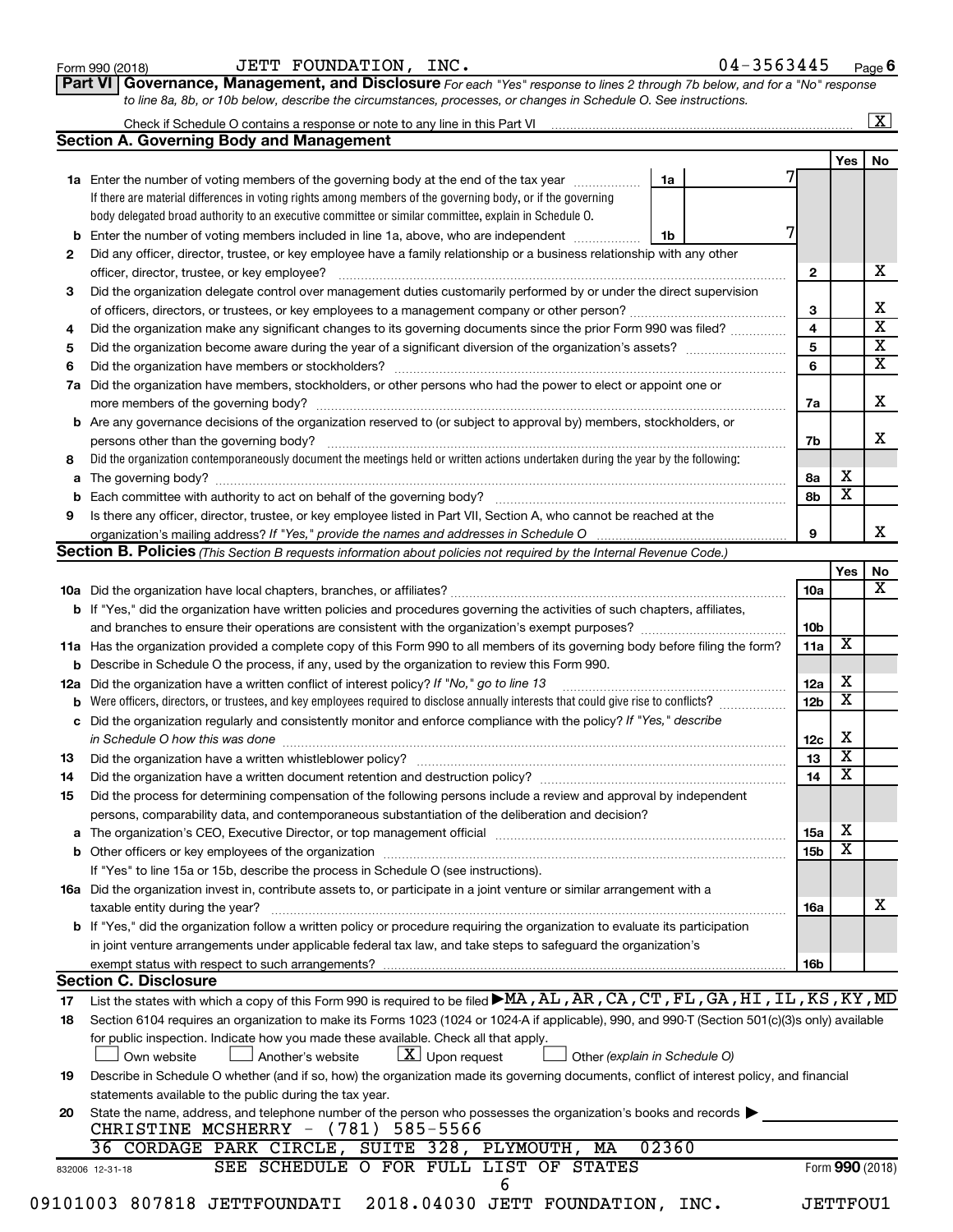$\Box$ 

| Part VII Compensation of Officers, Directors, Trustees, Key Employees, Highest Compensated |  |  |
|--------------------------------------------------------------------------------------------|--|--|
| <b>Employees, and Independent Contractors</b>                                              |  |  |

Check if Schedule O contains a response or note to any line in this Part VII

**Section A. Officers, Directors, Trustees, Key Employees, and Highest Compensated Employees**

**1a**  Complete this table for all persons required to be listed. Report compensation for the calendar year ending with or within the organization's tax year.

 $\bullet$  List all of the organization's current officers, directors, trustees (whether individuals or organizations), regardless of amount of compensation. Enter -0- in columns  $(D)$ ,  $(E)$ , and  $(F)$  if no compensation was paid.

**•** List all of the organization's **current** key employees, if any. See instructions for definition of "key employee."

**•** List the organization's five current highest compensated employees (other than an officer, director, trustee, or key employee) who received reportable compensation (Box 5 of Form W-2 and/or Box 7 of Form 1099-MISC) of more than \$100,000 from the organization and any related organizations.

**•** List all of the organization's former officers, key employees, and highest compensated employees who received more than \$100,000 of reportable compensation from the organization and any related organizations.

**•** List all of the organization's former directors or trustees that received, in the capacity as a former director or trustee of the organization, more than \$10,000 of reportable compensation from the organization and any related organizations.

List persons in the following order: individual trustees or directors; institutional trustees; officers; key employees; highest compensated employees; and former such persons.

 $\boxed{\textbf{X}}$  Check this box if neither the organization nor any related organization compensated any current officer, director, or trustee.

| (A)                        | (B)                    |                                |                                                                  |             | (C)          |                                 |        | (D)             | (E)             | (F)                          |
|----------------------------|------------------------|--------------------------------|------------------------------------------------------------------|-------------|--------------|---------------------------------|--------|-----------------|-----------------|------------------------------|
| Name and Title             | Average                |                                | (do not check more than one                                      | Position    |              |                                 |        | Reportable      | Reportable      | Estimated                    |
|                            | hours per              |                                | box, unless person is both an<br>officer and a director/trustee) |             |              |                                 |        | compensation    | compensation    | amount of                    |
|                            | week                   |                                |                                                                  |             |              |                                 |        | from            | from related    | other                        |
|                            | (list any              |                                |                                                                  |             |              |                                 |        | the             | organizations   | compensation                 |
|                            | hours for              |                                |                                                                  |             |              |                                 |        | organization    | (W-2/1099-MISC) | from the                     |
|                            | related                |                                |                                                                  |             |              |                                 |        | (W-2/1099-MISC) |                 | organization                 |
|                            | organizations<br>below |                                |                                                                  |             |              |                                 |        |                 |                 | and related<br>organizations |
|                            | line)                  | Individual trustee or director | Institutional trustee                                            | Officer     | Key employee | Highest compensated<br>employee | Former |                 |                 |                              |
| (1) RHONDA KALLMAN         | 1.00                   |                                |                                                                  |             |              |                                 |        |                 |                 |                              |
| FORMER BOARD CHAIR         |                        | $\mathbf X$                    |                                                                  | $\mathbf X$ |              |                                 |        | $\mathbf 0$ .   | 0.              | $\mathbf 0$ .                |
| (2) LEO ROBINSON           | 1.00                   |                                |                                                                  |             |              |                                 |        |                 |                 |                              |
| CHAIR                      |                        | $\mathbf X$                    |                                                                  | $\mathbf X$ |              |                                 |        | $\mathbf 0$ .   | 0.              | $\mathbf 0$ .                |
| (3) ALFRED JACKSON         | 0.50                   |                                |                                                                  |             |              |                                 |        |                 |                 |                              |
| <b>DIRECTOR</b>            |                        | $\mathbf x$                    |                                                                  |             |              |                                 |        | $\mathbf 0$ .   | $\mathbf 0$ .   | $\mathbf 0$ .                |
| (4) ROBERT HIGGINS         | 0.50                   |                                |                                                                  |             |              |                                 |        |                 |                 |                              |
| <b>DIRECTOR</b>            |                        | $\mathbf X$                    |                                                                  |             |              |                                 |        | 0.              | 0.              | $\mathbf 0$ .                |
| (5) ELLEN HANSON           | 0.50                   |                                |                                                                  |             |              |                                 |        |                 |                 |                              |
| <b>DIRECTOR</b>            |                        | $\mathbf X$                    |                                                                  |             |              |                                 |        | $\mathbf 0$ .   | 0.              | $\mathbf 0$ .                |
| (6) AHMAD SAADAT           | 0.50                   |                                |                                                                  |             |              |                                 |        |                 |                 |                              |
| <b>DIRECTOR</b>            |                        | $\mathbf X$                    |                                                                  |             |              |                                 |        | $\mathbf 0$ .   | $\mathbf 0$ .   | $\mathbf 0$ .                |
| (7) ROBERT STUBBS          | 0.50                   |                                |                                                                  |             |              |                                 |        |                 |                 |                              |
| <b>DIRECTOR</b>            |                        | $\mathbf X$                    |                                                                  |             |              |                                 |        | 0.              | $\mathbf 0$ .   | $\mathbf 0$ .                |
| (8) KRISTEN DALY           | 0.50                   |                                |                                                                  |             |              |                                 |        |                 |                 |                              |
| FORMER DIRECTOR            |                        | $\mathbf X$                    |                                                                  |             |              |                                 |        | 0.              | $\mathbf{0}$ .  | $\mathbf 0$ .                |
| (9) CHRISTINE MCSHERRY     | 40.00                  |                                |                                                                  |             |              |                                 |        |                 |                 |                              |
| PRESIDENT & EXECUTIVE DIRE |                        |                                |                                                                  | $\mathbf X$ |              |                                 |        | $\mathbf 0$ .   | 0.              | 0.                           |
|                            |                        |                                |                                                                  |             |              |                                 |        |                 |                 |                              |
|                            |                        |                                |                                                                  |             |              |                                 |        |                 |                 |                              |
|                            |                        |                                |                                                                  |             |              |                                 |        |                 |                 |                              |
|                            |                        |                                |                                                                  |             |              |                                 |        |                 |                 |                              |
|                            |                        |                                |                                                                  |             |              |                                 |        |                 |                 |                              |
|                            |                        |                                |                                                                  |             |              |                                 |        |                 |                 |                              |
|                            |                        |                                |                                                                  |             |              |                                 |        |                 |                 |                              |
|                            |                        |                                |                                                                  |             |              |                                 |        |                 |                 |                              |
|                            |                        |                                |                                                                  |             |              |                                 |        |                 |                 |                              |
|                            |                        |                                |                                                                  |             |              |                                 |        |                 |                 |                              |
|                            |                        |                                |                                                                  |             |              |                                 |        |                 |                 |                              |
|                            |                        |                                |                                                                  |             |              |                                 |        |                 |                 |                              |
|                            |                        |                                |                                                                  |             |              |                                 |        |                 |                 |                              |
|                            |                        |                                |                                                                  |             |              |                                 |        |                 |                 |                              |
|                            |                        |                                |                                                                  |             |              |                                 |        |                 |                 |                              |
|                            |                        |                                |                                                                  |             |              |                                 |        |                 |                 | $\overline{\phantom{0}}$     |

832007 12-31-18

7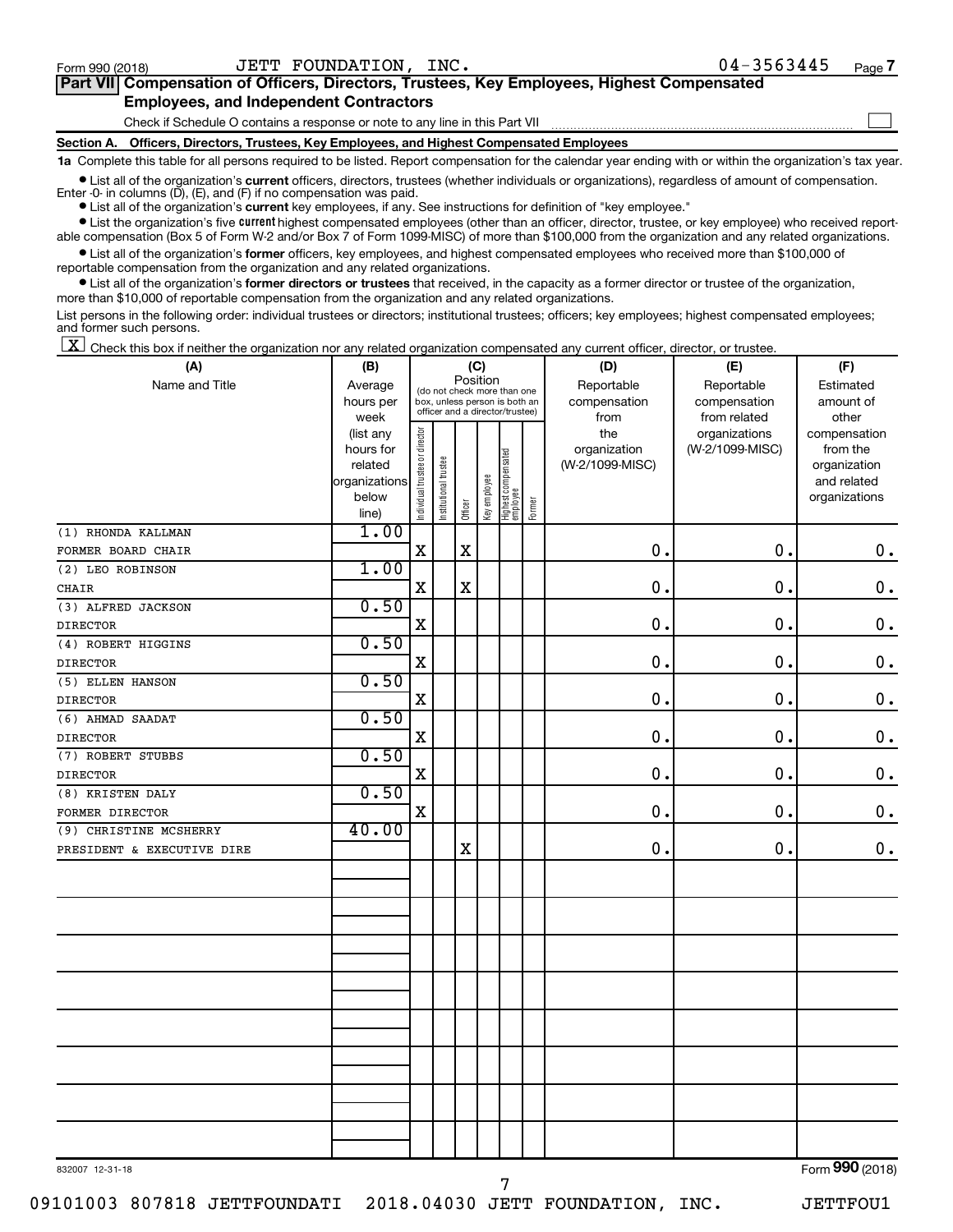|    | JETT FOUNDATION, INC.<br>Form 990 (2018)                                                                                                                                                                                                                                                                                                                           |                                                                      |                                |                       |                 |              |                                                                                                 |        |                                           | $04 - 3563445$                                    |          |                               |                                         | Page 8                               |
|----|--------------------------------------------------------------------------------------------------------------------------------------------------------------------------------------------------------------------------------------------------------------------------------------------------------------------------------------------------------------------|----------------------------------------------------------------------|--------------------------------|-----------------------|-----------------|--------------|-------------------------------------------------------------------------------------------------|--------|-------------------------------------------|---------------------------------------------------|----------|-------------------------------|-----------------------------------------|--------------------------------------|
|    | <b>Part VII</b><br>Section A. Officers, Directors, Trustees, Key Employees, and Highest Compensated Employees (continued)                                                                                                                                                                                                                                          |                                                                      |                                |                       |                 |              |                                                                                                 |        |                                           |                                                   |          |                               |                                         |                                      |
|    | (A)<br>Name and title                                                                                                                                                                                                                                                                                                                                              | (B)<br>Average<br>hours per<br>week                                  |                                |                       | (C)<br>Position |              | (do not check more than one<br>box, unless person is both an<br>officer and a director/trustee) |        | (D)<br>Reportable<br>compensation<br>from | (E)<br>Reportable<br>compensation<br>from related |          |                               | (F)<br>Estimated<br>amount of<br>other  |                                      |
|    |                                                                                                                                                                                                                                                                                                                                                                    | (list any<br>hours for<br>related<br>organizations<br>below<br>line) | Individual trustee or director | Institutional trustee | Officer         | Key employee | Highest compensated<br>  employee                                                               | Former | the<br>organization<br>(W-2/1099-MISC)    | organizations<br>(W-2/1099-MISC)                  |          | compensation<br>organizations | from the<br>organization<br>and related |                                      |
|    |                                                                                                                                                                                                                                                                                                                                                                    |                                                                      |                                |                       |                 |              |                                                                                                 |        |                                           |                                                   |          |                               |                                         |                                      |
|    |                                                                                                                                                                                                                                                                                                                                                                    |                                                                      |                                |                       |                 |              |                                                                                                 |        |                                           |                                                   |          |                               |                                         |                                      |
|    |                                                                                                                                                                                                                                                                                                                                                                    |                                                                      |                                |                       |                 |              |                                                                                                 |        |                                           |                                                   |          |                               |                                         |                                      |
|    |                                                                                                                                                                                                                                                                                                                                                                    |                                                                      |                                |                       |                 |              |                                                                                                 |        |                                           |                                                   |          |                               |                                         |                                      |
|    |                                                                                                                                                                                                                                                                                                                                                                    |                                                                      |                                |                       |                 |              |                                                                                                 |        |                                           |                                                   |          |                               |                                         |                                      |
|    | 1b Sub-total                                                                                                                                                                                                                                                                                                                                                       |                                                                      |                                |                       |                 |              |                                                                                                 |        | $\mathbf{0}$ .                            |                                                   | 0.       |                               |                                         | $\overline{0}$ .                     |
| 2  | c Total from continuation sheets to Part VII, Section A manufactured by<br>Total number of individuals (including but not limited to those listed above) who received more than \$100,000 of reportable                                                                                                                                                            |                                                                      |                                |                       |                 |              |                                                                                                 |        | $\overline{0}$ .<br>$0$ .                 |                                                   | σ.<br>О. |                               |                                         | $\overline{0}$ .<br>$\overline{0}$ . |
|    | compensation from the organization $\blacktriangleright$                                                                                                                                                                                                                                                                                                           |                                                                      |                                |                       |                 |              |                                                                                                 |        |                                           |                                                   |          |                               | Yes                                     | 0<br>No                              |
| 3  | Did the organization list any former officer, director, or trustee, key employee, or highest compensated employee on<br>line 1a? If "Yes," complete Schedule J for such individual manufactured content to the set of the set of the s<br>For any individual listed on line 1a, is the sum of reportable compensation and other compensation from the organization |                                                                      |                                |                       |                 |              |                                                                                                 |        |                                           |                                                   |          | 3                             |                                         | х                                    |
| 5  | and related organizations greater than \$150,000? If "Yes," complete Schedule J for such individual<br>Did any person listed on line 1a receive or accrue compensation from any unrelated organization or individual for services                                                                                                                                  |                                                                      |                                |                       |                 |              |                                                                                                 |        |                                           |                                                   |          | 4<br>5                        |                                         | х<br>х                               |
|    | <b>Section B. Independent Contractors</b>                                                                                                                                                                                                                                                                                                                          |                                                                      |                                |                       |                 |              |                                                                                                 |        |                                           |                                                   |          |                               |                                         |                                      |
| 1. | Complete this table for your five highest compensated independent contractors that received more than \$100,000 of compensation from<br>the organization. Report compensation for the calendar year ending with or within the organization's tax year.                                                                                                             |                                                                      |                                |                       |                 |              |                                                                                                 |        |                                           |                                                   |          |                               |                                         |                                      |
|    | (A)<br>Name and business address                                                                                                                                                                                                                                                                                                                                   |                                                                      |                                | <b>NONE</b>           |                 |              |                                                                                                 |        | (B)<br>Description of services            |                                                   |          | (C)<br>Compensation           |                                         |                                      |
|    |                                                                                                                                                                                                                                                                                                                                                                    |                                                                      |                                |                       |                 |              |                                                                                                 |        |                                           |                                                   |          |                               |                                         |                                      |
|    |                                                                                                                                                                                                                                                                                                                                                                    |                                                                      |                                |                       |                 |              |                                                                                                 |        |                                           |                                                   |          |                               |                                         |                                      |
|    |                                                                                                                                                                                                                                                                                                                                                                    |                                                                      |                                |                       |                 |              |                                                                                                 |        |                                           |                                                   |          |                               |                                         |                                      |
| 2  | Total number of independent contractors (including but not limited to those listed above) who received more than<br>\$100,000 of compensation from the organization                                                                                                                                                                                                |                                                                      |                                |                       |                 |              | 0                                                                                               |        |                                           |                                                   |          | Form 990 (2018)               |                                         |                                      |
|    |                                                                                                                                                                                                                                                                                                                                                                    |                                                                      |                                |                       |                 |              |                                                                                                 |        |                                           |                                                   |          |                               |                                         |                                      |

832008 12-31-18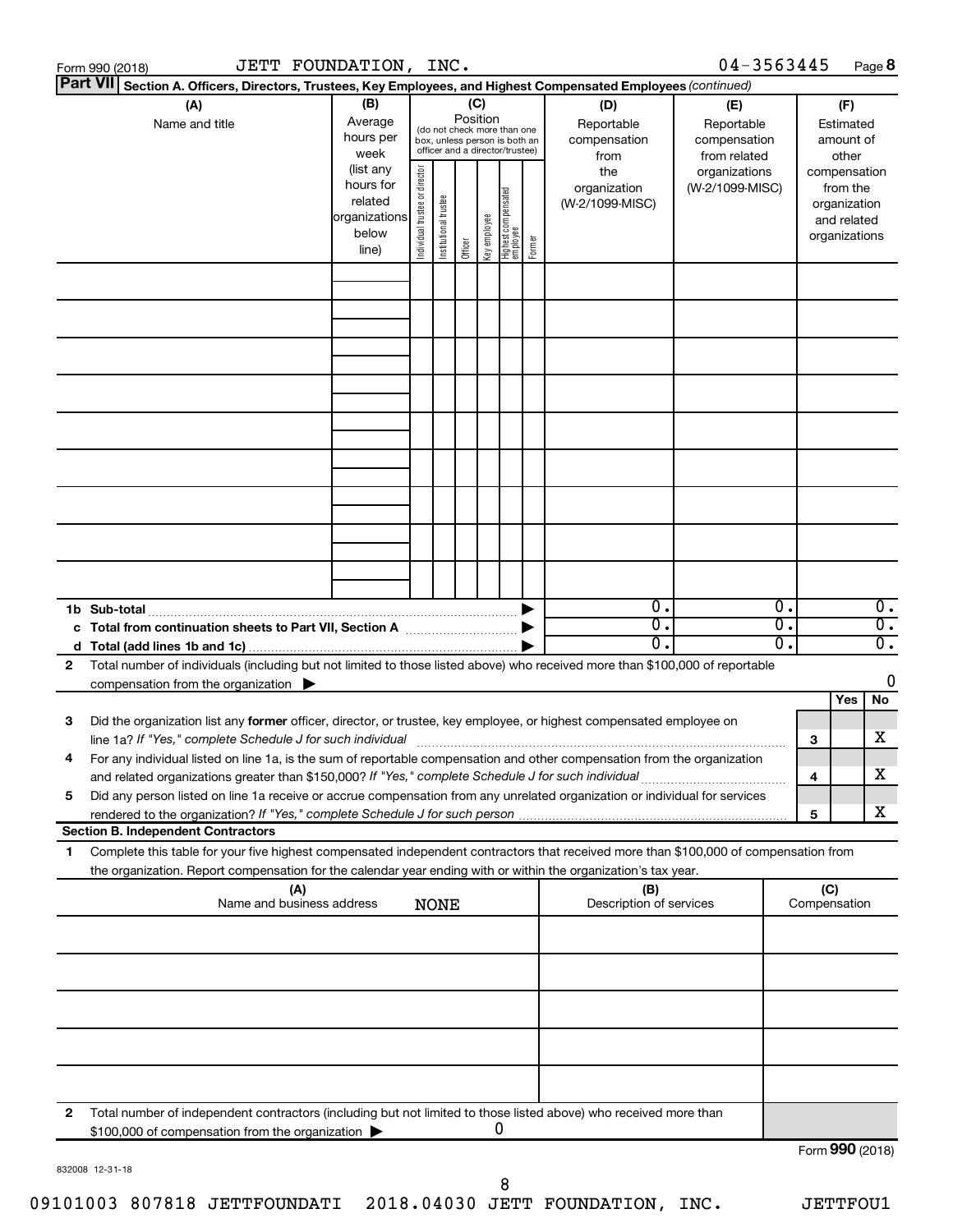|                                                           | <b>Part VIII</b>      | <b>Statement of Revenue</b>                                                                                                |                      |                                    |                      |                                          |                                         |                                                                    |
|-----------------------------------------------------------|-----------------------|----------------------------------------------------------------------------------------------------------------------------|----------------------|------------------------------------|----------------------|------------------------------------------|-----------------------------------------|--------------------------------------------------------------------|
|                                                           |                       |                                                                                                                            |                      |                                    |                      | (B)                                      |                                         |                                                                    |
|                                                           |                       |                                                                                                                            |                      |                                    | (A)<br>Total revenue | Related or<br>exempt function<br>revenue | (C)<br>Unrelated<br>business<br>revenue | (D)<br>Revenue excluded<br>trom tax under<br>sections<br>512 - 514 |
| Grants                                                    |                       | 1 a Federated campaigns                                                                                                    | 1a<br>1b             |                                    |                      |                                          |                                         |                                                                    |
|                                                           |                       |                                                                                                                            | 1 <sub>c</sub>       | 100, 500.                          |                      |                                          |                                         |                                                                    |
|                                                           |                       | d Related organizations                                                                                                    | 1 <sub>d</sub><br>1e |                                    |                      |                                          |                                         |                                                                    |
| Contributions, Gifts, Grants<br>and Other Similar Amounts |                       | e Government grants (contributions)<br>f All other contributions, gifts, grants, and<br>similar amounts not included above |                      | $\vert$ 1f $\vert$ 1 , 771 , 677 . |                      |                                          |                                         |                                                                    |
|                                                           |                       | <b>g</b> Noncash contributions included in lines 1a-1f: \$                                                                 |                      |                                    |                      |                                          |                                         |                                                                    |
|                                                           |                       |                                                                                                                            |                      |                                    |                      |                                          |                                         |                                                                    |
|                                                           |                       |                                                                                                                            |                      | <b>Business Code</b>               |                      |                                          |                                         |                                                                    |
|                                                           | 2a                    | <u> 1980 - Johann Barbara, martxa alemaniar a</u>                                                                          |                      |                                    |                      |                                          |                                         |                                                                    |
|                                                           | b                     | the control of the control of the control of the control of the control of                                                 |                      |                                    |                      |                                          |                                         |                                                                    |
|                                                           | с<br>d                | the control of the control of the control of the control of the control of                                                 |                      |                                    |                      |                                          |                                         |                                                                    |
| Program Service<br>Revenue                                | е                     | the control of the control of the control of the control of the control of                                                 |                      |                                    |                      |                                          |                                         |                                                                    |
|                                                           | f.                    | All other program service revenue  [                                                                                       |                      |                                    |                      |                                          |                                         |                                                                    |
|                                                           |                       |                                                                                                                            |                      | ▶                                  |                      |                                          |                                         |                                                                    |
|                                                           | 3                     | Investment income (including dividends, interest, and                                                                      |                      |                                    |                      |                                          |                                         |                                                                    |
|                                                           |                       |                                                                                                                            |                      | ▶                                  |                      |                                          |                                         |                                                                    |
|                                                           | 4                     | Income from investment of tax-exempt bond proceeds                                                                         |                      |                                    |                      |                                          |                                         |                                                                    |
|                                                           | 5                     |                                                                                                                            |                      |                                    |                      |                                          |                                         |                                                                    |
|                                                           |                       |                                                                                                                            | (i) Real             | (ii) Personal                      |                      |                                          |                                         |                                                                    |
|                                                           |                       | 6 a Gross rents                                                                                                            |                      |                                    |                      |                                          |                                         |                                                                    |
|                                                           |                       |                                                                                                                            |                      |                                    |                      |                                          |                                         |                                                                    |
|                                                           |                       |                                                                                                                            |                      | ▶                                  |                      |                                          |                                         |                                                                    |
|                                                           |                       | <b>7 a</b> Gross amount from sales of                                                                                      | (i) Securities       | (ii) Other                         |                      |                                          |                                         |                                                                    |
|                                                           |                       | assets other than inventory                                                                                                |                      |                                    |                      |                                          |                                         |                                                                    |
|                                                           |                       | <b>b</b> Less: cost or other basis                                                                                         |                      |                                    |                      |                                          |                                         |                                                                    |
|                                                           |                       | and sales expenses  [                                                                                                      |                      |                                    |                      |                                          |                                         |                                                                    |
|                                                           |                       |                                                                                                                            |                      |                                    |                      |                                          |                                         |                                                                    |
|                                                           |                       |                                                                                                                            |                      |                                    |                      |                                          |                                         |                                                                    |
| <b>Other Revenue</b>                                      |                       | 8 a Gross income from fundraising events (not<br>including $$100,500.$ of                                                  |                      |                                    |                      |                                          |                                         |                                                                    |
|                                                           |                       | contributions reported on line 1c). See                                                                                    |                      | $a$ 251, 155.                      |                      |                                          |                                         |                                                                    |
|                                                           |                       |                                                                                                                            |                      | $b \ 84, 125.$                     |                      |                                          |                                         |                                                                    |
|                                                           |                       | c Net income or (loss) from fundraising events                                                                             |                      |                                    | 167,030.             |                                          |                                         | 167,030.                                                           |
|                                                           |                       | 9 a Gross income from gaming activities. See                                                                               |                      |                                    |                      |                                          |                                         |                                                                    |
|                                                           |                       |                                                                                                                            |                      |                                    |                      |                                          |                                         |                                                                    |
|                                                           |                       | <b>b</b> Less: direct expenses <b>contained b</b> Less: direct expenses                                                    | $\mathbf{b}$         |                                    |                      |                                          |                                         |                                                                    |
|                                                           |                       | c Net income or (loss) from gaming activities                                                                              |                      | ▶                                  |                      |                                          |                                         |                                                                    |
|                                                           |                       | 10 a Gross sales of inventory, less returns                                                                                |                      |                                    |                      |                                          |                                         |                                                                    |
|                                                           |                       |                                                                                                                            | b                    |                                    |                      |                                          |                                         |                                                                    |
|                                                           |                       | c Net income or (loss) from sales of inventory                                                                             |                      |                                    |                      |                                          |                                         |                                                                    |
|                                                           |                       | Miscellaneous Revenue                                                                                                      |                      | <b>Business Code</b>               |                      |                                          |                                         |                                                                    |
|                                                           | 11 a                  | the control of the control of the control of the control of the control of                                                 |                      |                                    |                      |                                          |                                         |                                                                    |
|                                                           | b                     | the control of the control of the control of the control of the control of                                                 |                      |                                    |                      |                                          |                                         |                                                                    |
|                                                           | с                     | the control of the control of the control of the                                                                           |                      |                                    |                      |                                          |                                         |                                                                    |
|                                                           | d                     |                                                                                                                            |                      |                                    |                      |                                          |                                         |                                                                    |
|                                                           |                       |                                                                                                                            |                      |                                    |                      |                                          |                                         |                                                                    |
|                                                           | 12<br>832009 12-31-18 |                                                                                                                            |                      |                                    | 2,039,207.           | $\overline{0}$ .                         | $\overline{0}$ .                        | 167,030.<br>Form 990 (2018)                                        |

Form 990 (2018) Page JETT FOUNDATION, INC. 04-3563445

04-3563445 Page 9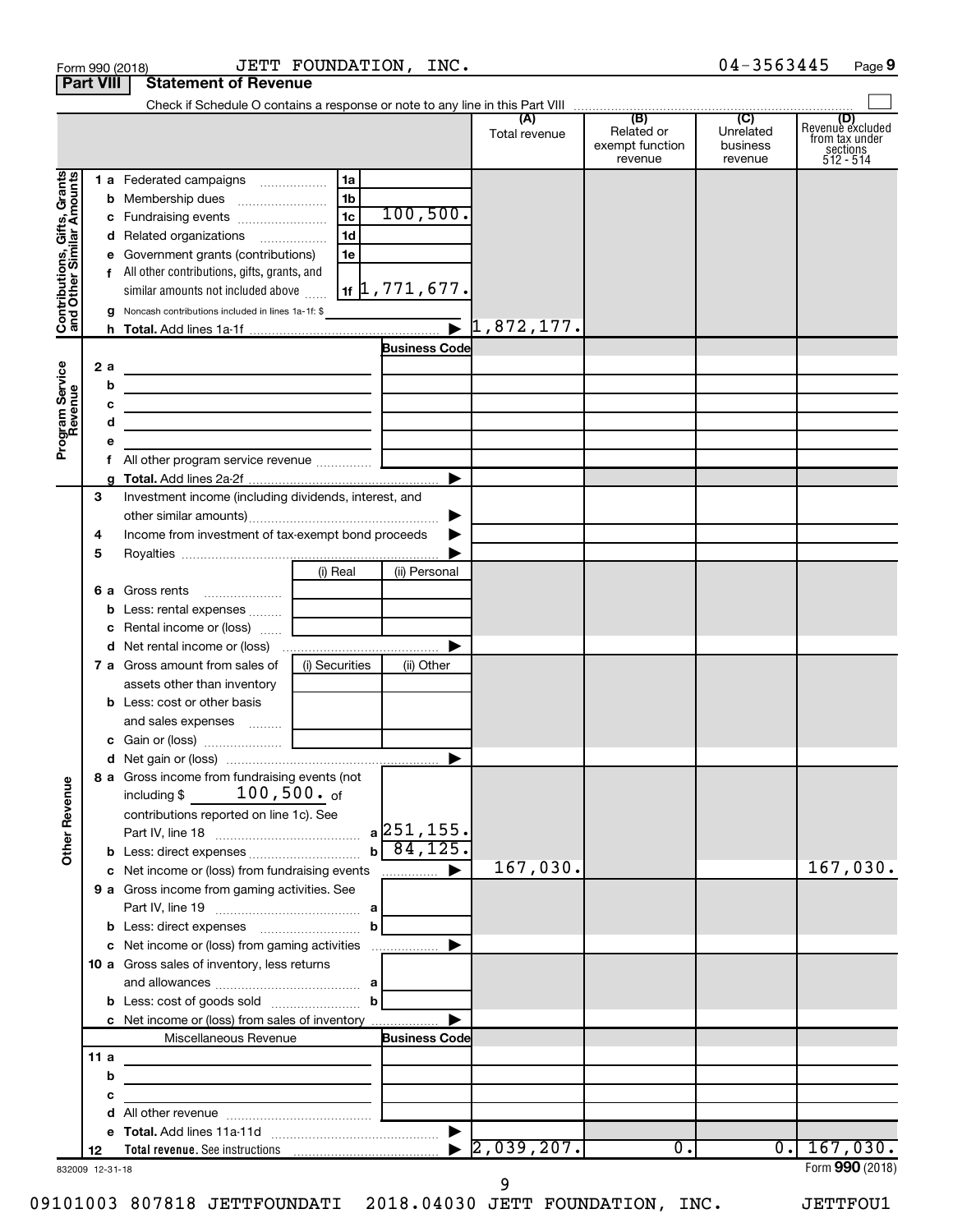|  | Form 990 (2018) |  |
|--|-----------------|--|
|  |                 |  |

Form 990 (2018) Page JETT FOUNDATION, INC. 04-3563445 **Part IX | Statement of Functional Expenses** 

*Section 501(c)(3) and 501(c)(4) organizations must complete all columns. All other organizations must complete column (A).*

|              | Check if Schedule O contains a response or note to any line in this Part IX                     |                       |                                    |                                           |                                |  |  |
|--------------|-------------------------------------------------------------------------------------------------|-----------------------|------------------------------------|-------------------------------------------|--------------------------------|--|--|
|              | Do not include amounts reported on lines 6b,<br>7b, 8b, 9b, and 10b of Part VIII.               | (A)<br>Total expenses | (B)<br>Program service<br>expenses | (C)<br>Management and<br>general expenses | (D)<br>Fundraising<br>expenses |  |  |
| 1.           | Grants and other assistance to domestic organizations                                           |                       |                                    |                                           |                                |  |  |
|              | and domestic governments. See Part IV, line 21                                                  |                       |                                    |                                           |                                |  |  |
| $\mathbf{2}$ | Grants and other assistance to domestic                                                         |                       |                                    |                                           |                                |  |  |
|              | individuals. See Part IV, line 22                                                               | 235,038.              | 235,038.                           |                                           |                                |  |  |
| 3            | Grants and other assistance to foreign                                                          |                       |                                    |                                           |                                |  |  |
|              | organizations, foreign governments, and foreign                                                 |                       |                                    |                                           |                                |  |  |
|              | individuals. See Part IV, lines 15 and 16                                                       |                       |                                    |                                           |                                |  |  |
| 4            | Benefits paid to or for members                                                                 |                       |                                    |                                           |                                |  |  |
| 5            | Compensation of current officers, directors,                                                    |                       |                                    |                                           |                                |  |  |
|              | trustees, and key employees                                                                     |                       |                                    |                                           |                                |  |  |
| 6            | Compensation not included above, to disqualified                                                |                       |                                    |                                           |                                |  |  |
|              | persons (as defined under section 4958(f)(1)) and                                               |                       |                                    |                                           |                                |  |  |
|              | persons described in section 4958(c)(3)(B)                                                      |                       |                                    |                                           |                                |  |  |
| 7            | Other salaries and wages                                                                        | 555, 383.             | 394, 322.                          | 61,092.                                   | 99,969.                        |  |  |
| 8            | Pension plan accruals and contributions (include                                                |                       |                                    |                                           |                                |  |  |
|              | section 401(k) and 403(b) employer contributions)                                               |                       |                                    |                                           |                                |  |  |
| 9            |                                                                                                 |                       |                                    |                                           |                                |  |  |
| 10           |                                                                                                 | 47,972.               | 34,060.                            | 5,277.                                    | 8,635.                         |  |  |
| 11           | Fees for services (non-employees):                                                              |                       |                                    |                                           |                                |  |  |
| а            |                                                                                                 |                       |                                    |                                           |                                |  |  |
| b            |                                                                                                 | 2,012.                |                                    | 2,012.                                    |                                |  |  |
| с            |                                                                                                 | 12,000.               |                                    | 12,000.                                   |                                |  |  |
| d            |                                                                                                 |                       |                                    |                                           |                                |  |  |
|              | Professional fundraising services. See Part IV, line 17                                         |                       |                                    |                                           |                                |  |  |
|              | Investment management fees                                                                      |                       |                                    |                                           |                                |  |  |
| g            | Other. (If line 11g amount exceeds 10% of line 25,                                              |                       |                                    |                                           |                                |  |  |
|              | column (A) amount, list line 11g expenses on Sch O.)                                            |                       |                                    |                                           |                                |  |  |
| 12           |                                                                                                 |                       |                                    |                                           |                                |  |  |
| 13           |                                                                                                 | 123,063.              | 70, 160.                           | 32,681.                                   | 20, 222.                       |  |  |
| 14           |                                                                                                 |                       |                                    |                                           |                                |  |  |
| 15           |                                                                                                 | 57,675.               | 55,674.                            | 2,001.                                    |                                |  |  |
| 16           |                                                                                                 | 25, 340.              | 20,438.                            | 1,327.                                    | 3,575.                         |  |  |
| 17           | Travel                                                                                          |                       |                                    |                                           |                                |  |  |
| 18           | Payments of travel or entertainment expenses                                                    |                       |                                    |                                           |                                |  |  |
|              | for any federal, state, or local public officials                                               | 133,852.              | 133,852.                           |                                           |                                |  |  |
| 19<br>20     | Conferences, conventions, and meetings<br>Interest                                              |                       |                                    |                                           |                                |  |  |
| 21           |                                                                                                 |                       |                                    |                                           |                                |  |  |
| 22           | Depreciation, depletion, and amortization                                                       | 10,016.               | 9,669.                             | 347.                                      |                                |  |  |
| 23           | Insurance                                                                                       | 8,348.                | 8,058.                             | 290.                                      |                                |  |  |
| 24           | Other expenses. Itemize expenses not covered                                                    |                       |                                    |                                           |                                |  |  |
|              | above. (List miscellaneous expenses in line 24e. If line                                        |                       |                                    |                                           |                                |  |  |
|              | 24e amount exceeds 10% of line 25, column (A)<br>amount, list line 24e expenses on Schedule O.) |                       |                                    |                                           |                                |  |  |
| a            | PROGRAM/EVENT SUPPLIES                                                                          | 317,724.              | 314,737.                           | О.                                        | 2,987.                         |  |  |
| b            | CAMP PROMISE                                                                                    | 114,093.              | 114,093.                           | $\overline{0}$                            | О.                             |  |  |
|              | <b>MISCELLANEOUS</b>                                                                            | 5,082.                | 0.                                 | 4,063.                                    | 1,019.                         |  |  |
| d            |                                                                                                 |                       |                                    |                                           |                                |  |  |
| е            | All other expenses                                                                              |                       |                                    |                                           |                                |  |  |
| 25           | Total functional expenses. Add lines 1 through 24e                                              | 1,647,598.            | 1,390,101.                         | 121,090.                                  | 136,407.                       |  |  |
| 26           | Joint costs. Complete this line only if the organization                                        |                       |                                    |                                           |                                |  |  |
|              | reported in column (B) joint costs from a combined                                              |                       |                                    |                                           |                                |  |  |
|              | educational campaign and fundraising solicitation.                                              |                       |                                    |                                           |                                |  |  |
|              | Check here $\blacktriangleright$<br>if following SOP 98-2 (ASC 958-720)                         |                       |                                    |                                           |                                |  |  |

832010 12-31-18

Form (2018) **990**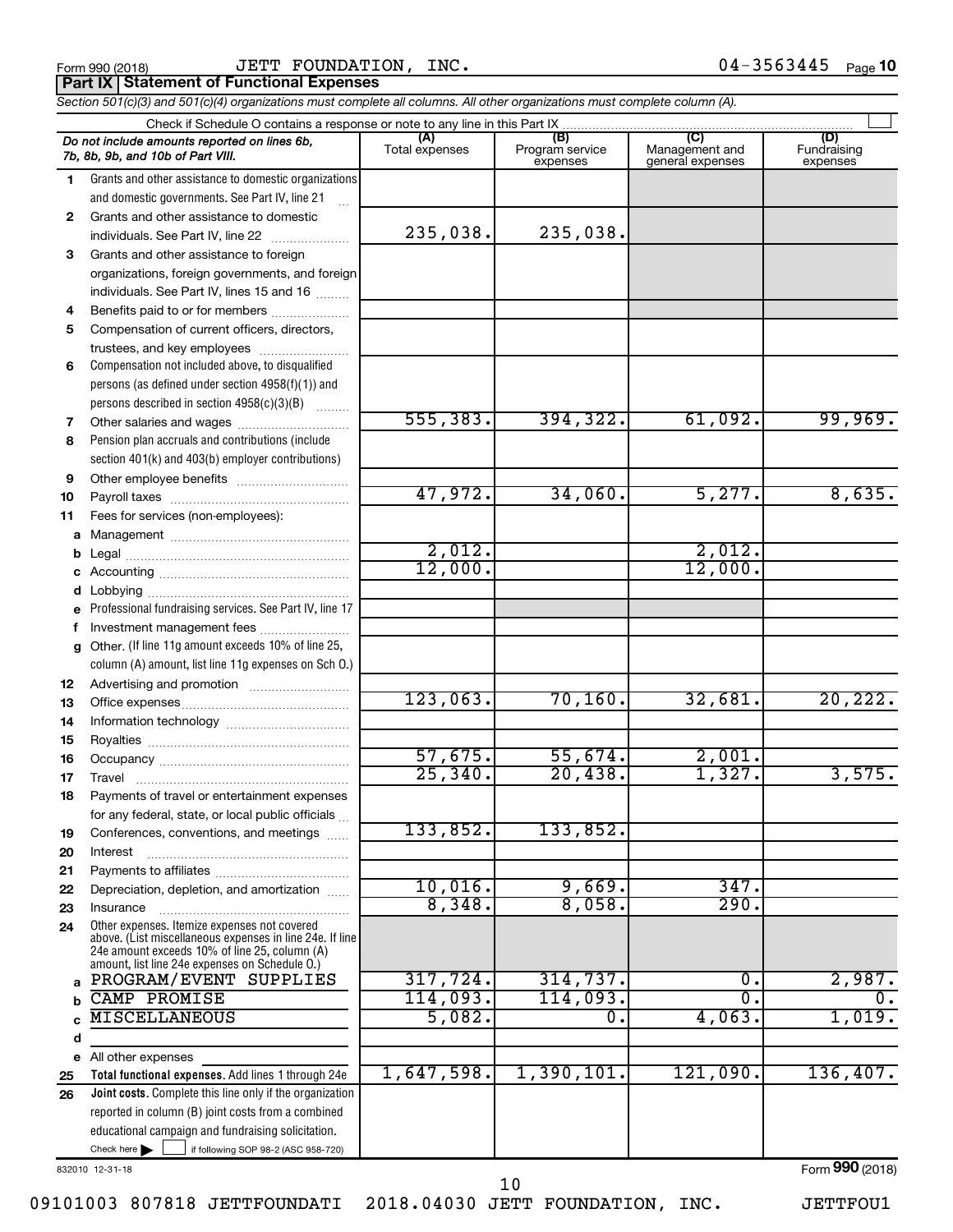**Part X Balance Sheet**

Form 990 (2018) Page JETT FOUNDATION, INC. 04-3563445 04-3563445 Page 11

|                             |    |                                                                                                                         |                 |                         | (A)<br>Beginning of year |                 | (B)<br>End of year        |
|-----------------------------|----|-------------------------------------------------------------------------------------------------------------------------|-----------------|-------------------------|--------------------------|-----------------|---------------------------|
|                             | 1  |                                                                                                                         |                 |                         | 659, 116.                | 1               | 988, 926.                 |
|                             | 2  |                                                                                                                         |                 |                         |                          | 2               |                           |
|                             | 3  |                                                                                                                         |                 |                         | 7,816.                   | 3               | 150,000.                  |
|                             | 4  |                                                                                                                         |                 |                         |                          | 4               |                           |
|                             | 5  | Loans and other receivables from current and former officers, directors,                                                |                 |                         |                          |                 |                           |
|                             |    | trustees, key employees, and highest compensated employees. Complete                                                    |                 |                         |                          |                 |                           |
|                             |    | Part II of Schedule L                                                                                                   |                 |                         | 3,259.                   | $\sqrt{5}$      | 0.                        |
|                             | 6  | Loans and other receivables from other disqualified persons (as defined under                                           |                 |                         |                          |                 |                           |
|                             |    | section 4958(f)(1)), persons described in section 4958(c)(3)(B), and contributing                                       |                 |                         |                          |                 |                           |
|                             |    | employers and sponsoring organizations of section 501(c)(9) voluntary                                                   |                 |                         |                          |                 |                           |
|                             |    | employees' beneficiary organizations (see instr). Complete Part II of Sch L                                             |                 |                         |                          | 6               |                           |
| Assets                      | 7  |                                                                                                                         |                 |                         |                          | $\overline{7}$  |                           |
|                             | 8  |                                                                                                                         |                 |                         |                          | 8               |                           |
|                             | 9  | Prepaid expenses and deferred charges                                                                                   |                 |                         | 85,858.                  | 9               | 7,728.                    |
|                             |    | 10a Land, buildings, and equipment: cost or other                                                                       |                 |                         |                          |                 |                           |
|                             |    | basis. Complete Part VI of Schedule D  10a                                                                              |                 | $\frac{79,446}{54,396}$ |                          |                 |                           |
|                             |    |                                                                                                                         | 10 <sub>b</sub> |                         | 24,405.                  | 10 <sub>c</sub> | 25,050.                   |
|                             | 11 |                                                                                                                         |                 |                         |                          | 11              |                           |
|                             | 12 |                                                                                                                         |                 |                         |                          | 12              |                           |
|                             | 13 |                                                                                                                         |                 |                         |                          | 13              |                           |
|                             | 14 |                                                                                                                         |                 |                         |                          | 14              |                           |
|                             | 15 |                                                                                                                         |                 |                         | 20, 136.                 | 15              | 16, 136.                  |
|                             | 16 |                                                                                                                         |                 |                         | 800,590.                 | 16              | 1,187,840.                |
|                             | 17 |                                                                                                                         |                 |                         | 36,022.                  | 17              | 46,487.                   |
|                             | 18 |                                                                                                                         |                 |                         |                          | 18              |                           |
|                             | 19 |                                                                                                                         |                 |                         | 10,850.                  | 19              | 0.                        |
|                             | 20 |                                                                                                                         |                 |                         |                          | 20              |                           |
|                             | 21 | Escrow or custodial account liability. Complete Part IV of Schedule D                                                   |                 |                         |                          | 21              |                           |
|                             | 22 | Loans and other payables to current and former officers, directors, trustees,                                           |                 |                         |                          |                 |                           |
|                             |    | key employees, highest compensated employees, and disqualified persons.                                                 |                 |                         |                          |                 |                           |
| Liabilities                 |    |                                                                                                                         |                 |                         | 21,927.                  | 22              |                           |
|                             | 23 | Secured mortgages and notes payable to unrelated third parties                                                          |                 |                         |                          | 23              | 17,953.                   |
|                             | 24 | Unsecured notes and loans payable to unrelated third parties                                                            |                 |                         |                          | 24              |                           |
|                             | 25 | Other liabilities (including federal income tax, payables to related third                                              |                 |                         |                          |                 |                           |
|                             |    | parties, and other liabilities not included on lines 17-24). Complete Part X of                                         |                 |                         |                          |                 |                           |
|                             | 26 | Schedule D<br>Total liabilities. Add lines 17 through 25                                                                |                 |                         | 68,799.                  | 25<br>26        | 64,440.                   |
|                             |    | Organizations that follow SFAS 117 (ASC 958), check here $\blacktriangleright \begin{array}{c} \perp X \end{array}$ and |                 |                         |                          |                 |                           |
|                             |    | complete lines 27 through 29, and lines 33 and 34.                                                                      |                 |                         |                          |                 |                           |
|                             | 27 |                                                                                                                         |                 |                         | 612,635.                 | 27              | 719,399.                  |
|                             | 28 | Temporarily restricted net assets                                                                                       |                 |                         | 119, 156.                | 28              | 404,001.                  |
|                             | 29 | Permanently restricted net assets                                                                                       |                 |                         |                          | 29              |                           |
|                             |    | Organizations that do not follow SFAS 117 (ASC 958), check here $\blacktriangleright\Box$                               |                 |                         |                          |                 |                           |
|                             |    | and complete lines 30 through 34.                                                                                       |                 |                         |                          |                 |                           |
| Net Assets or Fund Balances | 30 |                                                                                                                         |                 |                         |                          | 30              |                           |
|                             | 31 | Paid-in or capital surplus, or land, building, or equipment fund                                                        |                 |                         |                          | 31              |                           |
|                             | 32 | Retained earnings, endowment, accumulated income, or other funds                                                        |                 |                         |                          | 32              |                           |
|                             | 33 |                                                                                                                         |                 |                         | 731,791.                 | 33              | 1, 123, 400.              |
|                             | 34 | Total liabilities and net assets/fund balances                                                                          |                 |                         | 800,590.                 | 34              | 1,187,840.                |
|                             |    |                                                                                                                         |                 |                         |                          |                 | $F_{\text{c}}$ 000 (2018) |

Form (2018) **990**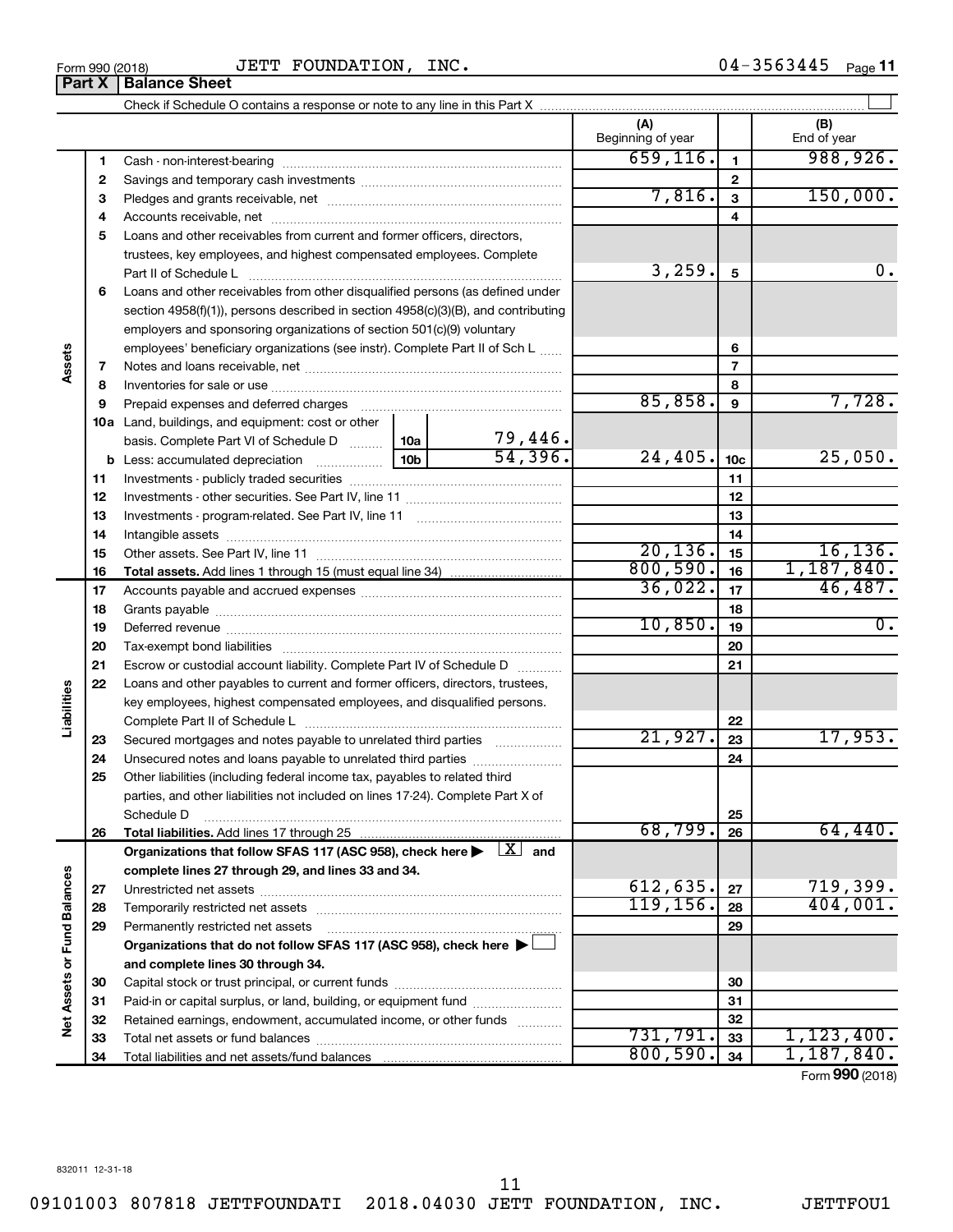|    | JETT FOUNDATION, INC.<br>Form 990 (2018)                                                                                                                          |                         | 04-3563445     |        | Page 12          |
|----|-------------------------------------------------------------------------------------------------------------------------------------------------------------------|-------------------------|----------------|--------|------------------|
|    | <b>Part XI   Reconciliation of Net Assets</b>                                                                                                                     |                         |                |        |                  |
|    | Check if Schedule O contains a response or note to any line in this Part XI [11] [12] Check if Schedule O contains a response or note to any line in this Part XI |                         |                |        |                  |
|    |                                                                                                                                                                   |                         |                |        |                  |
| 1  |                                                                                                                                                                   | $\mathbf{1}$            | 2,039,207.     |        |                  |
| 2  |                                                                                                                                                                   | $\overline{2}$          | 1,647,598.     |        |                  |
| з  |                                                                                                                                                                   | 3                       |                |        | 391,609.         |
| 4  |                                                                                                                                                                   | $\overline{\mathbf{4}}$ |                |        | 731,791.         |
| 5  | Net unrealized gains (losses) on investments [111] www.martime.community.community.community.community.communi                                                    | 5                       |                |        |                  |
| 6  | Donated services and use of facilities                                                                                                                            | 6                       |                |        |                  |
| 7  | Investment expenses                                                                                                                                               | $\overline{7}$          |                |        |                  |
| 8  |                                                                                                                                                                   | 8                       |                |        |                  |
| 9  |                                                                                                                                                                   | 9                       |                |        | $\overline{0}$ . |
| 10 | Net assets or fund balances at end of year. Combine lines 3 through 9 (must equal Part X, line 33,                                                                |                         |                |        |                  |
|    | column (B))                                                                                                                                                       | 10                      | 1,123,400.     |        |                  |
|    | Part XII Financial Statements and Reporting                                                                                                                       |                         |                |        |                  |
|    |                                                                                                                                                                   |                         |                |        |                  |
|    |                                                                                                                                                                   |                         |                | Yes    | <b>No</b>        |
| 1  | $\lfloor$ X $\rfloor$ Accrual<br>Accounting method used to prepare the Form 990: [130] Cash<br>$\Box$ Other                                                       |                         |                |        |                  |
|    | If the organization changed its method of accounting from a prior year or checked "Other," explain in Schedule O.                                                 |                         |                |        |                  |
|    |                                                                                                                                                                   |                         | 2a             |        | x                |
|    | If "Yes," check a box below to indicate whether the financial statements for the year were compiled or reviewed on a                                              |                         |                |        |                  |
|    | separate basis, consolidated basis, or both:                                                                                                                      |                         |                |        |                  |
|    | Both consolidated and separate basis<br>Separate basis<br>Consolidated basis                                                                                      |                         |                |        |                  |
|    |                                                                                                                                                                   |                         | 2 <sub>b</sub> | x      |                  |
|    | If "Yes," check a box below to indicate whether the financial statements for the year were audited on a separate basis,                                           |                         |                |        |                  |
|    | consolidated basis, or both:                                                                                                                                      |                         |                |        |                  |
|    | $ \mathbf{X} $ Separate basis<br>Consolidated basis<br>Both consolidated and separate basis                                                                       |                         |                |        |                  |
|    | c If "Yes" to line 2a or 2b, does the organization have a committee that assumes responsibility for oversight of the audit,                                       |                         |                |        |                  |
|    |                                                                                                                                                                   |                         | 2c             | X      |                  |
|    | If the organization changed either its oversight process or selection process during the tax year, explain in Schedule O.                                         |                         |                |        |                  |
|    | 3a As a result of a federal award, was the organization required to undergo an audit or audits as set forth in the Single Audit                                   |                         |                |        |                  |
|    | Act and OMB Circular A-133?                                                                                                                                       |                         | 3a             |        | х                |
|    | <b>b</b> If "Yes," did the organization undergo the required audit or audits? If the organization did not undergo the required audit                              |                         |                |        |                  |
|    |                                                                                                                                                                   |                         | 3b             | $\sim$ |                  |

Form (2018) **990**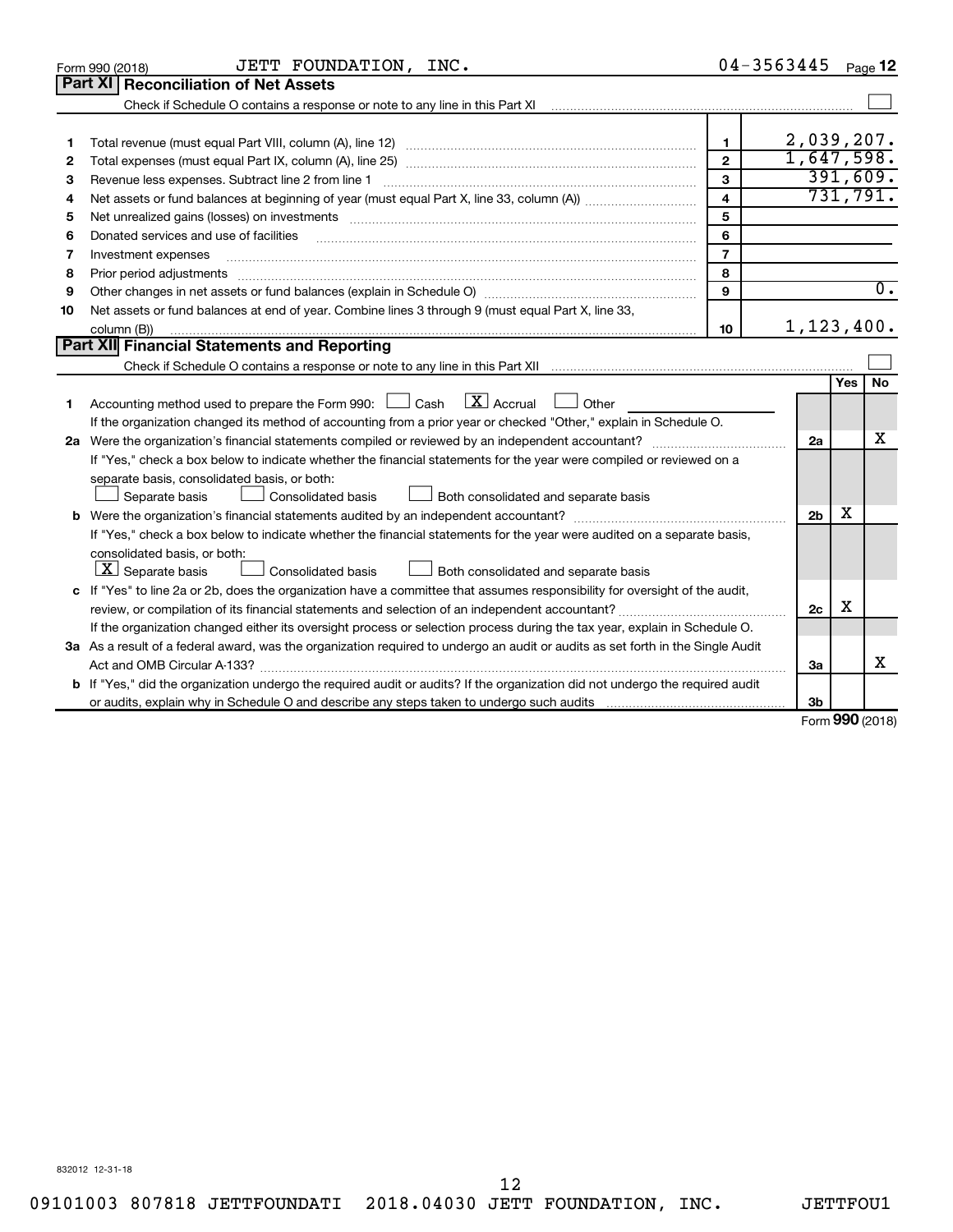**SCHEDULE A**

Department of the Treasury

# **Public Charity Status and Public Support**

**(Form 990 or 990-EZ) Complete if the organization is a section 501(c)(3) organization or a section**

**4947(a)(1) nonexempt charitable trust.**

**| Attach to Form 990 or Form 990-EZ. | Go to www.irs.gov/Form990 for instructions and the latest information.**

| <b>Open to Public</b><br>Inspection |
|-------------------------------------|
| er identification numbe             |

OMB No. 1545-0047

|                |                     | Internal Revenue Service |                                                                                    | סטט וויט טטט שערוויט וויט<br>$\triangleright$ Go to www.irs.gov/Form990 for instructions and the latest information.                          |            |                                   |                            | Inspection                            |
|----------------|---------------------|--------------------------|------------------------------------------------------------------------------------|-----------------------------------------------------------------------------------------------------------------------------------------------|------------|-----------------------------------|----------------------------|---------------------------------------|
|                |                     | Name of the organization |                                                                                    |                                                                                                                                               |            |                                   |                            | <b>Employer identification number</b> |
|                |                     |                          | JETT FOUNDATION, INC.                                                              |                                                                                                                                               |            |                                   |                            | 04-3563445                            |
|                | <b>Part I</b>       |                          |                                                                                    | Reason for Public Charity Status (All organizations must complete this part.) See instructions.                                               |            |                                   |                            |                                       |
|                |                     |                          |                                                                                    | The organization is not a private foundation because it is: (For lines 1 through 12, check only one box.)                                     |            |                                   |                            |                                       |
| 1.             |                     |                          |                                                                                    | A church, convention of churches, or association of churches described in section 170(b)(1)(A)(i).                                            |            |                                   |                            |                                       |
| 2              |                     |                          |                                                                                    | A school described in section 170(b)(1)(A)(ii). (Attach Schedule E (Form 990 or 990-EZ).)                                                     |            |                                   |                            |                                       |
| 3              |                     |                          |                                                                                    | A hospital or a cooperative hospital service organization described in section 170(b)(1)(A)(iii).                                             |            |                                   |                            |                                       |
| 4              |                     | city, and state:         |                                                                                    | A medical research organization operated in conjunction with a hospital described in section 170(b)(1)(A)(iii). Enter the hospital's name,    |            |                                   |                            |                                       |
| 5              |                     |                          |                                                                                    | An organization operated for the benefit of a college or university owned or operated by a governmental unit described in                     |            |                                   |                            |                                       |
|                |                     |                          | section 170(b)(1)(A)(iv). (Complete Part II.)                                      |                                                                                                                                               |            |                                   |                            |                                       |
| 6              |                     |                          |                                                                                    | A federal, state, or local government or governmental unit described in section 170(b)(1)(A)(v).                                              |            |                                   |                            |                                       |
| $\overline{7}$ | $\lfloor x \rfloor$ |                          |                                                                                    | An organization that normally receives a substantial part of its support from a governmental unit or from the general public described in     |            |                                   |                            |                                       |
|                |                     |                          | section 170(b)(1)(A)(vi). (Complete Part II.)                                      |                                                                                                                                               |            |                                   |                            |                                       |
| 8              |                     |                          |                                                                                    | A community trust described in section 170(b)(1)(A)(vi). (Complete Part II.)                                                                  |            |                                   |                            |                                       |
| 9              |                     |                          |                                                                                    | An agricultural research organization described in section 170(b)(1)(A)(ix) operated in conjunction with a land-grant college                 |            |                                   |                            |                                       |
|                |                     |                          |                                                                                    | or university or a non-land-grant college of agriculture (see instructions). Enter the name, city, and state of the college or                |            |                                   |                            |                                       |
|                |                     | university:              |                                                                                    |                                                                                                                                               |            |                                   |                            |                                       |
| 10             |                     |                          |                                                                                    | An organization that normally receives: (1) more than 33 1/3% of its support from contributions, membership fees, and gross receipts from     |            |                                   |                            |                                       |
|                |                     |                          |                                                                                    | activities related to its exempt functions - subject to certain exceptions, and (2) no more than 33 1/3% of its support from gross investment |            |                                   |                            |                                       |
|                |                     |                          |                                                                                    | income and unrelated business taxable income (less section 511 tax) from businesses acquired by the organization after June 30, 1975.         |            |                                   |                            |                                       |
|                |                     |                          | See section 509(a)(2). (Complete Part III.)                                        |                                                                                                                                               |            |                                   |                            |                                       |
| 11             |                     |                          |                                                                                    | An organization organized and operated exclusively to test for public safety. See section 509(a)(4).                                          |            |                                   |                            |                                       |
| 12             |                     |                          |                                                                                    | An organization organized and operated exclusively for the benefit of, to perform the functions of, or to carry out the purposes of one or    |            |                                   |                            |                                       |
|                |                     |                          |                                                                                    | more publicly supported organizations described in section 509(a)(1) or section 509(a)(2). See section 509(a)(3). Check the box in            |            |                                   |                            |                                       |
|                |                     |                          |                                                                                    | lines 12a through 12d that describes the type of supporting organization and complete lines 12e, 12f, and 12g.                                |            |                                   |                            |                                       |
| а              |                     |                          |                                                                                    | Type I. A supporting organization operated, supervised, or controlled by its supported organization(s), typically by giving                   |            |                                   |                            |                                       |
|                |                     |                          |                                                                                    | the supported organization(s) the power to regularly appoint or elect a majority of the directors or trustees of the supporting               |            |                                   |                            |                                       |
|                |                     |                          | organization. You must complete Part IV, Sections A and B.                         |                                                                                                                                               |            |                                   |                            |                                       |
| b              |                     |                          |                                                                                    | Type II. A supporting organization supervised or controlled in connection with its supported organization(s), by having                       |            |                                   |                            |                                       |
|                |                     |                          |                                                                                    | control or management of the supporting organization vested in the same persons that control or manage the supported                          |            |                                   |                            |                                       |
|                |                     |                          | organization(s). You must complete Part IV, Sections A and C.                      |                                                                                                                                               |            |                                   |                            |                                       |
| c              |                     |                          |                                                                                    | Type III functionally integrated. A supporting organization operated in connection with, and functionally integrated with,                    |            |                                   |                            |                                       |
|                |                     |                          |                                                                                    | its supported organization(s) (see instructions). You must complete Part IV, Sections A, D, and E.                                            |            |                                   |                            |                                       |
| d              |                     |                          |                                                                                    | Type III non-functionally integrated. A supporting organization operated in connection with its supported organization(s)                     |            |                                   |                            |                                       |
|                |                     |                          |                                                                                    | that is not functionally integrated. The organization generally must satisfy a distribution requirement and an attentiveness                  |            |                                   |                            |                                       |
|                |                     |                          |                                                                                    | requirement (see instructions). You must complete Part IV, Sections A and D, and Part V.                                                      |            |                                   |                            |                                       |
| e              |                     |                          |                                                                                    | Check this box if the organization received a written determination from the IRS that it is a Type I, Type II, Type III                       |            |                                   |                            |                                       |
|                |                     |                          |                                                                                    | functionally integrated, or Type III non-functionally integrated supporting organization.                                                     |            |                                   |                            |                                       |
|                |                     |                          |                                                                                    |                                                                                                                                               |            |                                   |                            |                                       |
| g              |                     | (i) Name of supported    | Provide the following information about the supported organization(s).<br>(ii) EIN | (iii) Type of organization                                                                                                                    |            | (iv) Is the organization listed   | (v) Amount of monetary     | (vi) Amount of other                  |
|                |                     | organization             |                                                                                    | (described on lines 1-10                                                                                                                      | <b>Yes</b> | in your governing document?<br>No | support (see instructions) | support (see instructions)            |
|                |                     |                          |                                                                                    | above (see instructions))                                                                                                                     |            |                                   |                            |                                       |
|                |                     |                          |                                                                                    |                                                                                                                                               |            |                                   |                            |                                       |
|                |                     |                          |                                                                                    |                                                                                                                                               |            |                                   |                            |                                       |
|                |                     |                          |                                                                                    |                                                                                                                                               |            |                                   |                            |                                       |
|                |                     |                          |                                                                                    |                                                                                                                                               |            |                                   |                            |                                       |
|                |                     |                          |                                                                                    |                                                                                                                                               |            |                                   |                            |                                       |
|                |                     |                          |                                                                                    |                                                                                                                                               |            |                                   |                            |                                       |
| Total          |                     |                          |                                                                                    |                                                                                                                                               |            |                                   |                            |                                       |

LHA For Paperwork Reduction Act Notice, see the Instructions for Form 990 or 990-EZ. 832021 10-11-18 Schedule A (Form 990 or 990-EZ) 2018 13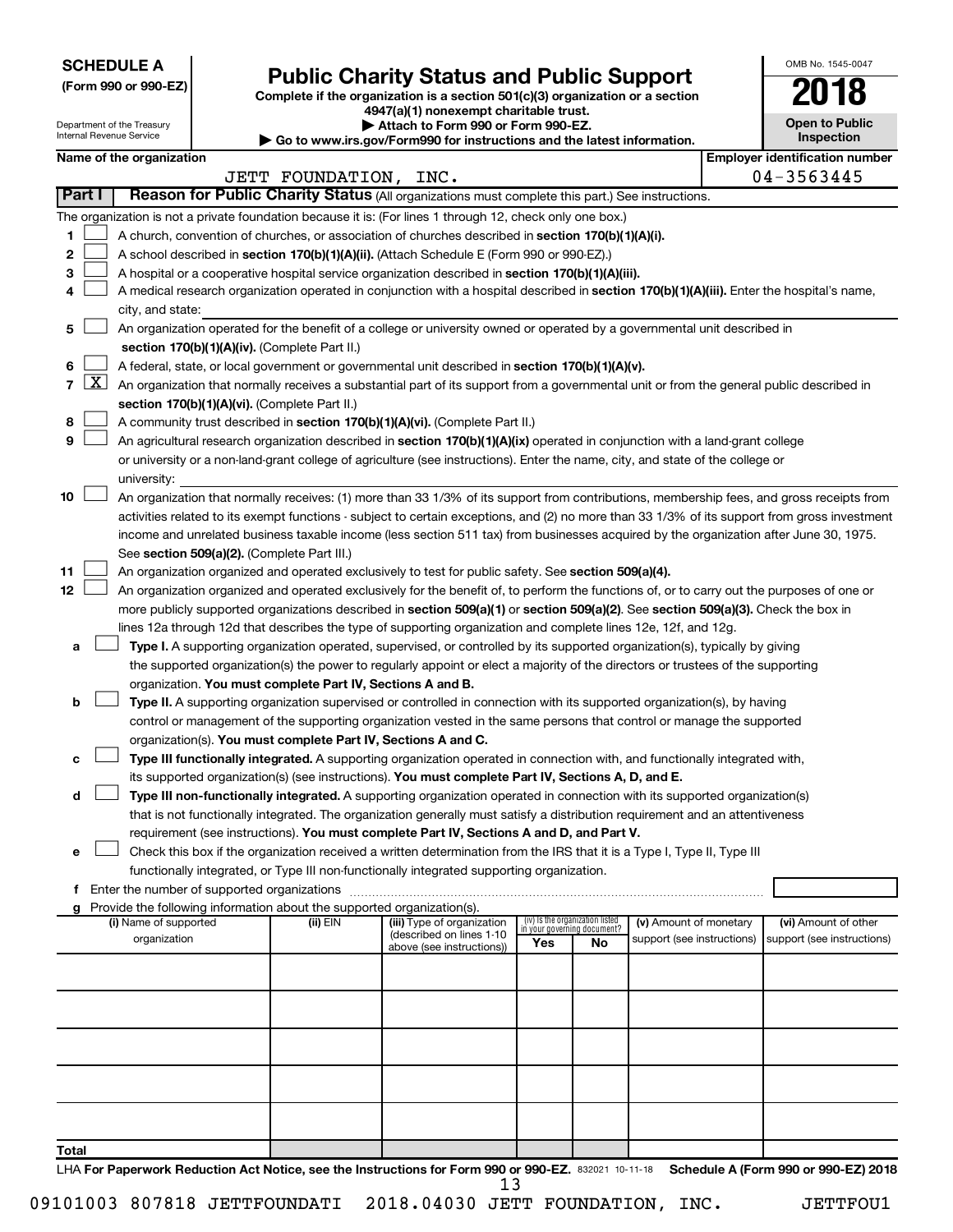## Schedule A (Form 990 or 990-EZ) 2018 Page JETT FOUNDATION, INC. 04-3563445

04-3563445 Page 2

(Complete only if you checked the box on line 5, 7, or 8 of Part I or if the organization failed to qualify under Part III. If the organization fails to qualify under the tests listed below, please complete Part III.) **Part II Support Schedule for Organizations Described in Sections 170(b)(1)(A)(iv) and 170(b)(1)(A)(vi)**

|    | <b>Section A. Public Support</b>                                                                                                               |                                |          |            |            |          |                                          |
|----|------------------------------------------------------------------------------------------------------------------------------------------------|--------------------------------|----------|------------|------------|----------|------------------------------------------|
|    | Calendar year (or fiscal year beginning in)                                                                                                    | (a) 2014                       | (b) 2015 | $(c)$ 2016 | $(d)$ 2017 | (e) 2018 | (f) Total                                |
|    | 1 Gifts, grants, contributions, and                                                                                                            |                                |          |            |            |          |                                          |
|    | membership fees received. (Do not                                                                                                              |                                |          |            |            |          |                                          |
|    | include any "unusual grants.")                                                                                                                 | 833,429.                       | 1101741. | 2195382.   | 1566314.   | 1872177. | 7569043.                                 |
|    | 2 Tax revenues levied for the organ-                                                                                                           |                                |          |            |            |          |                                          |
|    | ization's benefit and either paid to                                                                                                           |                                |          |            |            |          |                                          |
|    | or expended on its behalf                                                                                                                      |                                |          |            |            |          |                                          |
|    | 3 The value of services or facilities                                                                                                          |                                |          |            |            |          |                                          |
|    | furnished by a governmental unit to                                                                                                            |                                |          |            |            |          |                                          |
|    | the organization without charge                                                                                                                |                                |          |            |            |          |                                          |
|    | 4 Total. Add lines 1 through 3                                                                                                                 | 833,429.                       | 1101741. | 2195382.   | 1566314.   | 1872177. | 7569043.                                 |
| 5  | The portion of total contributions                                                                                                             |                                |          |            |            |          |                                          |
|    | by each person (other than a                                                                                                                   |                                |          |            |            |          |                                          |
|    | governmental unit or publicly                                                                                                                  |                                |          |            |            |          |                                          |
|    | supported organization) included                                                                                                               |                                |          |            |            |          |                                          |
|    | on line 1 that exceeds 2% of the                                                                                                               |                                |          |            |            |          |                                          |
|    | amount shown on line 11,                                                                                                                       |                                |          |            |            |          |                                          |
|    | column (f)                                                                                                                                     |                                |          |            |            |          | 3814476.                                 |
|    | 6 Public support. Subtract line 5 from line 4.                                                                                                 |                                |          |            |            |          | 3754567.                                 |
|    | <b>Section B. Total Support</b>                                                                                                                |                                |          |            |            |          |                                          |
|    | Calendar year (or fiscal year beginning in)                                                                                                    |                                | (b) 2015 | $(c)$ 2016 | $(d)$ 2017 | (e) 2018 |                                          |
|    | <b>7</b> Amounts from line 4                                                                                                                   | $\frac{$ (a) 2014<br>833, 429. | 1101741  | 2195382.   | 1566314    | 1872177  | $($ f) Total<br>7569043.                 |
| 8  | Gross income from interest,                                                                                                                    |                                |          |            |            |          |                                          |
|    | dividends, payments received on                                                                                                                |                                |          |            |            |          |                                          |
|    | securities loans, rents, royalties,                                                                                                            |                                |          |            |            |          |                                          |
|    | and income from similar sources                                                                                                                |                                |          |            |            |          |                                          |
| 9  | Net income from unrelated business                                                                                                             |                                |          |            |            |          |                                          |
|    | activities, whether or not the                                                                                                                 |                                |          |            |            |          |                                          |
|    | business is regularly carried on                                                                                                               |                                |          |            |            |          |                                          |
|    | 10 Other income. Do not include gain                                                                                                           |                                |          |            |            |          |                                          |
|    | or loss from the sale of capital                                                                                                               |                                |          |            |            |          |                                          |
|    | assets (Explain in Part VI.)                                                                                                                   |                                |          |            |            |          |                                          |
|    | 11 Total support. Add lines 7 through 10                                                                                                       |                                |          |            |            |          | 7569043.                                 |
|    | 12 Gross receipts from related activities, etc. (see instructions)                                                                             |                                |          |            |            | 12       | 706, 782.                                |
|    | 13 First five years. If the Form 990 is for the organization's first, second, third, fourth, or fifth tax year as a section 501(c)(3)          |                                |          |            |            |          |                                          |
|    | organization, check this box and stop here                                                                                                     |                                |          |            |            |          |                                          |
|    | Section C. Computation of Public Support Percentage                                                                                            |                                |          |            |            |          |                                          |
|    |                                                                                                                                                |                                |          |            |            | 14       | 49.60<br>%                               |
|    |                                                                                                                                                |                                |          |            |            | 15       | 54.07<br>%                               |
|    | 16a 33 1/3% support test - 2018. If the organization did not check the box on line 13, and line 14 is 33 1/3% or more, check this box and      |                                |          |            |            |          |                                          |
|    | stop here. The organization qualifies as a publicly supported organization                                                                     |                                |          |            |            |          | $\blacktriangleright$ $\boxed{\text{X}}$ |
|    | b 33 1/3% support test - 2017. If the organization did not check a box on line 13 or 16a, and line 15 is 33 1/3% or more, check this box       |                                |          |            |            |          |                                          |
|    |                                                                                                                                                |                                |          |            |            |          |                                          |
|    | 17a 10% -facts-and-circumstances test - 2018. If the organization did not check a box on line 13, 16a, or 16b, and line 14 is 10% or more,     |                                |          |            |            |          |                                          |
|    | and if the organization meets the "facts-and-circumstances" test, check this box and stop here. Explain in Part VI how the organization        |                                |          |            |            |          |                                          |
|    |                                                                                                                                                |                                |          |            |            |          |                                          |
|    | <b>b 10%</b> -facts-and-circumstances test - 2017. If the organization did not check a box on line 13, 16a, 16b, or 17a, and line 15 is 10% or |                                |          |            |            |          |                                          |
|    | more, and if the organization meets the "facts-and-circumstances" test, check this box and stop here. Explain in Part VI how the               |                                |          |            |            |          |                                          |
|    | organization meets the "facts-and-circumstances" test. The organization qualifies as a publicly supported organization                         |                                |          |            |            |          |                                          |
| 18 | Private foundation. If the organization did not check a box on line 13, 16a, 16b, 17a, or 17b, check this box and see instructions             |                                |          |            |            |          |                                          |
|    |                                                                                                                                                |                                |          |            |            |          | $000 - 000 F70040$                       |

**Schedule A (Form 990 or 990-EZ) 2018**

832022 10-11-18

14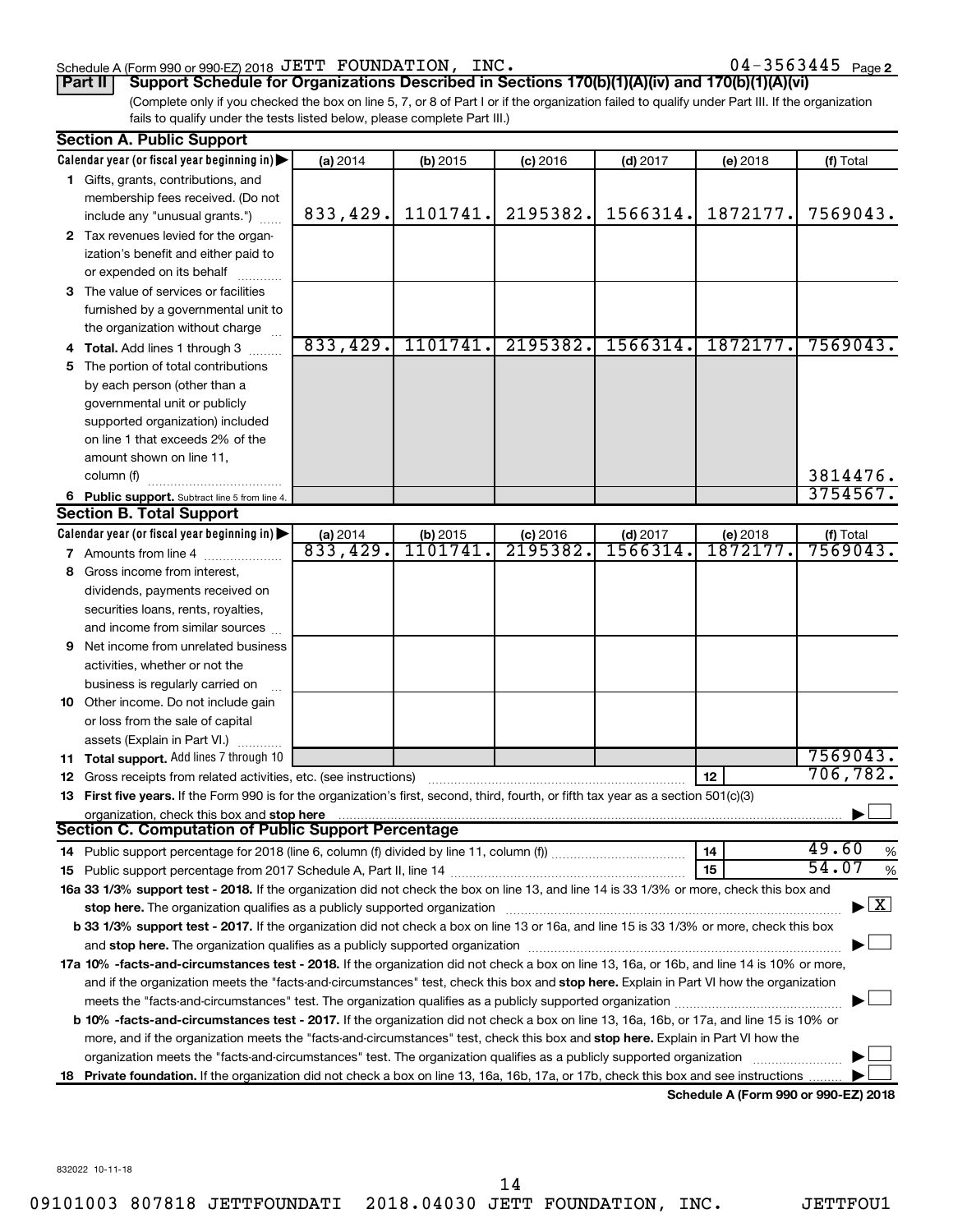# Schedule A (Form 990 or 990-EZ) 2018 Page JETT FOUNDATION, INC. 04-3563445

**Part III Support Schedule for Organizations Described in Section 509(a)(2)** 

(Complete only if you checked the box on line 10 of Part I or if the organization failed to qualify under Part II. If the organization fails to qualify under the tests listed below, please complete Part II.)

| Calendar year (or fiscal year beginning in)                                                                                                         | (a) 2014 | (b) 2015 | $(c)$ 2016 | $(d)$ 2017 | (e) 2018 | (f) Total                            |
|-----------------------------------------------------------------------------------------------------------------------------------------------------|----------|----------|------------|------------|----------|--------------------------------------|
| 1 Gifts, grants, contributions, and                                                                                                                 |          |          |            |            |          |                                      |
| membership fees received. (Do not                                                                                                                   |          |          |            |            |          |                                      |
| include any "unusual grants.")                                                                                                                      |          |          |            |            |          |                                      |
| 2 Gross receipts from admissions,<br>merchandise sold or services per-<br>formed, or facilities furnished in<br>any activity that is related to the |          |          |            |            |          |                                      |
| organization's tax-exempt purpose                                                                                                                   |          |          |            |            |          |                                      |
| Gross receipts from activities that<br>3                                                                                                            |          |          |            |            |          |                                      |
| are not an unrelated trade or bus-<br>iness under section 513                                                                                       |          |          |            |            |          |                                      |
| Tax revenues levied for the organ-<br>4                                                                                                             |          |          |            |            |          |                                      |
| ization's benefit and either paid to<br>or expended on its behalf<br>.                                                                              |          |          |            |            |          |                                      |
| The value of services or facilities<br>5.                                                                                                           |          |          |            |            |          |                                      |
| furnished by a governmental unit to<br>the organization without charge                                                                              |          |          |            |            |          |                                      |
| Total. Add lines 1 through 5<br>6                                                                                                                   |          |          |            |            |          |                                      |
| 7a Amounts included on lines 1, 2, and                                                                                                              |          |          |            |            |          |                                      |
| 3 received from disqualified persons                                                                                                                |          |          |            |            |          |                                      |
| <b>b</b> Amounts included on lines 2 and 3 received                                                                                                 |          |          |            |            |          |                                      |
| from other than disqualified persons that<br>exceed the greater of \$5,000 or 1% of the<br>amount on line 13 for the year                           |          |          |            |            |          |                                      |
| c Add lines 7a and 7b                                                                                                                               |          |          |            |            |          |                                      |
| 8 Public support. (Subtract line 7c from line 6.)                                                                                                   |          |          |            |            |          |                                      |
| <b>Section B. Total Support</b>                                                                                                                     |          |          |            |            |          |                                      |
| Calendar year (or fiscal year beginning in)                                                                                                         | (a) 2014 | (b) 2015 | $(c)$ 2016 | $(d)$ 2017 | (e) 2018 | (f) Total                            |
| <b>9</b> Amounts from line 6                                                                                                                        |          |          |            |            |          |                                      |
| <b>10a</b> Gross income from interest,<br>dividends, payments received on<br>securities loans, rents, royalties,<br>and income from similar sources |          |          |            |            |          |                                      |
| <b>b</b> Unrelated business taxable income                                                                                                          |          |          |            |            |          |                                      |
| (less section 511 taxes) from businesses<br>acquired after June 30, 1975 [[11, 11, 11, 11]                                                          |          |          |            |            |          |                                      |
| c Add lines 10a and 10b                                                                                                                             |          |          |            |            |          |                                      |
| Net income from unrelated business<br>11<br>activities not included in line 10b.<br>whether or not the business is<br>regularly carried on          |          |          |            |            |          |                                      |
| <b>12</b> Other income. Do not include gain<br>or loss from the sale of capital<br>assets (Explain in Part VI.)                                     |          |          |            |            |          |                                      |
| <b>13</b> Total support. (Add lines 9, 10c, 11, and 12.)                                                                                            |          |          |            |            |          |                                      |
| 14 First five years. If the Form 990 is for the organization's first, second, third, fourth, or fifth tax year as a section 501(c)(3) organization, |          |          |            |            |          |                                      |
|                                                                                                                                                     |          |          |            |            |          |                                      |
| <b>Section C. Computation of Public Support Percentage</b>                                                                                          |          |          |            |            |          |                                      |
|                                                                                                                                                     |          |          |            |            | 15       | %                                    |
|                                                                                                                                                     |          |          |            |            | 16       | %                                    |
| Section D. Computation of Investment Income Percentage                                                                                              |          |          |            |            |          |                                      |
|                                                                                                                                                     |          |          |            |            | 17       | %                                    |
| 18 Investment income percentage from 2017 Schedule A, Part III, line 17                                                                             |          |          |            |            | 18       | %                                    |
| 19a 33 1/3% support tests - 2018. If the organization did not check the box on line 14, and line 15 is more than 33 1/3%, and line 17 is not        |          |          |            |            |          |                                      |
| more than 33 1/3%, check this box and stop here. The organization qualifies as a publicly supported organization                                    |          |          |            |            |          |                                      |
| <b>b 33 1/3% support tests - 2017.</b> If the organization did not check a box on line 14 or line 19a, and line 16 is more than 33 1/3%, and        |          |          |            |            |          |                                      |
|                                                                                                                                                     |          |          |            |            |          |                                      |
| line 18 is not more than 33 1/3%, check this box and stop here. The organization qualifies as a publicly supported organization                     |          |          |            |            |          |                                      |
|                                                                                                                                                     |          |          |            |            |          |                                      |
| 832023 10-11-18                                                                                                                                     |          |          | 15         |            |          | Schedule A (Form 990 or 990-EZ) 2018 |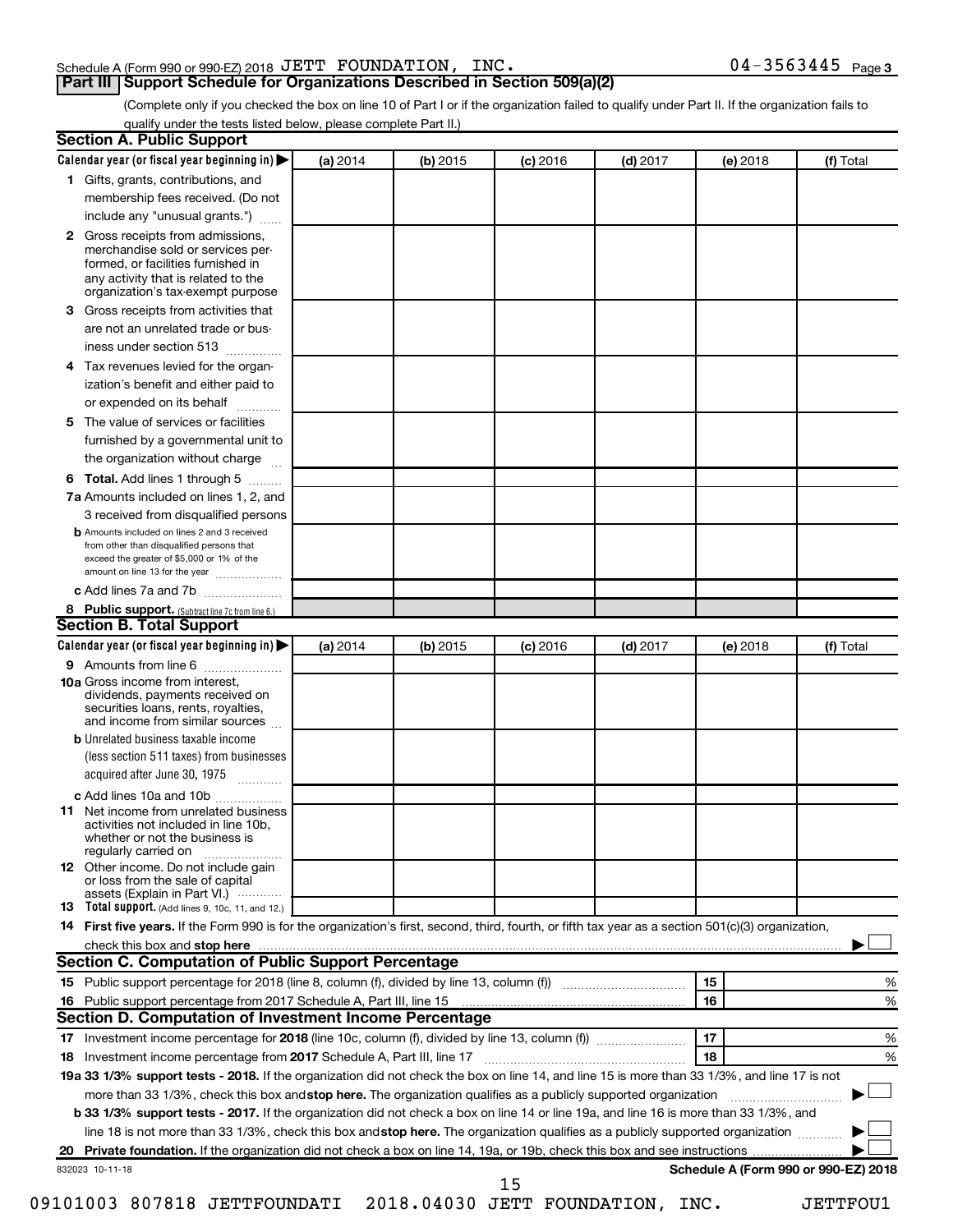**1**

**2**

**3a**

**3b**

**3c**

**4a**

**4b**

**4c**

**5a**

**5b 5c**

**6**

**7**

**8**

**9a**

**9b**

**9c**

**10a**

**10b**

**Yes No**

# **Part IV Supporting Organizations**

(Complete only if you checked a box in line 12 on Part I. If you checked 12a of Part I, complete Sections A and B. If you checked 12b of Part I, complete Sections A and C. If you checked 12c of Part I, complete Sections A, D, and E. If you checked 12d of Part I, complete Sections A and D, and complete Part V.)

## **Section A. All Supporting Organizations**

- **1** Are all of the organization's supported organizations listed by name in the organization's governing documents? If "No," describe in Part VI how the supported organizations are designated. If designated by *class or purpose, describe the designation. If historic and continuing relationship, explain.*
- **2** Did the organization have any supported organization that does not have an IRS determination of status under section 509(a)(1) or (2)? If "Yes," explain in Part **VI** how the organization determined that the supported *organization was described in section 509(a)(1) or (2).*
- **3a** Did the organization have a supported organization described in section 501(c)(4), (5), or (6)? If "Yes," answer *(b) and (c) below.*
- **b** Did the organization confirm that each supported organization qualified under section 501(c)(4), (5), or (6) and satisfied the public support tests under section 509(a)(2)? If "Yes," describe in Part VI when and how the *organization made the determination.*
- **c** Did the organization ensure that all support to such organizations was used exclusively for section 170(c)(2)(B) purposes? If "Yes," explain in Part VI what controls the organization put in place to ensure such use.
- **4 a** *If* Was any supported organization not organized in the United States ("foreign supported organization")? *"Yes," and if you checked 12a or 12b in Part I, answer (b) and (c) below.*
- **b** Did the organization have ultimate control and discretion in deciding whether to make grants to the foreign supported organization? If "Yes," describe in Part VI how the organization had such control and discretion *despite being controlled or supervised by or in connection with its supported organizations.*
- **c** Did the organization support any foreign supported organization that does not have an IRS determination under sections 501(c)(3) and 509(a)(1) or (2)? If "Yes," explain in Part VI what controls the organization used *to ensure that all support to the foreign supported organization was used exclusively for section 170(c)(2)(B) purposes.*
- **5a** Did the organization add, substitute, or remove any supported organizations during the tax year? If "Yes," answer (b) and (c) below (if applicable). Also, provide detail in **Part VI,** including (i) the names and EIN *numbers of the supported organizations added, substituted, or removed; (ii) the reasons for each such action; (iii) the authority under the organization's organizing document authorizing such action; and (iv) how the action was accomplished (such as by amendment to the organizing document).*
- **b** Type I or Type II only. Was any added or substituted supported organization part of a class already designated in the organization's organizing document?
- **c Substitutions only.**  Was the substitution the result of an event beyond the organization's control?
- **6** Did the organization provide support (whether in the form of grants or the provision of services or facilities) to **Part VI.** support or benefit one or more of the filing organization's supported organizations? If "Yes," provide detail in anyone other than (i) its supported organizations, (ii) individuals that are part of the charitable class benefited by one or more of its supported organizations, or (iii) other supporting organizations that also
- **7** Did the organization provide a grant, loan, compensation, or other similar payment to a substantial contributor regard to a substantial contributor? If "Yes," complete Part I of Schedule L (Form 990 or 990-EZ). (as defined in section 4958(c)(3)(C)), a family member of a substantial contributor, or a 35% controlled entity with
- **8** Did the organization make a loan to a disqualified person (as defined in section 4958) not described in line 7? *If "Yes," complete Part I of Schedule L (Form 990 or 990-EZ).*
- **9 a** Was the organization controlled directly or indirectly at any time during the tax year by one or more in section 509(a)(1) or (2))? If "Yes," provide detail in **Part VI.** disqualified persons as defined in section 4946 (other than foundation managers and organizations described
- **b** Did one or more disqualified persons (as defined in line 9a) hold a controlling interest in any entity in which the supporting organization had an interest? If "Yes," provide detail in Part VI.
- **c** Did a disqualified person (as defined in line 9a) have an ownership interest in, or derive any personal benefit from, assets in which the supporting organization also had an interest? If "Yes," provide detail in Part VI.
- **10 a** Was the organization subject to the excess business holdings rules of section 4943 because of section supporting organizations)? If "Yes," answer 10b below. 4943(f) (regarding certain Type II supporting organizations, and all Type III non-functionally integrated
	- **b** Did the organization have any excess business holdings in the tax year? (Use Schedule C, Form 4720, to *determine whether the organization had excess business holdings.)*

16

832024 10-11-18

**Schedule A (Form 990 or 990-EZ) 2018**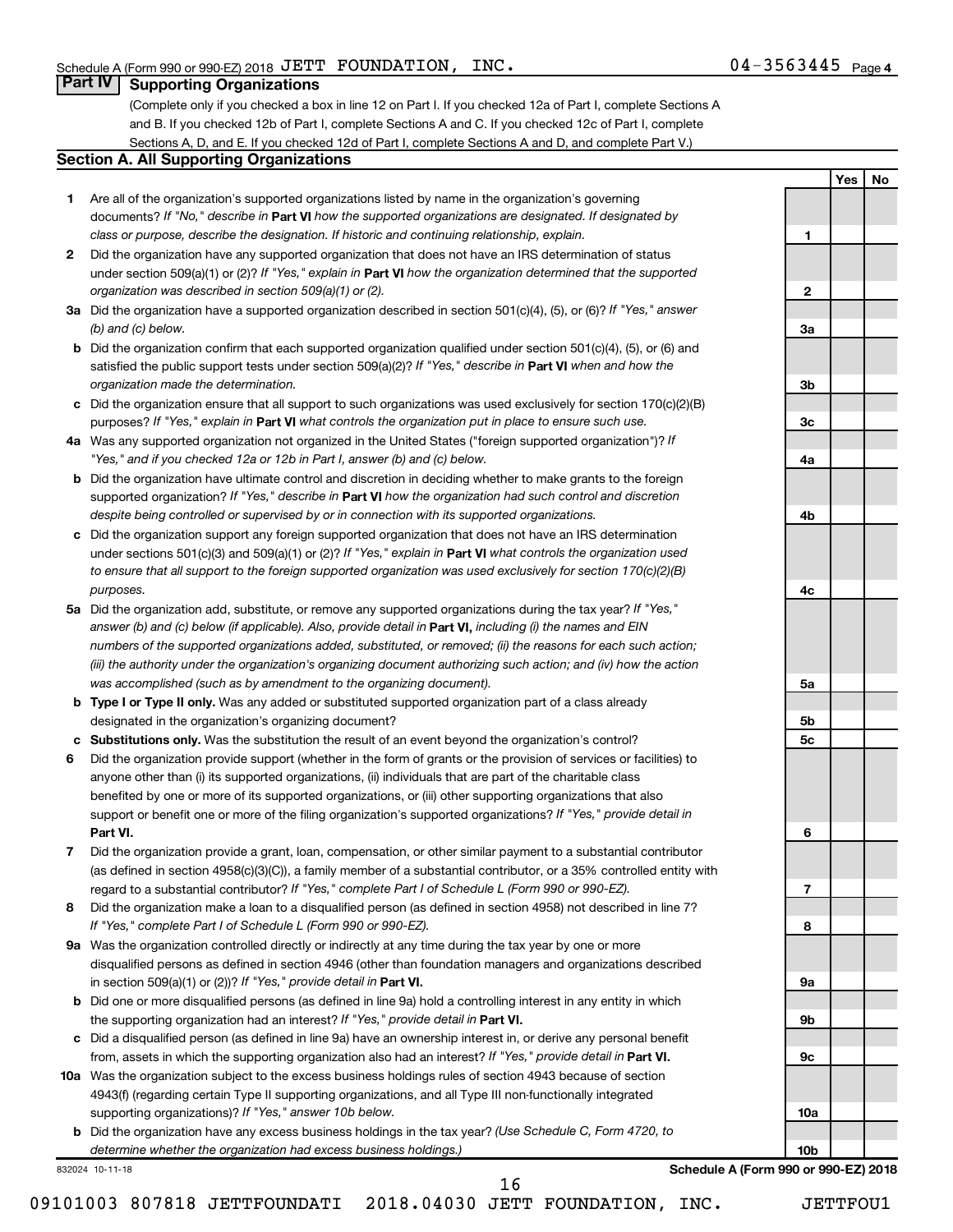|    | Part IV<br><b>Supporting Organizations (continued)</b>                                                                          |                 |     |    |
|----|---------------------------------------------------------------------------------------------------------------------------------|-----------------|-----|----|
|    |                                                                                                                                 |                 | Yes | No |
| 11 | Has the organization accepted a gift or contribution from any of the following persons?                                         |                 |     |    |
|    | a A person who directly or indirectly controls, either alone or together with persons described in (b) and (c)                  |                 |     |    |
|    | below, the governing body of a supported organization?                                                                          | 11a             |     |    |
|    | <b>b</b> A family member of a person described in (a) above?                                                                    | 11 <sub>b</sub> |     |    |
|    | c A 35% controlled entity of a person described in (a) or (b) above? If "Yes" to a, b, or c, provide detail in Part VI.         | 11c             |     |    |
|    | <b>Section B. Type I Supporting Organizations</b>                                                                               |                 |     |    |
|    |                                                                                                                                 |                 | Yes | No |
| 1  | Did the directors, trustees, or membership of one or more supported organizations have the power to                             |                 |     |    |
|    | regularly appoint or elect at least a majority of the organization's directors or trustees at all times during the              |                 |     |    |
|    | tax year? If "No," describe in Part VI how the supported organization(s) effectively operated, supervised, or                   |                 |     |    |
|    | controlled the organization's activities. If the organization had more than one supported organization,                         |                 |     |    |
|    | describe how the powers to appoint and/or remove directors or trustees were allocated among the supported                       |                 |     |    |
|    | organizations and what conditions or restrictions, if any, applied to such powers during the tax year.                          | 1               |     |    |
| 2  | Did the organization operate for the benefit of any supported organization other than the supported                             |                 |     |    |
|    | organization(s) that operated, supervised, or controlled the supporting organization? If "Yes," explain in                      |                 |     |    |
|    | Part VI how providing such benefit carried out the purposes of the supported organization(s) that operated,                     |                 |     |    |
|    | supervised, or controlled the supporting organization.                                                                          | 2               |     |    |
|    | <b>Section C. Type II Supporting Organizations</b>                                                                              |                 |     |    |
|    |                                                                                                                                 |                 | Yes | No |
| 1. | Were a majority of the organization's directors or trustees during the tax year also a majority of the directors                |                 |     |    |
|    | or trustees of each of the organization's supported organization(s)? If "No," describe in Part VI how control                   |                 |     |    |
|    | or management of the supporting organization was vested in the same persons that controlled or managed                          |                 |     |    |
|    | the supported organization(s).                                                                                                  | 1               |     |    |
|    | <b>Section D. All Type III Supporting Organizations</b>                                                                         |                 |     |    |
|    |                                                                                                                                 |                 | Yes | No |
| 1  | Did the organization provide to each of its supported organizations, by the last day of the fifth month of the                  |                 |     |    |
|    | organization's tax year, (i) a written notice describing the type and amount of support provided during the prior tax           |                 |     |    |
|    | year, (ii) a copy of the Form 990 that was most recently filed as of the date of notification, and (iii) copies of the          |                 |     |    |
|    | organization's governing documents in effect on the date of notification, to the extent not previously provided?                | 1               |     |    |
| 2  | Were any of the organization's officers, directors, or trustees either (i) appointed or elected by the supported                |                 |     |    |
|    | organization(s) or (ii) serving on the governing body of a supported organization? If "No," explain in Part VI how              |                 |     |    |
|    | the organization maintained a close and continuous working relationship with the supported organization(s).                     | $\mathbf{2}$    |     |    |
| 3  | By reason of the relationship described in (2), did the organization's supported organizations have a                           |                 |     |    |
|    | significant voice in the organization's investment policies and in directing the use of the organization's                      |                 |     |    |
|    | income or assets at all times during the tax year? If "Yes," describe in Part VI the role the organization's                    |                 |     |    |
|    | supported organizations played in this regard.                                                                                  | з               |     |    |
|    | Section E. Type III Functionally Integrated Supporting Organizations                                                            |                 |     |    |
| 1  | Check the box next to the method that the organization used to satisfy the Integral Part Test during the yealsee instructions). |                 |     |    |
| a  | The organization satisfied the Activities Test. Complete line 2 below.                                                          |                 |     |    |
| b  | The organization is the parent of each of its supported organizations. Complete line 3 below.                                   |                 |     |    |
| c  | The organization supported a governmental entity. Describe in Part VI how you supported a government entity (see instructions). |                 |     |    |
| 2  | Activities Test. Answer (a) and (b) below.                                                                                      |                 | Yes | No |
| а  | Did substantially all of the organization's activities during the tax year directly further the exempt purposes of              |                 |     |    |
|    | the supported organization(s) to which the organization was responsive? If "Yes," then in Part VI identify                      |                 |     |    |
|    | those supported organizations and explain how these activities directly furthered their exempt purposes,                        |                 |     |    |
|    | how the organization was responsive to those supported organizations, and how the organization determined                       |                 |     |    |
|    | that these activities constituted substantially all of its activities.                                                          | 2a              |     |    |
| b  | Did the activities described in (a) constitute activities that, but for the organization's involvement, one or more             |                 |     |    |
|    | of the organization's supported organization(s) would have been engaged in? If "Yes," explain in Part VI the                    |                 |     |    |
|    | reasons for the organization's position that its supported organization(s) would have engaged in these                          |                 |     |    |
|    | activities but for the organization's involvement.                                                                              | 2b              |     |    |
| 3  | Parent of Supported Organizations. Answer (a) and (b) below.                                                                    |                 |     |    |
| а  | Did the organization have the power to regularly appoint or elect a majority of the officers, directors, or                     |                 |     |    |
|    | trustees of each of the supported organizations? Provide details in Part VI.                                                    | За              |     |    |
|    | <b>b</b> Did the organization exercise a substantial degree of direction over the policies, programs, and activities of each    |                 |     |    |
|    | of its supported organizations? If "Yes," describe in Part VI the role played by the organization in this regard.               | 3b              |     |    |
|    | Schedule A (Form 990 or 990-EZ) 2018<br>832025 10-11-18                                                                         |                 |     |    |
|    | 17                                                                                                                              |                 |     |    |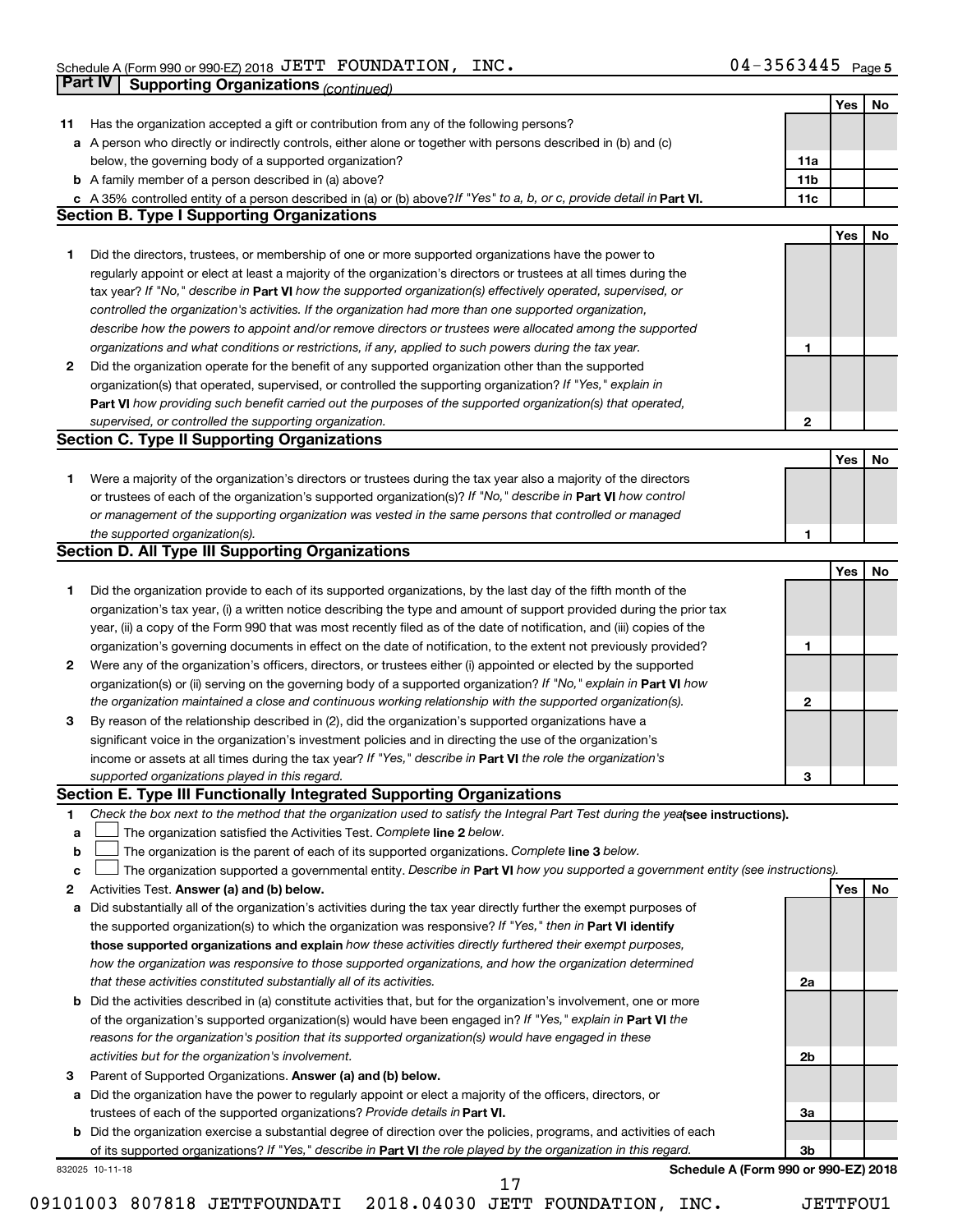# Schedule A (Form 990 or 990-EZ) 2018 Page JETT FOUNDATION, INC. 04-3563445 **Part V Type III Non-Functionally Integrated 509(a)(3) Supporting Organizations**

1 **Letter See instructions.** All Check here if the organization satisfied the Integral Part Test as a qualifying trust on Nov. 20, 1970 (explain in Part VI.) See instructions. All other Type III non-functionally integrated supporting organizations must complete Sections A through E.

|                | Section A - Adjusted Net Income                                                                                                   |                          | (A) Prior Year | (B) Current Year<br>(optional) |
|----------------|-----------------------------------------------------------------------------------------------------------------------------------|--------------------------|----------------|--------------------------------|
| 1              | Net short-term capital gain                                                                                                       | 1                        |                |                                |
| 2              | Recoveries of prior-year distributions                                                                                            | $\overline{2}$           |                |                                |
| З              | Other gross income (see instructions)                                                                                             | 3                        |                |                                |
| 4              | Add lines 1 through 3                                                                                                             | 4                        |                |                                |
| 5              | Depreciation and depletion                                                                                                        | 5                        |                |                                |
| 6              | Portion of operating expenses paid or incurred for production or                                                                  |                          |                |                                |
|                | collection of gross income or for management, conservation, or                                                                    |                          |                |                                |
|                | maintenance of property held for production of income (see instructions)                                                          | 6                        |                |                                |
| 7              | Other expenses (see instructions)                                                                                                 | $\overline{7}$           |                |                                |
| 8              | Adjusted Net Income (subtract lines 5, 6, and 7 from line 4)                                                                      | 8                        |                |                                |
|                | <b>Section B - Minimum Asset Amount</b>                                                                                           |                          | (A) Prior Year | (B) Current Year<br>(optional) |
| 1              | Aggregate fair market value of all non-exempt-use assets (see                                                                     |                          |                |                                |
|                | instructions for short tax year or assets held for part of year):                                                                 |                          |                |                                |
|                | <b>a</b> Average monthly value of securities                                                                                      | 1a                       |                |                                |
|                | <b>b</b> Average monthly cash balances                                                                                            | 1b                       |                |                                |
|                | c Fair market value of other non-exempt-use assets                                                                                | 1c                       |                |                                |
|                | d Total (add lines 1a, 1b, and 1c)                                                                                                | 1d                       |                |                                |
|                | e Discount claimed for blockage or other                                                                                          |                          |                |                                |
|                | factors (explain in detail in Part VI):                                                                                           |                          |                |                                |
| 2              | Acquisition indebtedness applicable to non-exempt-use assets                                                                      | $\mathbf{2}$             |                |                                |
| 3              | Subtract line 2 from line 1d                                                                                                      | 3                        |                |                                |
| 4              | Cash deemed held for exempt use. Enter 1-1/2% of line 3 (for greater amount,                                                      |                          |                |                                |
|                | see instructions)                                                                                                                 | 4                        |                |                                |
| 5              | Net value of non-exempt-use assets (subtract line 4 from line 3)                                                                  | 5                        |                |                                |
| 6              | 035. Multiply line 5 by                                                                                                           | 6                        |                |                                |
| 7              | Recoveries of prior-year distributions                                                                                            | $\overline{\phantom{a}}$ |                |                                |
| 8              | <b>Minimum Asset Amount (add line 7 to line 6)</b>                                                                                | 8                        |                |                                |
|                | <b>Section C - Distributable Amount</b>                                                                                           |                          |                | <b>Current Year</b>            |
| 1              | Adjusted net income for prior year (from Section A, line 8, Column A)                                                             | 1                        |                |                                |
| 2              | Enter 85% of line 1                                                                                                               | $\mathbf{2}$             |                |                                |
| з              | Minimum asset amount for prior year (from Section B, line 8, Column A)                                                            | 3                        |                |                                |
| 4              | Enter greater of line 2 or line 3                                                                                                 | 4                        |                |                                |
| 5              | Income tax imposed in prior year                                                                                                  | 5                        |                |                                |
| 6              | <b>Distributable Amount.</b> Subtract line 5 from line 4, unless subject to                                                       |                          |                |                                |
|                | emergency temporary reduction (see instructions)                                                                                  | 6                        |                |                                |
| $\overline{7}$ | Check here if the current year is the organization's first as a non-functionally integrated Type III supporting organization (see |                          |                |                                |

instructions).

**Schedule A (Form 990 or 990-EZ) 2018**

832026 10-11-18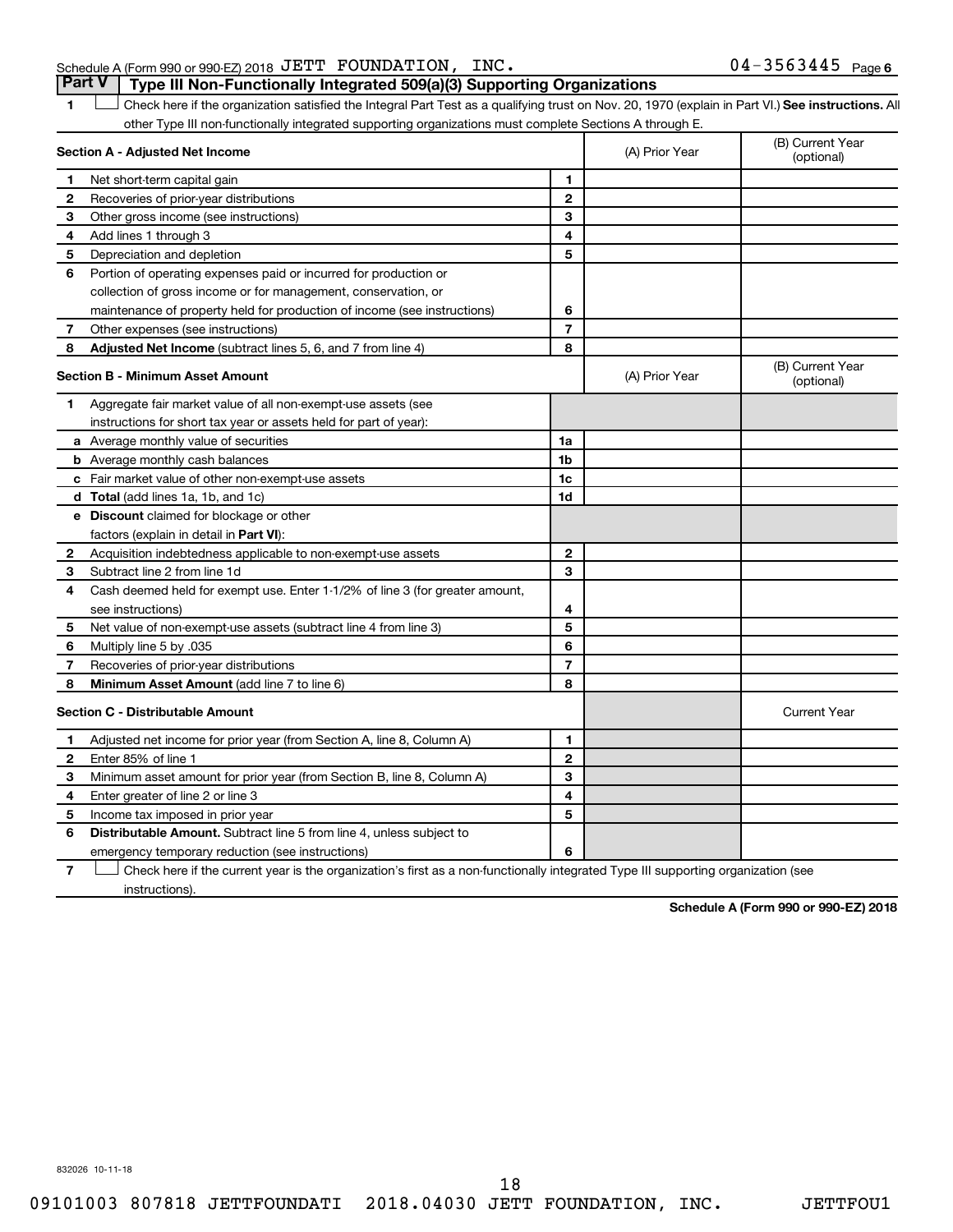| <b>Part V</b>  | Type III Non-Functionally Integrated 509(a)(3) Supporting Organizations (continued)        |                             |                                       |                                                |
|----------------|--------------------------------------------------------------------------------------------|-----------------------------|---------------------------------------|------------------------------------------------|
|                | <b>Section D - Distributions</b>                                                           |                             |                                       | <b>Current Year</b>                            |
| 1              | Amounts paid to supported organizations to accomplish exempt purposes                      |                             |                                       |                                                |
| $\mathbf{2}$   | Amounts paid to perform activity that directly furthers exempt purposes of supported       |                             |                                       |                                                |
|                | organizations, in excess of income from activity                                           |                             |                                       |                                                |
| 3              | Administrative expenses paid to accomplish exempt purposes of supported organizations      |                             |                                       |                                                |
| 4              | Amounts paid to acquire exempt-use assets                                                  |                             |                                       |                                                |
| 5              | Qualified set-aside amounts (prior IRS approval required)                                  |                             |                                       |                                                |
| 6              | Other distributions (describe in Part VI). See instructions.                               |                             |                                       |                                                |
| 7              | Total annual distributions. Add lines 1 through 6.                                         |                             |                                       |                                                |
| 8              | Distributions to attentive supported organizations to which the organization is responsive |                             |                                       |                                                |
|                | (provide details in Part VI). See instructions.                                            |                             |                                       |                                                |
| 9              | Distributable amount for 2018 from Section C, line 6                                       |                             |                                       |                                                |
| 10             | Line 8 amount divided by line 9 amount                                                     |                             |                                       |                                                |
|                |                                                                                            | (i)                         | (ii)                                  | (iii)                                          |
|                | <b>Section E - Distribution Allocations (see instructions)</b>                             | <b>Excess Distributions</b> | <b>Underdistributions</b><br>Pre-2018 | <b>Distributable</b><br><b>Amount for 2018</b> |
| 1              | Distributable amount for 2018 from Section C, line 6                                       |                             |                                       |                                                |
| $\mathbf{2}$   | Underdistributions, if any, for years prior to 2018 (reason-                               |                             |                                       |                                                |
|                | able cause required- explain in Part VI). See instructions.                                |                             |                                       |                                                |
| 3              | Excess distributions carryover, if any, to 2018                                            |                             |                                       |                                                |
|                | a From 2013                                                                                |                             |                                       |                                                |
|                | <b>b</b> From 2014                                                                         |                             |                                       |                                                |
|                | c From 2015                                                                                |                             |                                       |                                                |
|                | d From 2016                                                                                |                             |                                       |                                                |
|                | e From 2017                                                                                |                             |                                       |                                                |
|                | f Total of lines 3a through e                                                              |                             |                                       |                                                |
|                | <b>g</b> Applied to underdistributions of prior years                                      |                             |                                       |                                                |
|                | h Applied to 2018 distributable amount                                                     |                             |                                       |                                                |
| Ť.             | Carryover from 2013 not applied (see instructions)                                         |                             |                                       |                                                |
|                | Remainder. Subtract lines 3g, 3h, and 3i from 3f.                                          |                             |                                       |                                                |
| 4              | Distributions for 2018 from Section D,                                                     |                             |                                       |                                                |
|                | line $7:$                                                                                  |                             |                                       |                                                |
|                | a Applied to underdistributions of prior years                                             |                             |                                       |                                                |
|                | <b>b</b> Applied to 2018 distributable amount                                              |                             |                                       |                                                |
| с              | Remainder. Subtract lines 4a and 4b from 4.                                                |                             |                                       |                                                |
| 5              | Remaining underdistributions for years prior to 2018, if                                   |                             |                                       |                                                |
|                | any. Subtract lines 3g and 4a from line 2. For result greater                              |                             |                                       |                                                |
|                | than zero, explain in Part VI. See instructions.                                           |                             |                                       |                                                |
| 6              | Remaining underdistributions for 2018. Subtract lines 3h                                   |                             |                                       |                                                |
|                | and 4b from line 1. For result greater than zero, explain in                               |                             |                                       |                                                |
|                | <b>Part VI.</b> See instructions.                                                          |                             |                                       |                                                |
| $\overline{7}$ | Excess distributions carryover to 2019. Add lines 3j                                       |                             |                                       |                                                |
|                | and 4c.                                                                                    |                             |                                       |                                                |
| 8              | Breakdown of line 7:                                                                       |                             |                                       |                                                |
|                | a Excess from 2014                                                                         |                             |                                       |                                                |
|                | <b>b</b> Excess from 2015                                                                  |                             |                                       |                                                |
|                | c Excess from 2016                                                                         |                             |                                       |                                                |
|                | d Excess from 2017                                                                         |                             |                                       |                                                |
|                | e Excess from 2018                                                                         |                             |                                       |                                                |

**Schedule A (Form 990 or 990-EZ) 2018**

832027 10-11-18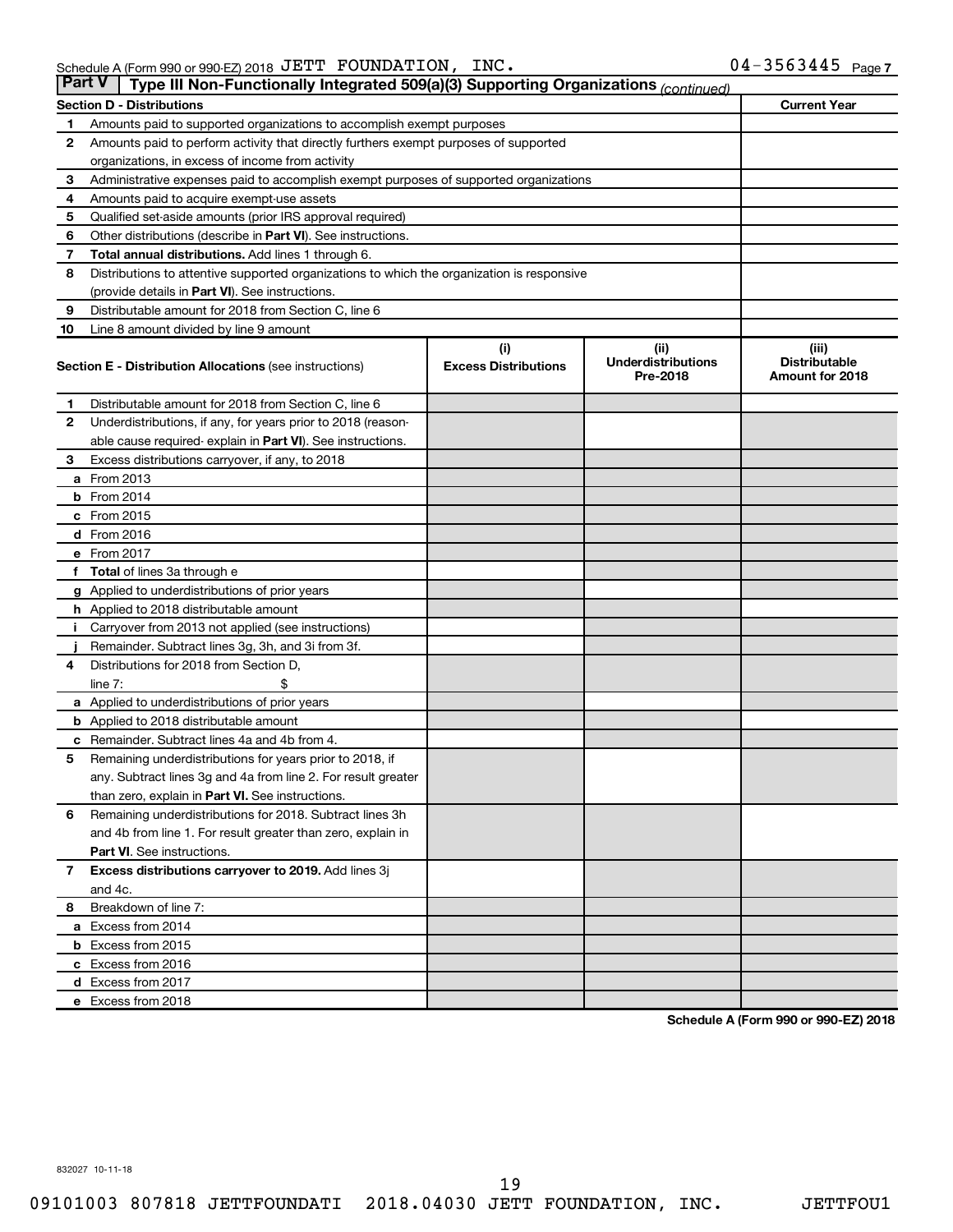|  | Schedule A (Form 990 or 990 EZ) 2018 $\rm\,JETT$ $\rm\,FOUNDATION$ , |  | INC. | $04 - 3563445$ Page |  |
|--|----------------------------------------------------------------------|--|------|---------------------|--|
|--|----------------------------------------------------------------------|--|------|---------------------|--|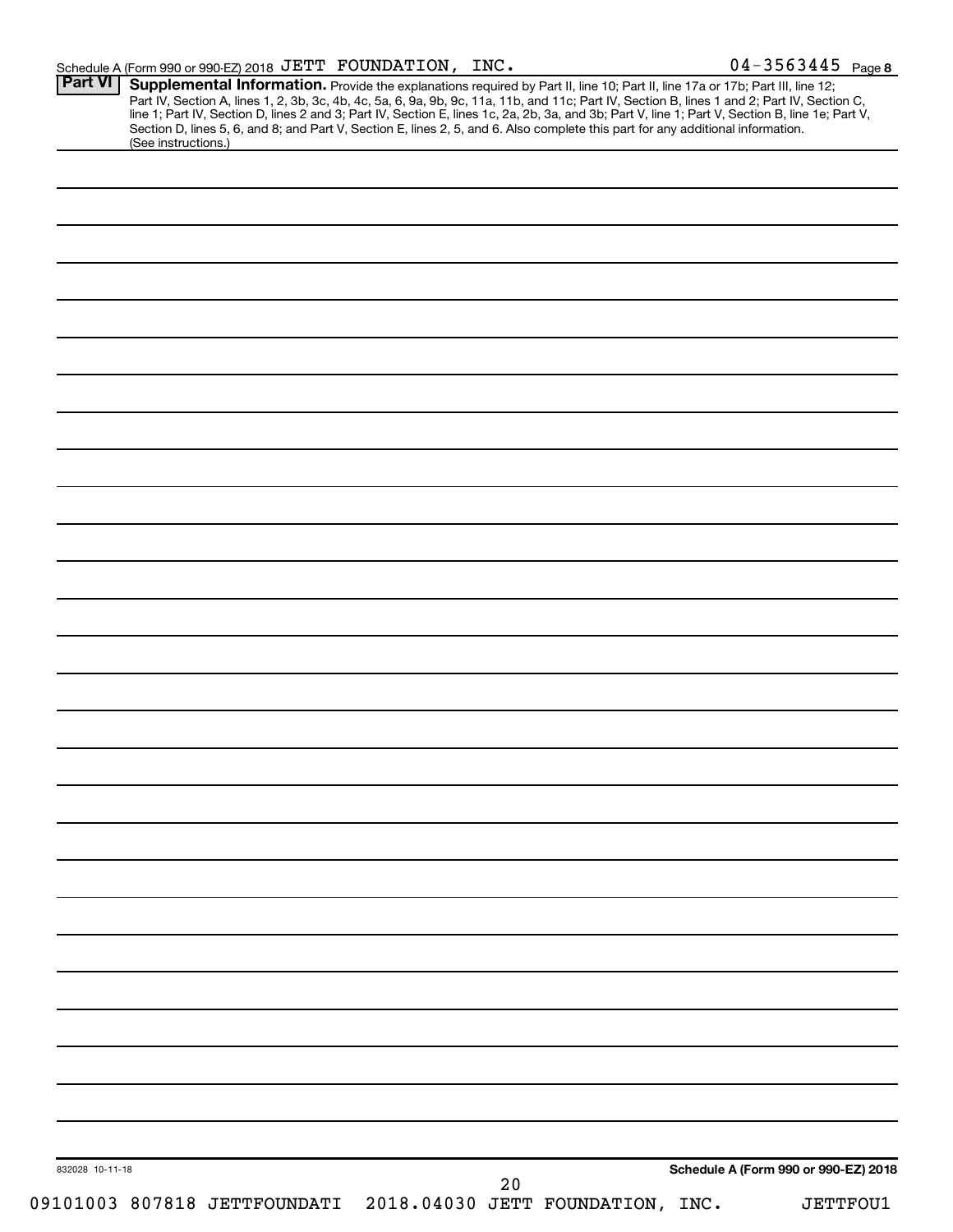| <b>SCHEDULE C</b>                                    | <b>Political Campaign and Lobbying Activities</b>                                                                                                                                                                              |           |                            | OMB No. 1545-0047                                  |
|------------------------------------------------------|--------------------------------------------------------------------------------------------------------------------------------------------------------------------------------------------------------------------------------|-----------|----------------------------|----------------------------------------------------|
| (Form 990 or 990-EZ)                                 |                                                                                                                                                                                                                                |           |                            |                                                    |
|                                                      | For Organizations Exempt From Income Tax Under section 501(c) and section 527                                                                                                                                                  |           |                            |                                                    |
| Department of the Treasury                           | Complete if the organization is described below. Attach to Form 990 or Form 990-EZ.                                                                                                                                            |           |                            | <b>Open to Public</b>                              |
| Internal Revenue Service                             | Go to www.irs.gov/Form990 for instructions and the latest information.                                                                                                                                                         |           |                            | <b>Inspection</b>                                  |
|                                                      | If the organization answered "Yes," on Form 990, Part IV, line 3, or Form 990-EZ, Part V, line 46 (Political Campaign Activities), then                                                                                        |           |                            |                                                    |
|                                                      | • Section 501(c)(3) organizations: Complete Parts I-A and B. Do not complete Part I-C.                                                                                                                                         |           |                            |                                                    |
|                                                      | • Section 501(c) (other than section 501(c)(3)) organizations: Complete Parts I-A and C below. Do not complete Part I-B.                                                                                                       |           |                            |                                                    |
| • Section 527 organizations: Complete Part I-A only. | If the organization answered "Yes," on Form 990, Part IV, line 4, or Form 990-EZ, Part VI, line 47 (Lobbying Activities), then                                                                                                 |           |                            |                                                    |
|                                                      | • Section 501(c)(3) organizations that have filed Form 5768 (election under section 501(h)): Complete Part II-A. Do not complete Part II-B.                                                                                    |           |                            |                                                    |
|                                                      | • Section 501(c)(3) organizations that have NOT filed Form 5768 (election under section 501(h)): Complete Part II-B. Do not complete Part II-A.                                                                                |           |                            |                                                    |
|                                                      | If the organization answered "Yes," on Form 990, Part IV, line 5 (Proxy Tax) (see separate instructions) or Form 990-EZ, Part V, line 35c (Proxy                                                                               |           |                            |                                                    |
| Tax) (see separate instructions), then               |                                                                                                                                                                                                                                |           |                            |                                                    |
|                                                      | • Section 501(c)(4), (5), or (6) organizations: Complete Part III.                                                                                                                                                             |           |                            |                                                    |
| Name of organization                                 |                                                                                                                                                                                                                                |           |                            | <b>Employer identification number</b>              |
|                                                      | JETT FOUNDATION, INC.                                                                                                                                                                                                          |           |                            | 04-3563445                                         |
| Part I-A                                             | Complete if the organization is exempt under section 501(c) or is a section 527 organization.                                                                                                                                  |           |                            |                                                    |
|                                                      |                                                                                                                                                                                                                                |           |                            |                                                    |
|                                                      | 1 Provide a description of the organization's direct and indirect political campaign activities in Part IV.                                                                                                                    |           |                            |                                                    |
| 2                                                    | Political campaign activity expenditures [11,11] [11] The contract of the contract of the contract of the contract of the contract of the contract of the contract of the contract of the contract of the contract of the cont |           | $\triangleright$ \$        |                                                    |
| 3.                                                   | Volunteer hours for political campaign activities [11] matter content to the content of the content of the content of the content of the content of the content of the content of the content of the content of the content of |           |                            |                                                    |
|                                                      |                                                                                                                                                                                                                                |           |                            |                                                    |
| Part I-B                                             | Complete if the organization is exempt under section 501(c)(3).                                                                                                                                                                |           |                            |                                                    |
|                                                      |                                                                                                                                                                                                                                |           | $\blacktriangleright$ \$   |                                                    |
| 2                                                    |                                                                                                                                                                                                                                |           |                            |                                                    |
| 3                                                    |                                                                                                                                                                                                                                |           |                            | Yes<br><b>No</b>                                   |
|                                                      |                                                                                                                                                                                                                                |           |                            | Yes<br>No                                          |
| <b>b</b> If "Yes," describe in Part IV.              | Part I-C Complete if the organization is exempt under section 501(c), except section 501(c)(3).                                                                                                                                |           |                            |                                                    |
|                                                      |                                                                                                                                                                                                                                |           |                            |                                                    |
|                                                      | 1 Enter the amount directly expended by the filing organization for section 527 exempt function activities                                                                                                                     |           | $\blacktriangleright$ \$   |                                                    |
|                                                      | 2 Enter the amount of the filing organization's funds contributed to other organizations for section 527                                                                                                                       |           |                            |                                                    |
|                                                      |                                                                                                                                                                                                                                |           | $\blacktriangleright$ \$   |                                                    |
|                                                      | 3 Total exempt function expenditures. Add lines 1 and 2. Enter here and on Form 1120-POL,                                                                                                                                      |           |                            |                                                    |
|                                                      |                                                                                                                                                                                                                                |           | ▶ \$                       | Yes<br><b>No</b>                                   |
|                                                      | Enter the names, addresses and employer identification number (EIN) of all section 527 political organizations to which the filing organization                                                                                |           |                            |                                                    |
| 5.                                                   | made payments. For each organization listed, enter the amount paid from the filing organization's funds. Also enter the amount of political                                                                                    |           |                            |                                                    |
|                                                      | contributions received that were promptly and directly delivered to a separate political organization, such as a separate segregated fund or a                                                                                 |           |                            |                                                    |
|                                                      | political action committee (PAC). If additional space is needed, provide information in Part IV.                                                                                                                               |           |                            |                                                    |
| (a) Name                                             | (b) Address                                                                                                                                                                                                                    | $(c)$ EIN | (d) Amount paid from       | (e) Amount of political                            |
|                                                      |                                                                                                                                                                                                                                |           | filing organization's      | contributions received and                         |
|                                                      |                                                                                                                                                                                                                                |           | funds. If none, enter -0-. | promptly and directly                              |
|                                                      |                                                                                                                                                                                                                                |           |                            | delivered to a separate<br>political organization. |
|                                                      |                                                                                                                                                                                                                                |           |                            | If none, enter -0-.                                |
|                                                      |                                                                                                                                                                                                                                |           |                            |                                                    |
|                                                      |                                                                                                                                                                                                                                |           |                            |                                                    |
|                                                      |                                                                                                                                                                                                                                |           |                            |                                                    |
|                                                      |                                                                                                                                                                                                                                |           |                            |                                                    |
|                                                      |                                                                                                                                                                                                                                |           |                            |                                                    |
|                                                      |                                                                                                                                                                                                                                |           |                            |                                                    |
|                                                      |                                                                                                                                                                                                                                |           |                            |                                                    |
|                                                      |                                                                                                                                                                                                                                |           |                            |                                                    |
|                                                      |                                                                                                                                                                                                                                |           |                            |                                                    |
|                                                      |                                                                                                                                                                                                                                |           |                            |                                                    |
|                                                      |                                                                                                                                                                                                                                |           |                            |                                                    |
|                                                      |                                                                                                                                                                                                                                |           |                            |                                                    |

**For Paperwork Reduction Act Notice, see the Instructions for Form 990 or 990-EZ. Schedule C (Form 990 or 990-EZ) 2018** LHA

832041 11-08-18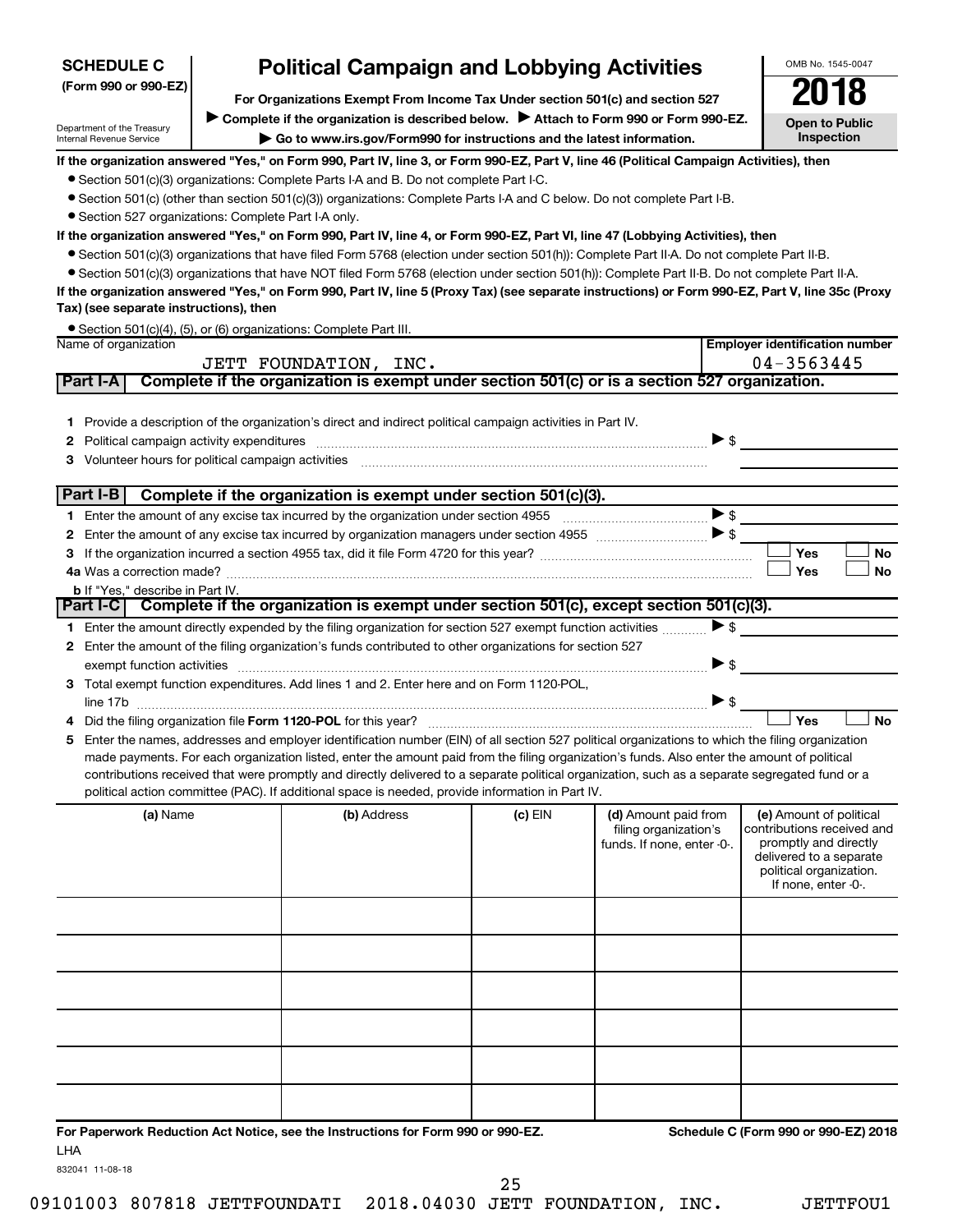| Schedule C (Form 990 or 990-EZ) 2018 JETT FOUNDATION, INC.                                                                          |                                                       |                                                                                                                                                                                                                                                                                                                                                                                                                             |                                                                                                                                   |                                        | $04 - 3563445$ Page 2          |
|-------------------------------------------------------------------------------------------------------------------------------------|-------------------------------------------------------|-----------------------------------------------------------------------------------------------------------------------------------------------------------------------------------------------------------------------------------------------------------------------------------------------------------------------------------------------------------------------------------------------------------------------------|-----------------------------------------------------------------------------------------------------------------------------------|----------------------------------------|--------------------------------|
| Complete if the organization is exempt under section 501(c)(3) and filed Form 5768 (election under<br>Part II-A<br>section 501(h)). |                                                       |                                                                                                                                                                                                                                                                                                                                                                                                                             |                                                                                                                                   |                                        |                                |
| A Check $\blacktriangleright$<br><b>B</b> Check $\blacktriangleright$                                                               | expenses, and share of excess lobbying expenditures). | if the filing organization checked box A and "limited control" provisions apply.                                                                                                                                                                                                                                                                                                                                            | if the filing organization belongs to an affiliated group (and list in Part IV each affiliated group member's name, address, EIN, |                                        |                                |
|                                                                                                                                     | <b>Limits on Lobbying Expenditures</b>                | (The term "expenditures" means amounts paid or incurred.)                                                                                                                                                                                                                                                                                                                                                                   |                                                                                                                                   | (a) Filing<br>organization's<br>totals | (b) Affiliated group<br>totals |
| <b>1a</b> Total lobbying expenditures to influence public opinion (grass roots lobbying) <i>marroummannes</i>                       |                                                       |                                                                                                                                                                                                                                                                                                                                                                                                                             |                                                                                                                                   | Ο.<br>$\overline{0}$ .                 |                                |
|                                                                                                                                     |                                                       |                                                                                                                                                                                                                                                                                                                                                                                                                             |                                                                                                                                   | σ.                                     |                                |
|                                                                                                                                     |                                                       |                                                                                                                                                                                                                                                                                                                                                                                                                             |                                                                                                                                   |                                        |                                |
| <b>d</b> Other exempt purpose expenditures                                                                                          |                                                       | $\overline{a_1, \ldots, a_n, \ldots, a_n, \ldots, a_n, \ldots, a_n, \ldots, \ldots, a_n, \ldots, a_n, \ldots, a_n, \ldots, a_n, \ldots, a_n, \ldots, a_n, \ldots, a_n, \ldots, a_n, \ldots, a_n, \ldots, a_n, \ldots, a_n, \ldots, a_n, \ldots, a_n, \ldots, a_n, \ldots, a_n, \ldots, a_n, \ldots, a_n, \ldots, a_n, \ldots, a_n, \ldots, a_n, \ldots, a_n, \ldots, a_n, \ldots, a_n, \ldots, a_n, \ldots, a_n, \ldots, a$ |                                                                                                                                   |                                        |                                |
|                                                                                                                                     |                                                       |                                                                                                                                                                                                                                                                                                                                                                                                                             |                                                                                                                                   | 0.                                     |                                |
| f Lobbying nontaxable amount. Enter the amount from the following table in both columns.                                            |                                                       |                                                                                                                                                                                                                                                                                                                                                                                                                             |                                                                                                                                   | $\mathbf{0}$ .                         |                                |
| If the amount on line 1e, column $(a)$ or $(b)$ is:                                                                                 |                                                       | The lobbying nontaxable amount is:                                                                                                                                                                                                                                                                                                                                                                                          |                                                                                                                                   |                                        |                                |
| Not over \$500,000                                                                                                                  |                                                       | 20% of the amount on line 1e.                                                                                                                                                                                                                                                                                                                                                                                               |                                                                                                                                   |                                        |                                |
| Over \$500,000 but not over \$1,000,000                                                                                             |                                                       | \$100,000 plus 15% of the excess over \$500,000.                                                                                                                                                                                                                                                                                                                                                                            |                                                                                                                                   |                                        |                                |
| Over \$1,000,000 but not over \$1,500,000                                                                                           |                                                       | \$175,000 plus 10% of the excess over \$1,000,000                                                                                                                                                                                                                                                                                                                                                                           |                                                                                                                                   |                                        |                                |
| Over \$1,500,000 but not over \$17,000,000                                                                                          |                                                       | \$225,000 plus 5% of the excess over \$1,500,000.                                                                                                                                                                                                                                                                                                                                                                           |                                                                                                                                   |                                        |                                |
| Over \$17,000,000                                                                                                                   | \$1,000,000.                                          |                                                                                                                                                                                                                                                                                                                                                                                                                             |                                                                                                                                   |                                        |                                |
|                                                                                                                                     |                                                       |                                                                                                                                                                                                                                                                                                                                                                                                                             |                                                                                                                                   |                                        |                                |
| g Grassroots nontaxable amount (enter 25% of line 1f)                                                                               |                                                       |                                                                                                                                                                                                                                                                                                                                                                                                                             |                                                                                                                                   | о.                                     |                                |
| <b>h</b> Subtract line 1g from line 1a. If zero or less, enter -0-                                                                  |                                                       |                                                                                                                                                                                                                                                                                                                                                                                                                             |                                                                                                                                   |                                        |                                |
|                                                                                                                                     |                                                       |                                                                                                                                                                                                                                                                                                                                                                                                                             |                                                                                                                                   |                                        |                                |
| j If there is an amount other than zero on either line 1h or line 1i, did the organization file Form 4720                           |                                                       |                                                                                                                                                                                                                                                                                                                                                                                                                             |                                                                                                                                   |                                        |                                |
| reporting section 4911 tax for this year?                                                                                           |                                                       |                                                                                                                                                                                                                                                                                                                                                                                                                             |                                                                                                                                   |                                        | Yes<br>No                      |
|                                                                                                                                     |                                                       | 4-Year Averaging Period Under Section 501(h)                                                                                                                                                                                                                                                                                                                                                                                |                                                                                                                                   |                                        |                                |
| (Some organizations that made a section 501(h) election do not have to complete all of the five columns below.                      |                                                       | See the separate instructions for lines 2a through 2f.)                                                                                                                                                                                                                                                                                                                                                                     |                                                                                                                                   |                                        |                                |
|                                                                                                                                     |                                                       | Lobbying Expenditures During 4-Year Averaging Period                                                                                                                                                                                                                                                                                                                                                                        |                                                                                                                                   |                                        |                                |
| Calendar year<br>(or fiscal year beginning in)                                                                                      | (a) 2015                                              | (b) 2016                                                                                                                                                                                                                                                                                                                                                                                                                    | $(c)$ 2017                                                                                                                        | $(d)$ 2018                             | (e) Total                      |
| 2a Lobbying nontaxable amount                                                                                                       | 160,455.                                              | 248,751.                                                                                                                                                                                                                                                                                                                                                                                                                    | 227,555.                                                                                                                          |                                        | 636,761.                       |
| <b>b</b> Lobbying ceiling amount<br>(150% of line 2a, column(e))                                                                    |                                                       |                                                                                                                                                                                                                                                                                                                                                                                                                             |                                                                                                                                   |                                        | 955,142.                       |
| c Total lobbying expenditures                                                                                                       |                                                       |                                                                                                                                                                                                                                                                                                                                                                                                                             |                                                                                                                                   |                                        |                                |
| d Grassroots nontaxable amount                                                                                                      | 40, 114.                                              | 62,188.                                                                                                                                                                                                                                                                                                                                                                                                                     | 56,889.                                                                                                                           |                                        | 159,191.                       |

**Schedule C (Form 990 or 990-EZ) 2018**

832042 11-08-18

**e** Grassroots ceiling amount

(150% of line 2d, column (e))

**f** Grassroots lobbying expenditures

238,787.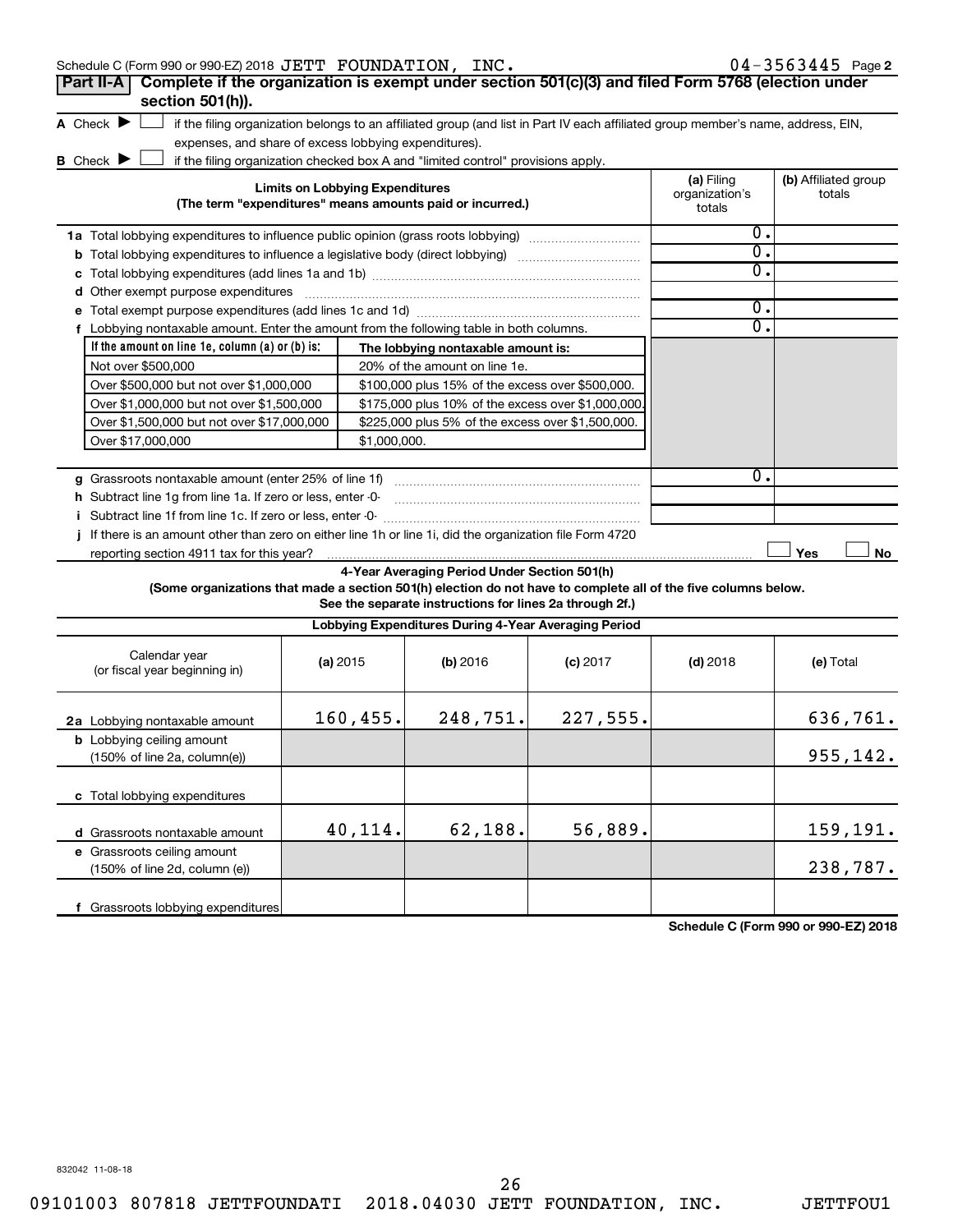#### Schedule C (Form 990 or 990-EZ) 2018 Page JETT FOUNDATION, INC. 04-3563445

# **Part II-B Complete if the organization is exempt under section 501(c)(3) and has NOT filed Form 5768 (election under section 501(h)).**

|              | For each "Yes," response on lines 1a through 1i below, provide in Part IV a detailed description                                                                                                                                            | (a) |              | (b)    |    |
|--------------|---------------------------------------------------------------------------------------------------------------------------------------------------------------------------------------------------------------------------------------------|-----|--------------|--------|----|
|              | of the lobbying activity.                                                                                                                                                                                                                   | Yes | No           | Amount |    |
| 1            | During the year, did the filing organization attempt to influence foreign, national, state, or<br>local legislation, including any attempt to influence public opinion on a legislative matter<br>or referendum, through the use of:        |     |              |        |    |
|              | <b>b</b> Paid staff or management (include compensation in expenses reported on lines 1c through 1i)?                                                                                                                                       |     |              |        |    |
|              |                                                                                                                                                                                                                                             |     |              |        |    |
|              |                                                                                                                                                                                                                                             |     |              |        |    |
|              |                                                                                                                                                                                                                                             |     |              |        |    |
|              | g Direct contact with legislators, their staffs, government officials, or a legislative body?                                                                                                                                               |     |              |        |    |
|              | h Rallies, demonstrations, seminars, conventions, speeches, lectures, or any similar means?                                                                                                                                                 |     |              |        |    |
|              | <i>i</i> Other activities?                                                                                                                                                                                                                  |     |              |        |    |
|              |                                                                                                                                                                                                                                             |     |              |        |    |
|              | 2a Did the activities in line 1 cause the organization to be not described in section 501(c)(3)?                                                                                                                                            |     |              |        |    |
|              |                                                                                                                                                                                                                                             |     |              |        |    |
|              | c If "Yes," enter the amount of any tax incurred by organization managers under section 4912                                                                                                                                                |     |              |        |    |
|              | d If the filing organization incurred a section 4912 tax, did it file Form 4720 for this year?                                                                                                                                              |     |              |        |    |
|              | Part III-A Complete if the organization is exempt under section $501(c)(4)$ , section $501(c)(5)$ , or section                                                                                                                              |     |              |        |    |
|              | $501(c)(6)$ .                                                                                                                                                                                                                               |     |              |        |    |
|              |                                                                                                                                                                                                                                             |     |              | Yes    | No |
| 1            |                                                                                                                                                                                                                                             |     | 1            |        |    |
| $\mathbf{2}$ |                                                                                                                                                                                                                                             |     | $\mathbf{2}$ |        |    |
| 3            | Did the organization agree to carry over lobbying and political campaign activity expenditures from the prior year?                                                                                                                         |     | 3            |        |    |
|              | Part III-B Complete if the organization is exempt under section 501(c)(4), section 501(c)(5), or section<br>501(c)(6) and if either (a) BOTH Part III-A, lines 1 and 2, are answered "No," OR (b) Part III-A, line 3, is<br>answered "Yes." |     |              |        |    |
| 1            | Dues, assessments and similar amounts from members [111] www.community.community.community.com                                                                                                                                              |     | 1            |        |    |
| 2            | Section 162(e) nondeductible lobbying and political expenditures (do not include amounts of political                                                                                                                                       |     |              |        |    |
|              | expenses for which the section 527(f) tax was paid).                                                                                                                                                                                        |     |              |        |    |
|              |                                                                                                                                                                                                                                             |     | 2a           |        |    |
|              | b Carryover from last year manufactured and content to content the content of the content of the content of the content of the content of the content of the content of the content of the content of the content of the conte              |     | 2b           |        |    |
|              |                                                                                                                                                                                                                                             |     | 2c           |        |    |
| 3            |                                                                                                                                                                                                                                             |     | 3            |        |    |
| 4            | If notices were sent and the amount on line 2c exceeds the amount on line 3, what portion of the excess                                                                                                                                     |     |              |        |    |
|              | does the organization agree to carryover to the reasonable estimate of nondeductible lobbying and political                                                                                                                                 |     |              |        |    |
|              |                                                                                                                                                                                                                                             |     | 4            |        |    |
| 5            |                                                                                                                                                                                                                                             |     | 5            |        |    |
|              | Part IV  <br><b>Supplemental Information</b>                                                                                                                                                                                                |     |              |        |    |
|              | Provide the descriptions required for Part I-A, line 1; Part I-B, line 4; Part I-C, line 5; Part II-A (affiliated group list); Part II-A, lines 1 and 2 (see                                                                                |     |              |        |    |

instructions); and Part II-B, line 1. Also, complete this part for any additional information.

**Schedule C (Form 990 or 990-EZ) 2018**

832043 11-08-18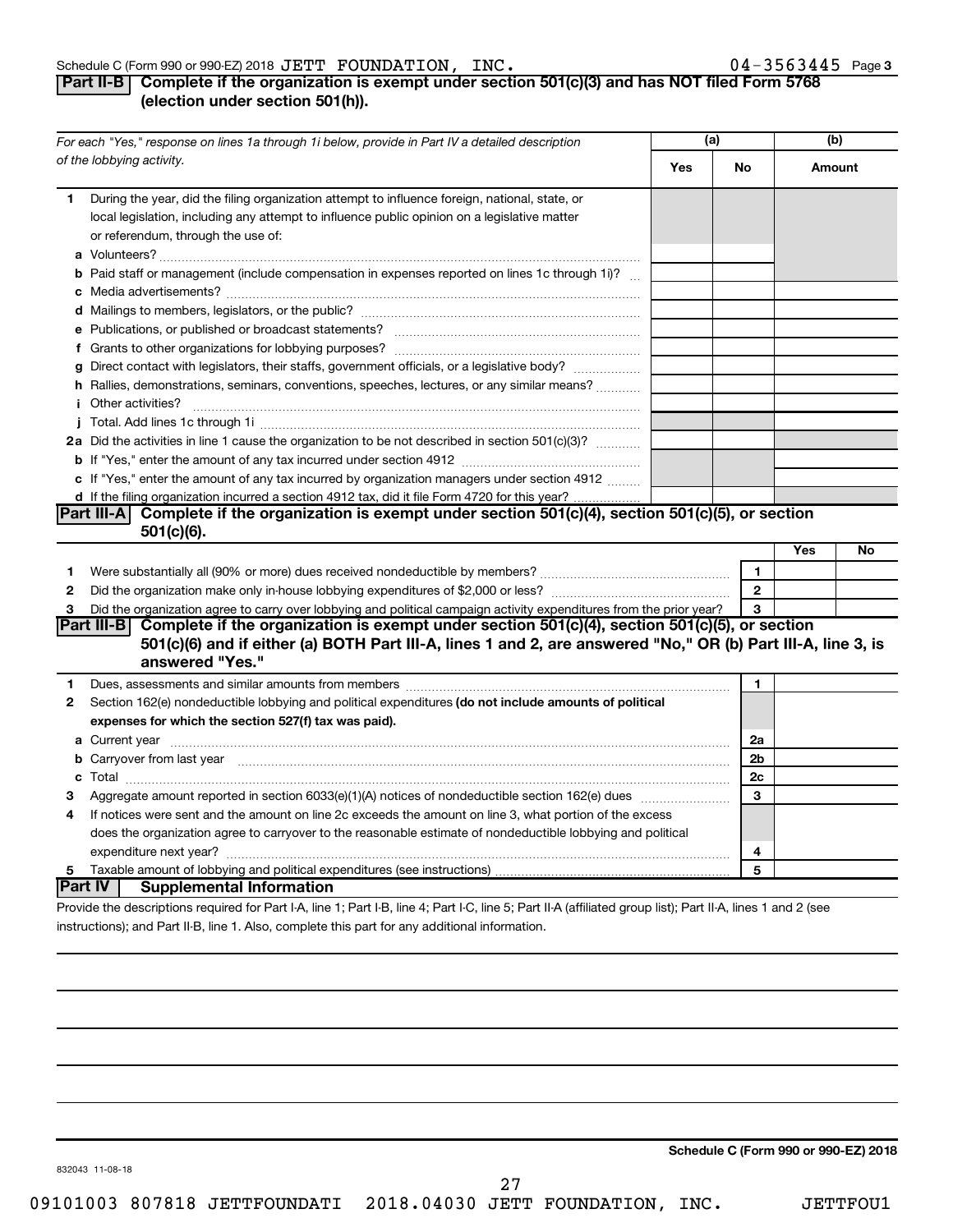|        |                                                        |                                                                                                        |                                                                                                                                                                                                                               |                | OMB No. 1545-0047                     |
|--------|--------------------------------------------------------|--------------------------------------------------------------------------------------------------------|-------------------------------------------------------------------------------------------------------------------------------------------------------------------------------------------------------------------------------|----------------|---------------------------------------|
|        | <b>SCHEDULE D</b><br>(Form 990)                        |                                                                                                        | <b>Supplemental Financial Statements</b><br>Complete if the organization answered "Yes" on Form 990,                                                                                                                          |                |                                       |
|        |                                                        |                                                                                                        | Part IV, line 6, 7, 8, 9, 10, 11a, 11b, 11c, 11d, 11e, 11f, 12a, or 12b.                                                                                                                                                      |                |                                       |
|        | Department of the Treasury<br>Internal Revenue Service |                                                                                                        | Attach to Form 990.<br>Go to www.irs.gov/Form990 for instructions and the latest information.                                                                                                                                 |                | <b>Open to Public</b><br>Inspection   |
|        | Name of the organization                               |                                                                                                        |                                                                                                                                                                                                                               |                | <b>Employer identification number</b> |
|        |                                                        | JETT FOUNDATION, INC.                                                                                  |                                                                                                                                                                                                                               |                | 04-3563445                            |
| Part I |                                                        |                                                                                                        | Organizations Maintaining Donor Advised Funds or Other Similar Funds or Accounts. Complete if the                                                                                                                             |                |                                       |
|        |                                                        | organization answered "Yes" on Form 990, Part IV, line 6.                                              |                                                                                                                                                                                                                               |                |                                       |
|        |                                                        |                                                                                                        | (a) Donor advised funds                                                                                                                                                                                                       |                | (b) Funds and other accounts          |
| 1      |                                                        |                                                                                                        |                                                                                                                                                                                                                               |                |                                       |
| 2      |                                                        | Aggregate value of contributions to (during year)                                                      |                                                                                                                                                                                                                               |                |                                       |
| з      |                                                        | Aggregate value of grants from (during year)                                                           |                                                                                                                                                                                                                               |                |                                       |
| 4      |                                                        |                                                                                                        |                                                                                                                                                                                                                               |                |                                       |
| 5      |                                                        |                                                                                                        | Did the organization inform all donors and donor advisors in writing that the assets held in donor advised funds                                                                                                              |                |                                       |
|        |                                                        |                                                                                                        |                                                                                                                                                                                                                               |                | No<br>Yes                             |
| 6      |                                                        |                                                                                                        | Did the organization inform all grantees, donors, and donor advisors in writing that grant funds can be used only                                                                                                             |                |                                       |
|        |                                                        |                                                                                                        | for charitable purposes and not for the benefit of the donor or donor advisor, or for any other purpose conferring                                                                                                            |                | Yes<br>No                             |
|        | impermissible private benefit?<br>Part II              |                                                                                                        | Conservation Easements. Complete if the organization answered "Yes" on Form 990, Part IV, line 7.                                                                                                                             |                |                                       |
| 1.     |                                                        | Purpose(s) of conservation easements held by the organization (check all that apply).                  |                                                                                                                                                                                                                               |                |                                       |
|        |                                                        | Preservation of land for public use (e.g., recreation or education)                                    | Preservation of a historically important land area                                                                                                                                                                            |                |                                       |
|        |                                                        | Protection of natural habitat                                                                          | Preservation of a certified historic structure                                                                                                                                                                                |                |                                       |
|        |                                                        | Preservation of open space                                                                             |                                                                                                                                                                                                                               |                |                                       |
| 2      |                                                        |                                                                                                        | Complete lines 2a through 2d if the organization held a qualified conservation contribution in the form of a conservation easement on the last                                                                                |                |                                       |
|        | day of the tax year.                                   |                                                                                                        |                                                                                                                                                                                                                               |                | Held at the End of the Tax Year       |
| а      |                                                        |                                                                                                        |                                                                                                                                                                                                                               | 2a             |                                       |
| b      |                                                        | Total acreage restricted by conservation easements                                                     |                                                                                                                                                                                                                               | 2 <sub>b</sub> |                                       |
| с      |                                                        |                                                                                                        | Number of conservation easements on a certified historic structure included in (a) manufacture included in (a)                                                                                                                | 2c             |                                       |
|        |                                                        |                                                                                                        | d Number of conservation easements included in (c) acquired after 7/25/06, and not on a historic structure                                                                                                                    |                |                                       |
|        |                                                        |                                                                                                        | listed in the National Register [111] Marshall Register [11] Marshall Register [11] Marshall Register [11] Marshall Register [11] Marshall Register [11] Marshall Register [11] Marshall Register [11] Marshall Register [11] | 2d             |                                       |
| 3      |                                                        |                                                                                                        | Number of conservation easements modified, transferred, released, extinguished, or terminated by the organization during the tax                                                                                              |                |                                       |
|        | year                                                   |                                                                                                        |                                                                                                                                                                                                                               |                |                                       |
| 4      |                                                        | Number of states where property subject to conservation easement is located >                          |                                                                                                                                                                                                                               |                |                                       |
| 5      |                                                        | Does the organization have a written policy regarding the periodic monitoring, inspection, handling of |                                                                                                                                                                                                                               |                |                                       |
|        |                                                        | violations, and enforcement of the conservation easements it holds?                                    |                                                                                                                                                                                                                               |                | Yes<br><b>No</b>                      |
| 6      |                                                        |                                                                                                        | Staff and volunteer hours devoted to monitoring, inspecting, handling of violations, and enforcing conservation easements during the year                                                                                     |                |                                       |
|        |                                                        |                                                                                                        |                                                                                                                                                                                                                               |                |                                       |
| 7      |                                                        |                                                                                                        | Amount of expenses incurred in monitoring, inspecting, handling of violations, and enforcing conservation easements during the year                                                                                           |                |                                       |
|        | $\blacktriangleright$ \$                               |                                                                                                        |                                                                                                                                                                                                                               |                |                                       |
| 8      |                                                        |                                                                                                        | Does each conservation easement reported on line 2(d) above satisfy the requirements of section 170(h)(4)(B)(i)                                                                                                               |                | <b>No</b><br>Yes                      |
| 9      |                                                        |                                                                                                        | In Part XIII, describe how the organization reports conservation easements in its revenue and expense statement, and balance sheet, and                                                                                       |                |                                       |
|        |                                                        |                                                                                                        | include, if applicable, the text of the footnote to the organization's financial statements that describes the organization's accounting for                                                                                  |                |                                       |
|        | conservation easements.                                |                                                                                                        |                                                                                                                                                                                                                               |                |                                       |
|        | Part III I                                             |                                                                                                        | Organizations Maintaining Collections of Art, Historical Treasures, or Other Similar Assets.                                                                                                                                  |                |                                       |
|        |                                                        | Complete if the organization answered "Yes" on Form 990, Part IV, line 8.                              |                                                                                                                                                                                                                               |                |                                       |
|        |                                                        |                                                                                                        | 1a If the organization elected, as permitted under SFAS 116 (ASC 958), not to report in its revenue statement and balance sheet works of art,                                                                                 |                |                                       |
|        |                                                        |                                                                                                        | historical treasures, or other similar assets held for public exhibition, education, or research in furtherance of public service, provide, in Part XIII,                                                                     |                |                                       |
|        |                                                        | the text of the footnote to its financial statements that describes these items.                       |                                                                                                                                                                                                                               |                |                                       |
|        |                                                        |                                                                                                        | <b>b</b> If the organization elected, as permitted under SFAS 116 (ASC 958), to report in its revenue statement and balance sheet works of art, historical                                                                    |                |                                       |
|        |                                                        |                                                                                                        | treasures, or other similar assets held for public exhibition, education, or research in furtherance of public service, provide the following amounts                                                                         |                |                                       |
|        | relating to these items:                               |                                                                                                        |                                                                                                                                                                                                                               |                |                                       |
|        |                                                        |                                                                                                        |                                                                                                                                                                                                                               |                |                                       |
|        |                                                        |                                                                                                        |                                                                                                                                                                                                                               |                | $\triangleright$ \$                   |
| 2      |                                                        |                                                                                                        | If the organization received or held works of art, historical treasures, or other similar assets for financial gain, provide                                                                                                  |                |                                       |
|        |                                                        | the following amounts required to be reported under SFAS 116 (ASC 958) relating to these items:        |                                                                                                                                                                                                                               |                |                                       |
|        |                                                        |                                                                                                        |                                                                                                                                                                                                                               |                | - 56                                  |
|        |                                                        |                                                                                                        |                                                                                                                                                                                                                               |                | \$                                    |
|        |                                                        | LHA For Paperwork Reduction Act Notice, see the Instructions for Form 990.                             |                                                                                                                                                                                                                               |                | Schedule D (Form 990) 2018            |
|        | 832051 10-29-18                                        |                                                                                                        |                                                                                                                                                                                                                               |                |                                       |

28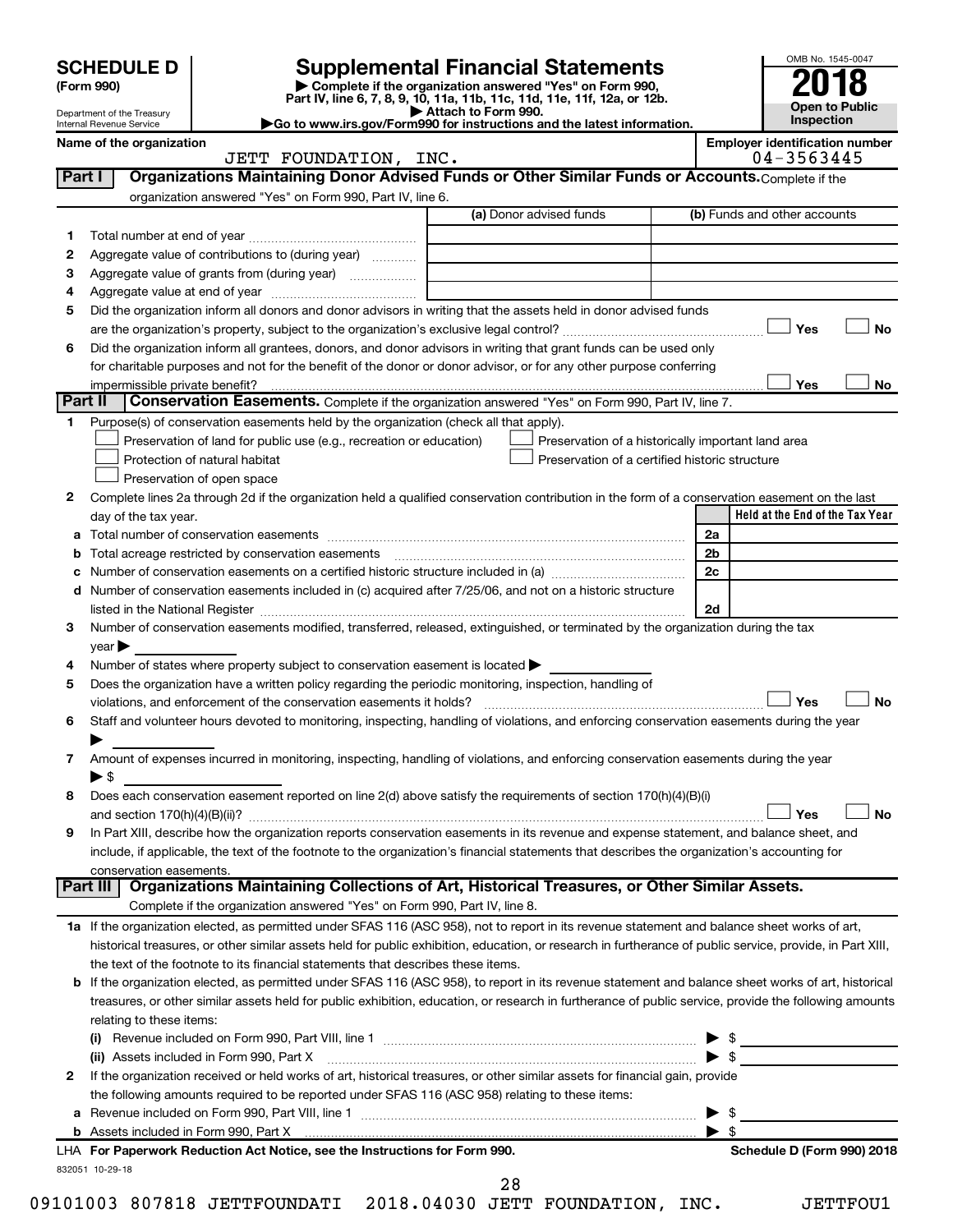|               | Schedule D (Form 990) 2018                                                                                                                                                                                                     | JETT FOUNDATION, INC.                   |   |                |                                                                                                                                                                                                                               |                                 | $04 - 3563445$ Page 2 |                |         |         |
|---------------|--------------------------------------------------------------------------------------------------------------------------------------------------------------------------------------------------------------------------------|-----------------------------------------|---|----------------|-------------------------------------------------------------------------------------------------------------------------------------------------------------------------------------------------------------------------------|---------------------------------|-----------------------|----------------|---------|---------|
|               | Part III<br>Organizations Maintaining Collections of Art, Historical Treasures, or Other Similar Assets (continued)                                                                                                            |                                         |   |                |                                                                                                                                                                                                                               |                                 |                       |                |         |         |
| 3             | Using the organization's acquisition, accession, and other records, check any of the following that are a significant use of its collection items                                                                              |                                         |   |                |                                                                                                                                                                                                                               |                                 |                       |                |         |         |
|               | (check all that apply):                                                                                                                                                                                                        |                                         |   |                |                                                                                                                                                                                                                               |                                 |                       |                |         |         |
| a             | Public exhibition                                                                                                                                                                                                              | d                                       |   |                | Loan or exchange programs                                                                                                                                                                                                     |                                 |                       |                |         |         |
| b             | Scholarly research                                                                                                                                                                                                             |                                         |   |                | Other and the contract of the contract of the contract of the contract of the contract of the contract of the contract of the contract of the contract of the contract of the contract of the contract of the contract of the |                                 |                       |                |         |         |
| с             | Preservation for future generations                                                                                                                                                                                            |                                         |   |                |                                                                                                                                                                                                                               |                                 |                       |                |         |         |
| 4             | Provide a description of the organization's collections and explain how they further the organization's exempt purpose in Part XIII.                                                                                           |                                         |   |                |                                                                                                                                                                                                                               |                                 |                       |                |         |         |
| 5             | During the year, did the organization solicit or receive donations of art, historical treasures, or other similar assets                                                                                                       |                                         |   |                |                                                                                                                                                                                                                               |                                 |                       |                |         |         |
|               | Part IV I<br><b>Escrow and Custodial Arrangements.</b> Complete if the organization answered "Yes" on Form 990, Part IV, line 9, or                                                                                            |                                         |   |                |                                                                                                                                                                                                                               |                                 |                       | Yes            |         | No      |
|               | reported an amount on Form 990, Part X, line 21.                                                                                                                                                                               |                                         |   |                |                                                                                                                                                                                                                               |                                 |                       |                |         |         |
|               | 1a Is the organization an agent, trustee, custodian or other intermediary for contributions or other assets not included                                                                                                       |                                         |   |                |                                                                                                                                                                                                                               |                                 |                       |                |         |         |
|               | on Form 990, Part X? [11] matter contracts and contracts and contracts are contracted as a form 990, Part X?                                                                                                                   |                                         |   |                |                                                                                                                                                                                                                               |                                 |                       | Yes            |         | No      |
|               | b If "Yes," explain the arrangement in Part XIII and complete the following table:                                                                                                                                             |                                         |   |                |                                                                                                                                                                                                                               |                                 |                       |                |         |         |
|               |                                                                                                                                                                                                                                |                                         |   |                |                                                                                                                                                                                                                               |                                 |                       | Amount         |         |         |
|               |                                                                                                                                                                                                                                |                                         |   |                |                                                                                                                                                                                                                               | 1c                              |                       |                |         |         |
|               |                                                                                                                                                                                                                                |                                         |   |                |                                                                                                                                                                                                                               | 1d                              |                       |                |         |         |
|               | e Distributions during the year measurement contained and all the control of the set of the set of the set of the set of the set of the set of the set of the set of the set of the set of the set of the set of the set of th |                                         |   |                |                                                                                                                                                                                                                               | 1e                              |                       |                |         |         |
|               |                                                                                                                                                                                                                                |                                         |   |                |                                                                                                                                                                                                                               | 1f                              |                       |                |         |         |
|               | 2a Did the organization include an amount on Form 990, Part X, line 21, for escrow or custodial account liability?                                                                                                             |                                         |   |                |                                                                                                                                                                                                                               |                                 |                       | Yes            |         | No      |
|               | b If "Yes," explain the arrangement in Part XIII. Check here if the explanation has been provided on Part XIII                                                                                                                 |                                         |   |                |                                                                                                                                                                                                                               |                                 |                       |                |         |         |
| <b>Part V</b> | Endowment Funds. Complete if the organization answered "Yes" on Form 990, Part IV, line 10.                                                                                                                                    |                                         |   |                |                                                                                                                                                                                                                               |                                 |                       |                |         |         |
|               |                                                                                                                                                                                                                                | (a) Current year                        |   | (b) Prior year | (c) Two years back $\vert$ (d) Three years back $\vert$ (e) Four years back                                                                                                                                                   |                                 |                       |                |         |         |
|               | 1a Beginning of year balance                                                                                                                                                                                                   |                                         |   |                |                                                                                                                                                                                                                               |                                 |                       |                |         |         |
| b             |                                                                                                                                                                                                                                |                                         |   |                |                                                                                                                                                                                                                               |                                 |                       |                |         |         |
| с             | Net investment earnings, gains, and losses                                                                                                                                                                                     |                                         |   |                |                                                                                                                                                                                                                               |                                 |                       |                |         |         |
|               |                                                                                                                                                                                                                                |                                         |   |                |                                                                                                                                                                                                                               |                                 |                       |                |         |         |
|               | e Other expenditures for facilities                                                                                                                                                                                            |                                         |   |                |                                                                                                                                                                                                                               |                                 |                       |                |         |         |
|               | and programs                                                                                                                                                                                                                   |                                         |   |                |                                                                                                                                                                                                                               |                                 |                       |                |         |         |
|               |                                                                                                                                                                                                                                |                                         |   |                |                                                                                                                                                                                                                               |                                 |                       |                |         |         |
| g<br>2        | Provide the estimated percentage of the current year end balance (line 1g, column (a)) held as:                                                                                                                                |                                         |   |                |                                                                                                                                                                                                                               |                                 |                       |                |         |         |
| а             | Board designated or quasi-endowment $\blacktriangleright$                                                                                                                                                                      |                                         | % |                |                                                                                                                                                                                                                               |                                 |                       |                |         |         |
| b             | Permanent endowment                                                                                                                                                                                                            | %                                       |   |                |                                                                                                                                                                                                                               |                                 |                       |                |         |         |
|               | <b>c</b> Temporarily restricted endowment $\blacktriangleright$                                                                                                                                                                | %                                       |   |                |                                                                                                                                                                                                                               |                                 |                       |                |         |         |
|               | The percentages on lines 2a, 2b, and 2c should equal 100%.                                                                                                                                                                     |                                         |   |                |                                                                                                                                                                                                                               |                                 |                       |                |         |         |
|               | 3a Are there endowment funds not in the possession of the organization that are held and administered for the organization                                                                                                     |                                         |   |                |                                                                                                                                                                                                                               |                                 |                       |                |         |         |
|               | by:                                                                                                                                                                                                                            |                                         |   |                |                                                                                                                                                                                                                               |                                 |                       |                | Yes     | No      |
|               | (i)                                                                                                                                                                                                                            |                                         |   |                |                                                                                                                                                                                                                               |                                 |                       | 3a(i)          |         |         |
|               |                                                                                                                                                                                                                                |                                         |   |                |                                                                                                                                                                                                                               |                                 |                       | 3a(ii)         |         |         |
|               |                                                                                                                                                                                                                                |                                         |   |                |                                                                                                                                                                                                                               |                                 |                       | 3b             |         |         |
| 4             | Describe in Part XIII the intended uses of the organization's endowment funds.                                                                                                                                                 |                                         |   |                |                                                                                                                                                                                                                               |                                 |                       |                |         |         |
|               | <b>Land, Buildings, and Equipment.</b><br><b>Part VI</b>                                                                                                                                                                       |                                         |   |                |                                                                                                                                                                                                                               |                                 |                       |                |         |         |
|               | Complete if the organization answered "Yes" on Form 990, Part IV, line 11a. See Form 990, Part X, line 10.                                                                                                                     |                                         |   |                |                                                                                                                                                                                                                               |                                 |                       |                |         |         |
|               | Description of property                                                                                                                                                                                                        | (a) Cost or other<br>basis (investment) |   |                | (b) Cost or other<br>basis (other)                                                                                                                                                                                            | (c) Accumulated<br>depreciation |                       | (d) Book value |         |         |
|               |                                                                                                                                                                                                                                |                                         |   |                |                                                                                                                                                                                                                               |                                 |                       |                |         |         |
| b             |                                                                                                                                                                                                                                |                                         |   |                |                                                                                                                                                                                                                               |                                 |                       |                |         |         |
|               |                                                                                                                                                                                                                                |                                         |   |                |                                                                                                                                                                                                                               |                                 |                       |                |         |         |
|               |                                                                                                                                                                                                                                |                                         |   |                | 34,743.                                                                                                                                                                                                                       | 33,100.                         |                       |                |         | 1,643.  |
|               |                                                                                                                                                                                                                                |                                         |   |                | 44,703.                                                                                                                                                                                                                       | $21,296$ .                      |                       |                |         | 23,407. |
|               | Total. Add lines 1a through 1e. (Column (d) must equal Form 990, Part X, column (B), line 10c.)                                                                                                                                |                                         |   |                |                                                                                                                                                                                                                               |                                 |                       |                | 25,050. |         |

**Schedule D (Form 990) 2018**

832052 10-29-18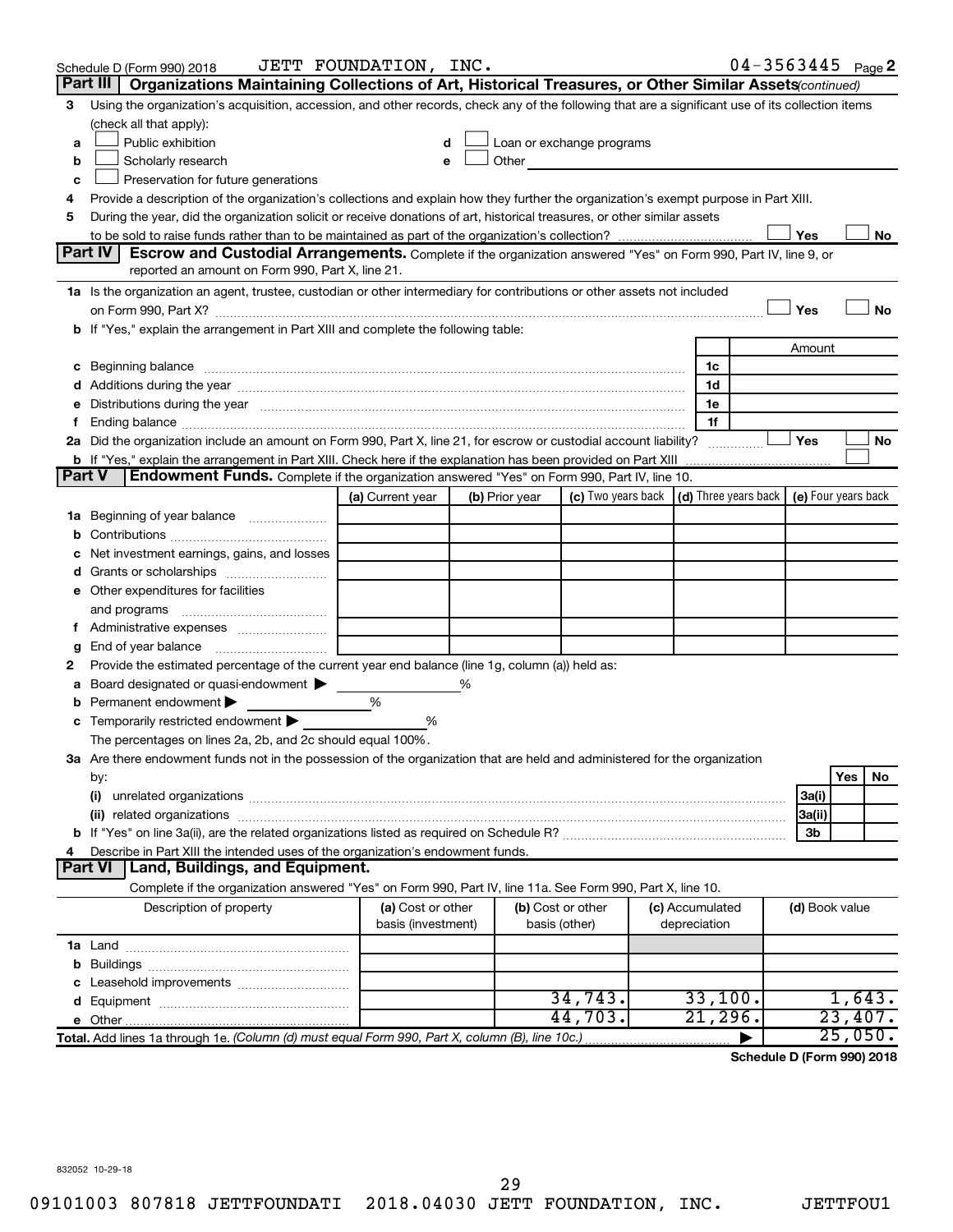|             |                                                                                                                   |                 | Complete if the organization answered "Yes" on Form 990, Part IV, line 11b. See Form 990, Part X, line 12. |                                                           |
|-------------|-------------------------------------------------------------------------------------------------------------------|-----------------|------------------------------------------------------------------------------------------------------------|-----------------------------------------------------------|
|             | (a) Description of security or category (including name of security)                                              | (b) Book value  |                                                                                                            | (c) Method of valuation: Cost or end-of-year market value |
|             | (1) Financial derivatives                                                                                         |                 |                                                                                                            |                                                           |
|             |                                                                                                                   |                 |                                                                                                            |                                                           |
| $(3)$ Other |                                                                                                                   |                 |                                                                                                            |                                                           |
| (A)         |                                                                                                                   |                 |                                                                                                            |                                                           |
| (B)         |                                                                                                                   |                 |                                                                                                            |                                                           |
| (C)         |                                                                                                                   |                 |                                                                                                            |                                                           |
| (D)         |                                                                                                                   |                 |                                                                                                            |                                                           |
| (E)         |                                                                                                                   |                 |                                                                                                            |                                                           |
| (F)         |                                                                                                                   |                 |                                                                                                            |                                                           |
| (G)         |                                                                                                                   |                 |                                                                                                            |                                                           |
| (H)         |                                                                                                                   |                 |                                                                                                            |                                                           |
|             | Total. (Col. (b) must equal Form 990, Part X, col. (B) line 12.) $\blacktriangleright$                            |                 |                                                                                                            |                                                           |
|             | Part VIII Investments - Program Related.                                                                          |                 |                                                                                                            |                                                           |
|             | Complete if the organization answered "Yes" on Form 990, Part IV, line 11c. See Form 990, Part X, line 13.        |                 |                                                                                                            |                                                           |
|             | (a) Description of investment                                                                                     | (b) Book value  |                                                                                                            | (c) Method of valuation: Cost or end-of-year market value |
| (1)         |                                                                                                                   |                 |                                                                                                            |                                                           |
| (2)         |                                                                                                                   |                 |                                                                                                            |                                                           |
| (3)         |                                                                                                                   |                 |                                                                                                            |                                                           |
| (4)         |                                                                                                                   |                 |                                                                                                            |                                                           |
| (5)         |                                                                                                                   |                 |                                                                                                            |                                                           |
| (6)         |                                                                                                                   |                 |                                                                                                            |                                                           |
| (7)         |                                                                                                                   |                 |                                                                                                            |                                                           |
| (8)         |                                                                                                                   |                 |                                                                                                            |                                                           |
| (9)         |                                                                                                                   |                 |                                                                                                            |                                                           |
|             | Total. (Col. (b) must equal Form 990, Part X, col. (B) line 13.) $\blacktriangleright$                            |                 |                                                                                                            |                                                           |
| Part IX     | <b>Other Assets.</b>                                                                                              |                 |                                                                                                            |                                                           |
|             | Complete if the organization answered "Yes" on Form 990, Part IV, line 11d. See Form 990, Part X, line 15.        |                 |                                                                                                            |                                                           |
|             |                                                                                                                   | (a) Description |                                                                                                            | (b) Book value                                            |
| (1)         |                                                                                                                   |                 |                                                                                                            |                                                           |
| (2)         |                                                                                                                   |                 |                                                                                                            |                                                           |
| (3)         |                                                                                                                   |                 |                                                                                                            |                                                           |
|             |                                                                                                                   |                 |                                                                                                            |                                                           |
| (4)         |                                                                                                                   |                 |                                                                                                            |                                                           |
| (5)         |                                                                                                                   |                 |                                                                                                            |                                                           |
| (6)         |                                                                                                                   |                 |                                                                                                            |                                                           |
| (7)         |                                                                                                                   |                 |                                                                                                            |                                                           |
| (8)         |                                                                                                                   |                 |                                                                                                            |                                                           |
| (9)         |                                                                                                                   |                 |                                                                                                            |                                                           |
|             | Total. (Column (b) must equal Form 990, Part X, col. (B) line 15.)                                                |                 |                                                                                                            |                                                           |
| Part X      | <b>Other Liabilities.</b>                                                                                         |                 |                                                                                                            |                                                           |
|             | Complete if the organization answered "Yes" on Form 990, Part IV, line 11e or 11f. See Form 990, Part X, line 25. |                 |                                                                                                            |                                                           |
|             | (a) Description of liability                                                                                      |                 | (b) Book value                                                                                             |                                                           |
| (1)         | Federal income taxes                                                                                              |                 |                                                                                                            |                                                           |
| (2)         |                                                                                                                   |                 |                                                                                                            |                                                           |
| (3)         |                                                                                                                   |                 |                                                                                                            |                                                           |
| (4)         |                                                                                                                   |                 |                                                                                                            |                                                           |
|             |                                                                                                                   |                 |                                                                                                            |                                                           |
| 1.<br>(5)   |                                                                                                                   |                 |                                                                                                            |                                                           |
| (6)         |                                                                                                                   |                 |                                                                                                            |                                                           |
| (7)         |                                                                                                                   |                 |                                                                                                            |                                                           |
| (8)         |                                                                                                                   |                 |                                                                                                            |                                                           |
| (9)         | Total. (Column (b) must equal Form 990, Part X, col. (B) line 25.)                                                |                 |                                                                                                            |                                                           |

30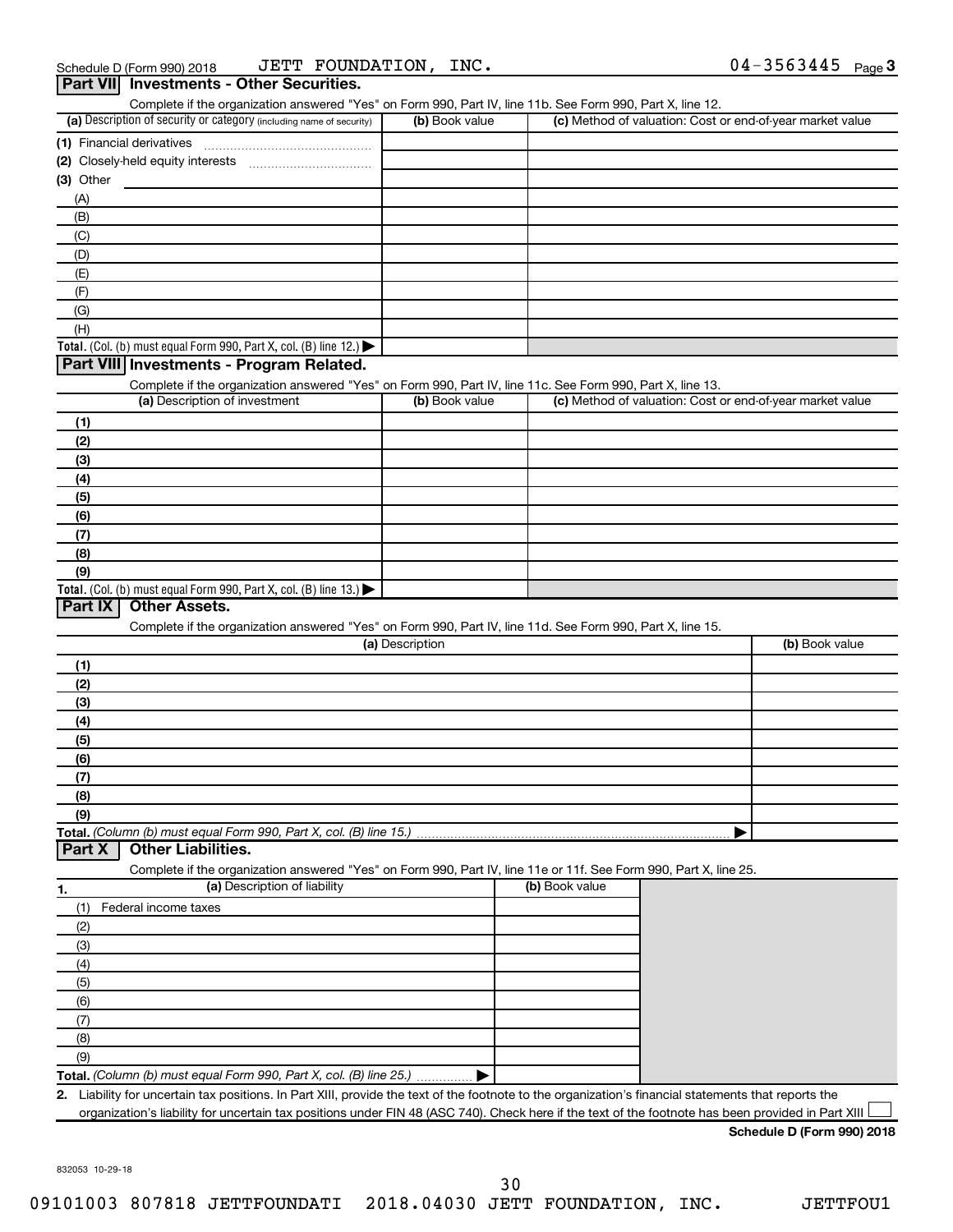|                                                                                                                                                                                                                                          |                |          |                | $04 - 3563445$ Page 4 |
|------------------------------------------------------------------------------------------------------------------------------------------------------------------------------------------------------------------------------------------|----------------|----------|----------------|-----------------------|
| Reconciliation of Revenue per Audited Financial Statements With Revenue per Return.<br><b>Part XI</b>                                                                                                                                    |                |          |                |                       |
| Complete if the organization answered "Yes" on Form 990, Part IV, line 12a.                                                                                                                                                              |                |          |                |                       |
| Total revenue, gains, and other support per audited financial statements [[[[[[[[[[[[[[[[[[[[[[[[[]]]]]]]]]]]<br>1                                                                                                                       |                |          | $\mathbf{1}$   | 2,723,385.            |
| Amounts included on line 1 but not on Form 990, Part VIII, line 12:<br>2                                                                                                                                                                 |                |          |                |                       |
| a                                                                                                                                                                                                                                        | 2a             |          |                |                       |
| b                                                                                                                                                                                                                                        | 2 <sub>b</sub> | 684,178. |                |                       |
| с                                                                                                                                                                                                                                        | 2 <sub>c</sub> |          |                |                       |
| d                                                                                                                                                                                                                                        | 2d             |          |                |                       |
| Add lines 2a through 2d<br>e                                                                                                                                                                                                             |                |          | 2e             | 684,178.              |
| 3                                                                                                                                                                                                                                        |                |          | 3              | 2,039,207.            |
| Amounts included on Form 990, Part VIII, line 12, but not on line 1:<br>4                                                                                                                                                                |                |          |                |                       |
| a                                                                                                                                                                                                                                        | 4a             |          |                |                       |
| b                                                                                                                                                                                                                                        | 4 <sub>h</sub> |          |                |                       |
| Add lines 4a and 4b<br>c.                                                                                                                                                                                                                |                |          | 4c             | 0.                    |
|                                                                                                                                                                                                                                          |                |          | $\mathbf{5}$   | 2,039,207.            |
| Part XII   Reconciliation of Expenses per Audited Financial Statements With Expenses per Return.                                                                                                                                         |                |          |                |                       |
| Complete if the organization answered "Yes" on Form 990, Part IV, line 12a.                                                                                                                                                              |                |          |                |                       |
| 1                                                                                                                                                                                                                                        |                |          | $\blacksquare$ | 2,331,776.            |
| Amounts included on line 1 but not on Form 990, Part IX, line 25:<br>2                                                                                                                                                                   |                |          |                |                       |
|                                                                                                                                                                                                                                          |                |          |                |                       |
| a                                                                                                                                                                                                                                        | 2a             | 684,178. |                |                       |
| Prior year adjustments [ www.communications of the contract of the contract of the contract of the contract of<br>b                                                                                                                      | 2 <sub>b</sub> |          |                |                       |
| Other losses                                                                                                                                                                                                                             | 2c             |          |                |                       |
| d                                                                                                                                                                                                                                        | 2d             |          |                |                       |
| Add lines 2a through 2d <b>contained a contained a contained a contained a</b> contained a contact the contact of the contact of the contact of the contact of the contact of the contact of the contact of the contact of the cont<br>е |                |          | 2e             | 684,178.              |
| Subtract line 2e from line 1 <b>manufacture in the contract of the 2e</b> from line 1<br>з                                                                                                                                               |                |          | 3              | 1,647,598.            |
| Amounts included on Form 990, Part IX, line 25, but not on line 1:                                                                                                                                                                       |                |          |                |                       |
| Investment expenses not included on Form 990, Part VIII, line 7b [100] [100] [100] [100] [100] [100] [100] [10<br>a                                                                                                                      | 4a             |          |                |                       |
| b                                                                                                                                                                                                                                        | 4 <sub>b</sub> |          |                |                       |
| Add lines 4a and 4b<br>C.                                                                                                                                                                                                                |                |          | 4c             | ο.                    |
| 5<br>Part XIII Supplemental Information.                                                                                                                                                                                                 |                |          | 5              | 1,647,598.            |

Provide the descriptions required for Part II, lines 3, 5, and 9; Part III, lines 1a and 4; Part IV, lines 1b and 2b; Part V, line 4; Part X, line 2; Part XI, lines 2d and 4b; and Part XII, lines 2d and 4b. Also complete this part to provide any additional information.

31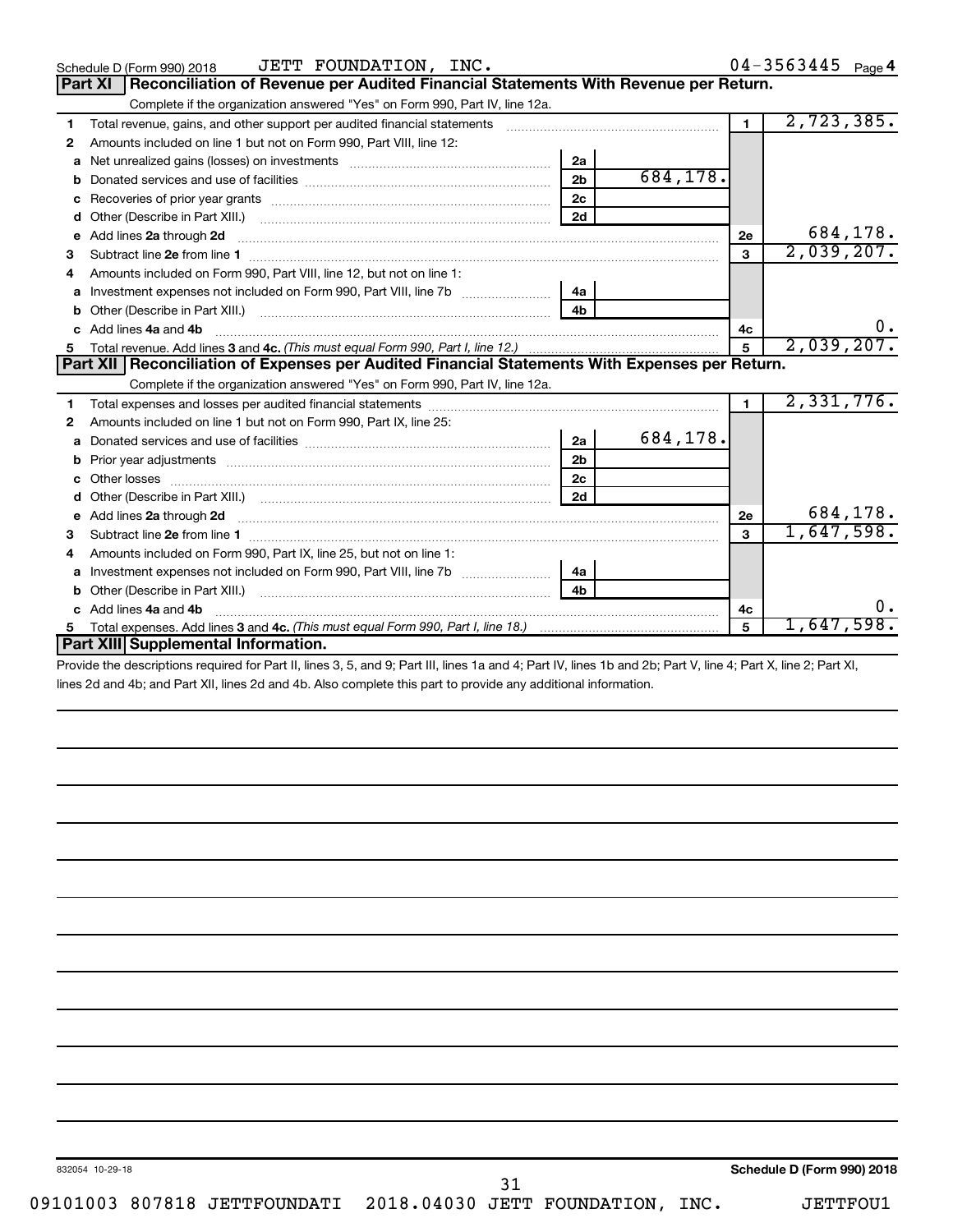| <b>SCHEDULE G</b>                                                                                                                             |                                                                                                                                                                     | <b>Supplemental Information Regarding Fundraising or Gaming Activities</b>                                                                                                                                                                                                                                                                                                                                                                                                                                                                         |                                                                            |    |                                                                            |  |                                                                            | OMB No. 1545-0047                                       |  |  |  |
|-----------------------------------------------------------------------------------------------------------------------------------------------|---------------------------------------------------------------------------------------------------------------------------------------------------------------------|----------------------------------------------------------------------------------------------------------------------------------------------------------------------------------------------------------------------------------------------------------------------------------------------------------------------------------------------------------------------------------------------------------------------------------------------------------------------------------------------------------------------------------------------------|----------------------------------------------------------------------------|----|----------------------------------------------------------------------------|--|----------------------------------------------------------------------------|---------------------------------------------------------|--|--|--|
| (Form 990 or 990-EZ)                                                                                                                          | Complete if the organization answered "Yes" on Form 990, Part IV, line 17, 18, or 19, or if the<br>organization entered more than \$15,000 on Form 990-EZ, line 6a. |                                                                                                                                                                                                                                                                                                                                                                                                                                                                                                                                                    |                                                                            |    |                                                                            |  |                                                                            |                                                         |  |  |  |
|                                                                                                                                               |                                                                                                                                                                     | Attach to Form 990 or Form 990-EZ.                                                                                                                                                                                                                                                                                                                                                                                                                                                                                                                 |                                                                            |    |                                                                            |  |                                                                            | <b>Open to Public</b>                                   |  |  |  |
| Department of the Treasury<br>Internal Revenue Service                                                                                        | Inspection<br>Go to www.irs.gov/Form990 for instructions and the latest information.                                                                                |                                                                                                                                                                                                                                                                                                                                                                                                                                                                                                                                                    |                                                                            |    |                                                                            |  |                                                                            |                                                         |  |  |  |
| Name of the organization                                                                                                                      |                                                                                                                                                                     | JETT FOUNDATION, INC.                                                                                                                                                                                                                                                                                                                                                                                                                                                                                                                              |                                                                            |    |                                                                            |  | 04-3563445                                                                 | <b>Employer identification number</b>                   |  |  |  |
| Part I                                                                                                                                        | required to complete this part.                                                                                                                                     | Fundraising Activities. Complete if the organization answered "Yes" on Form 990, Part IV, line 17. Form 990-EZ filers are not                                                                                                                                                                                                                                                                                                                                                                                                                      |                                                                            |    |                                                                            |  |                                                                            |                                                         |  |  |  |
| Mail solicitations<br>a<br>b<br>Phone solicitations<br>с<br>In-person solicitations<br>d<br>compensated at least \$5,000 by the organization. | Internet and email solicitations                                                                                                                                    | 1 Indicate whether the organization raised funds through any of the following activities. Check all that apply.<br>е<br>f<br>Special fundraising events<br>g<br>2 a Did the organization have a written or oral agreement with any individual (including officers, directors, trustees, or<br>key employees listed in Form 990, Part VII) or entity in connection with professional fundraising services?<br>b If "Yes," list the 10 highest paid individuals or entities (fundraisers) pursuant to agreements under which the fundraiser is to be |                                                                            |    | Solicitation of non-government grants<br>Solicitation of government grants |  | Yes                                                                        | No                                                      |  |  |  |
| (i) Name and address of individual<br>or entity (fundraiser)                                                                                  |                                                                                                                                                                     | (ii) Activity                                                                                                                                                                                                                                                                                                                                                                                                                                                                                                                                      | (iii) Did<br>fundraiser<br>have custody<br>or control of<br>contributions? |    | (iv) Gross receipts<br>from activity                                       |  | (v) Amount paid<br>to (or retained by)<br>fundraiser<br>listed in col. (i) | (vi) Amount paid<br>to (or retained by)<br>organization |  |  |  |
|                                                                                                                                               |                                                                                                                                                                     |                                                                                                                                                                                                                                                                                                                                                                                                                                                                                                                                                    | Yes                                                                        | No |                                                                            |  |                                                                            |                                                         |  |  |  |
|                                                                                                                                               |                                                                                                                                                                     |                                                                                                                                                                                                                                                                                                                                                                                                                                                                                                                                                    |                                                                            |    |                                                                            |  |                                                                            |                                                         |  |  |  |
|                                                                                                                                               |                                                                                                                                                                     |                                                                                                                                                                                                                                                                                                                                                                                                                                                                                                                                                    |                                                                            |    |                                                                            |  |                                                                            |                                                         |  |  |  |
|                                                                                                                                               |                                                                                                                                                                     |                                                                                                                                                                                                                                                                                                                                                                                                                                                                                                                                                    |                                                                            |    |                                                                            |  |                                                                            |                                                         |  |  |  |
|                                                                                                                                               |                                                                                                                                                                     |                                                                                                                                                                                                                                                                                                                                                                                                                                                                                                                                                    |                                                                            |    |                                                                            |  |                                                                            |                                                         |  |  |  |
|                                                                                                                                               |                                                                                                                                                                     |                                                                                                                                                                                                                                                                                                                                                                                                                                                                                                                                                    |                                                                            |    |                                                                            |  |                                                                            |                                                         |  |  |  |
|                                                                                                                                               |                                                                                                                                                                     |                                                                                                                                                                                                                                                                                                                                                                                                                                                                                                                                                    |                                                                            |    |                                                                            |  |                                                                            |                                                         |  |  |  |
|                                                                                                                                               |                                                                                                                                                                     |                                                                                                                                                                                                                                                                                                                                                                                                                                                                                                                                                    |                                                                            |    |                                                                            |  |                                                                            |                                                         |  |  |  |
|                                                                                                                                               |                                                                                                                                                                     |                                                                                                                                                                                                                                                                                                                                                                                                                                                                                                                                                    |                                                                            |    |                                                                            |  |                                                                            |                                                         |  |  |  |
|                                                                                                                                               |                                                                                                                                                                     |                                                                                                                                                                                                                                                                                                                                                                                                                                                                                                                                                    |                                                                            |    |                                                                            |  |                                                                            |                                                         |  |  |  |
|                                                                                                                                               |                                                                                                                                                                     |                                                                                                                                                                                                                                                                                                                                                                                                                                                                                                                                                    |                                                                            |    |                                                                            |  |                                                                            |                                                         |  |  |  |
| Total<br>or licensing.                                                                                                                        |                                                                                                                                                                     | 3 List all states in which the organization is registered or licensed to solicit contributions or has been notified it is exempt from registration                                                                                                                                                                                                                                                                                                                                                                                                 |                                                                            |    |                                                                            |  |                                                                            |                                                         |  |  |  |
|                                                                                                                                               |                                                                                                                                                                     |                                                                                                                                                                                                                                                                                                                                                                                                                                                                                                                                                    |                                                                            |    |                                                                            |  |                                                                            |                                                         |  |  |  |
|                                                                                                                                               |                                                                                                                                                                     |                                                                                                                                                                                                                                                                                                                                                                                                                                                                                                                                                    |                                                                            |    |                                                                            |  |                                                                            |                                                         |  |  |  |
|                                                                                                                                               |                                                                                                                                                                     |                                                                                                                                                                                                                                                                                                                                                                                                                                                                                                                                                    |                                                                            |    |                                                                            |  |                                                                            |                                                         |  |  |  |
|                                                                                                                                               |                                                                                                                                                                     |                                                                                                                                                                                                                                                                                                                                                                                                                                                                                                                                                    |                                                                            |    |                                                                            |  |                                                                            |                                                         |  |  |  |
|                                                                                                                                               |                                                                                                                                                                     |                                                                                                                                                                                                                                                                                                                                                                                                                                                                                                                                                    |                                                                            |    |                                                                            |  |                                                                            |                                                         |  |  |  |
|                                                                                                                                               |                                                                                                                                                                     |                                                                                                                                                                                                                                                                                                                                                                                                                                                                                                                                                    |                                                                            |    |                                                                            |  |                                                                            |                                                         |  |  |  |
|                                                                                                                                               |                                                                                                                                                                     |                                                                                                                                                                                                                                                                                                                                                                                                                                                                                                                                                    |                                                                            |    |                                                                            |  |                                                                            |                                                         |  |  |  |
|                                                                                                                                               |                                                                                                                                                                     |                                                                                                                                                                                                                                                                                                                                                                                                                                                                                                                                                    |                                                                            |    |                                                                            |  |                                                                            |                                                         |  |  |  |

**For Paperwork Reduction Act Notice, see the Instructions for Form 990 or 990-EZ. Schedule G (Form 990 or 990-EZ) 2018** LHA

832081 10-03-18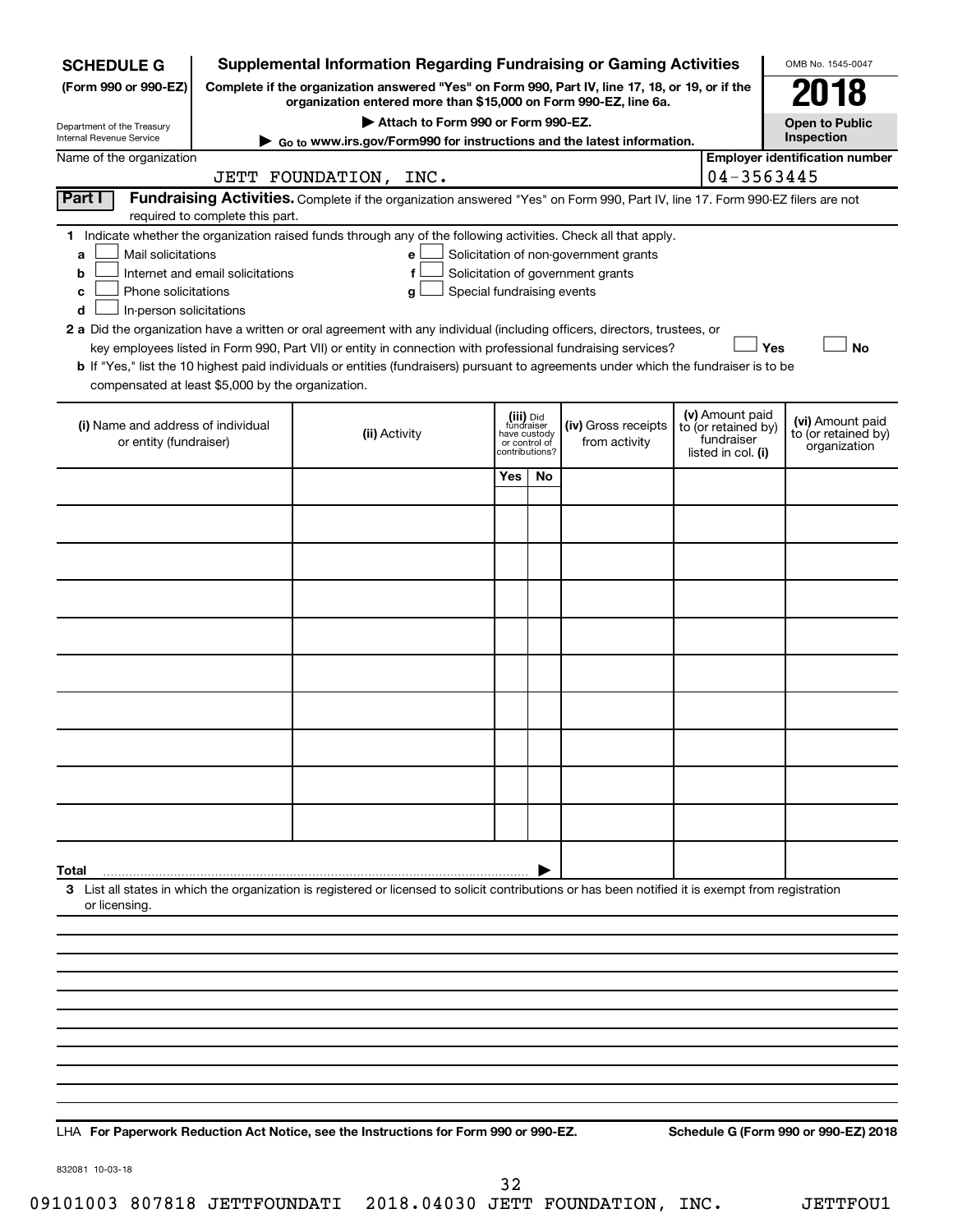Part II | Fundraising Events. Complete if the organization answered "Yes" on Form 990, Part IV, line 18, or reported more than \$15,000 of fundraising event contributions and gross income on Form 990-EZ, lines 1 and 6b. List events with gross receipts greater than \$5,000.

|                        |    | ovent contributions and gross income on Form over LL, illies it and ob. List events with gross receipts grouter than \$0,000.                                                                                                             |                         |                         |                  |                                      |
|------------------------|----|-------------------------------------------------------------------------------------------------------------------------------------------------------------------------------------------------------------------------------------------|-------------------------|-------------------------|------------------|--------------------------------------|
|                        |    |                                                                                                                                                                                                                                           | $(a)$ Event #1          | $(b)$ Event #2          | (c) Other events | (d) Total events                     |
|                        |    |                                                                                                                                                                                                                                           |                         |                         |                  | (add col. (a) through                |
|                        |    |                                                                                                                                                                                                                                           | GAKS FOR CALANNUAL GALA |                         | $\overline{2}$   | col. (c)                             |
|                        |    |                                                                                                                                                                                                                                           | (event type)            | (event type)            | (total number)   |                                      |
| Revenue                |    |                                                                                                                                                                                                                                           |                         |                         |                  |                                      |
|                        |    |                                                                                                                                                                                                                                           | 84,214.                 | 179,041.                | 88,400.          | 351,655.                             |
|                        |    |                                                                                                                                                                                                                                           |                         |                         |                  |                                      |
|                        |    |                                                                                                                                                                                                                                           |                         | 89,500.                 | 11,000.          | 100,500.                             |
|                        |    |                                                                                                                                                                                                                                           |                         |                         |                  |                                      |
|                        |    | 3 Gross income (line 1 minus line 2)                                                                                                                                                                                                      | 84,214.                 | 89,541.                 | 77,400.          | 251, 155.                            |
|                        |    |                                                                                                                                                                                                                                           |                         |                         |                  |                                      |
|                        |    |                                                                                                                                                                                                                                           |                         |                         |                  |                                      |
|                        |    |                                                                                                                                                                                                                                           |                         |                         |                  |                                      |
|                        | 5. |                                                                                                                                                                                                                                           |                         |                         |                  |                                      |
| Direct Expenses        |    |                                                                                                                                                                                                                                           |                         |                         |                  |                                      |
|                        | 6  |                                                                                                                                                                                                                                           |                         | 3,000.                  |                  | 3,000.                               |
|                        |    |                                                                                                                                                                                                                                           |                         |                         |                  |                                      |
|                        |    | 7 Food and beverages                                                                                                                                                                                                                      |                         | 58,500.                 | 1,399.           | 59,899.                              |
|                        |    |                                                                                                                                                                                                                                           |                         | 1,750.                  |                  |                                      |
|                        | 8  |                                                                                                                                                                                                                                           | 3,586.                  | 13,539.                 | 2,351.           | $\frac{1,750}{19,476}$               |
|                        | 9  |                                                                                                                                                                                                                                           |                         |                         |                  | 84, 125.                             |
|                        | 10 | Direct expense summary. Add lines 4 through 9 in column (d)                                                                                                                                                                               |                         |                         |                  | 167,030.                             |
| <b>Part III</b>        |    | 11 Net income summary. Subtract line 10 from line 3, column (d)                                                                                                                                                                           |                         |                         |                  |                                      |
|                        |    | Gaming. Complete if the organization answered "Yes" on Form 990, Part IV, line 19, or reported more than<br>\$15,000 on Form 990-EZ, line 6a.                                                                                             |                         |                         |                  |                                      |
|                        |    |                                                                                                                                                                                                                                           |                         | (b) Pull tabs/instant   |                  | (d) Total gaming (add                |
|                        |    |                                                                                                                                                                                                                                           | (a) Bingo               | bingo/progressive bingo | (c) Other gaming | col. (a) through col. (c))           |
| Revenue                |    |                                                                                                                                                                                                                                           |                         |                         |                  |                                      |
|                        |    |                                                                                                                                                                                                                                           |                         |                         |                  |                                      |
|                        |    |                                                                                                                                                                                                                                           |                         |                         |                  |                                      |
|                        |    |                                                                                                                                                                                                                                           |                         |                         |                  |                                      |
|                        |    |                                                                                                                                                                                                                                           |                         |                         |                  |                                      |
| <b>Direct Expenses</b> |    |                                                                                                                                                                                                                                           |                         |                         |                  |                                      |
|                        |    |                                                                                                                                                                                                                                           |                         |                         |                  |                                      |
|                        |    |                                                                                                                                                                                                                                           |                         |                         |                  |                                      |
|                        |    |                                                                                                                                                                                                                                           |                         |                         |                  |                                      |
|                        |    |                                                                                                                                                                                                                                           |                         |                         |                  |                                      |
|                        |    |                                                                                                                                                                                                                                           | <b>Yes</b><br>%         | Yes<br>%                | Yes<br>%         |                                      |
|                        | 6  | Volunteer labor van die verschiedenische verschiedenische verschiedenische verschiedenische verschiedenische v                                                                                                                            | No                      | No                      | No               |                                      |
|                        |    |                                                                                                                                                                                                                                           |                         |                         |                  |                                      |
|                        | 7  | Direct expense summary. Add lines 2 through 5 in column (d)                                                                                                                                                                               |                         |                         |                  |                                      |
|                        |    |                                                                                                                                                                                                                                           |                         |                         |                  |                                      |
|                        | 8  |                                                                                                                                                                                                                                           |                         |                         |                  |                                      |
|                        |    |                                                                                                                                                                                                                                           |                         |                         |                  |                                      |
| 9                      |    | Enter the state(s) in which the organization conducts gaming activities:                                                                                                                                                                  |                         |                         |                  |                                      |
|                        |    |                                                                                                                                                                                                                                           |                         |                         |                  | Yes<br>No                            |
|                        |    | <b>b</b> If "No," explain:                                                                                                                                                                                                                |                         |                         |                  |                                      |
|                        |    |                                                                                                                                                                                                                                           |                         |                         |                  |                                      |
|                        |    |                                                                                                                                                                                                                                           |                         |                         |                  |                                      |
|                        |    |                                                                                                                                                                                                                                           |                         |                         |                  | <b>」Yes</b><br><b>No</b>             |
|                        |    | <b>b</b> If "Yes," explain: <b>contract to the explaint of the explanation of the explanation of the explanation of the explanation of the explanation of the explanation of the explanation of the explanation of the explanation of</b> |                         |                         |                  |                                      |
|                        |    |                                                                                                                                                                                                                                           |                         |                         |                  |                                      |
|                        |    |                                                                                                                                                                                                                                           |                         |                         |                  |                                      |
|                        |    | 832082 10-03-18                                                                                                                                                                                                                           |                         |                         |                  | Schedule G (Form 990 or 990-EZ) 2018 |
|                        |    |                                                                                                                                                                                                                                           |                         |                         |                  |                                      |
|                        |    |                                                                                                                                                                                                                                           |                         |                         |                  |                                      |
|                        |    |                                                                                                                                                                                                                                           |                         |                         |                  |                                      |
|                        |    |                                                                                                                                                                                                                                           |                         | 33                      |                  |                                      |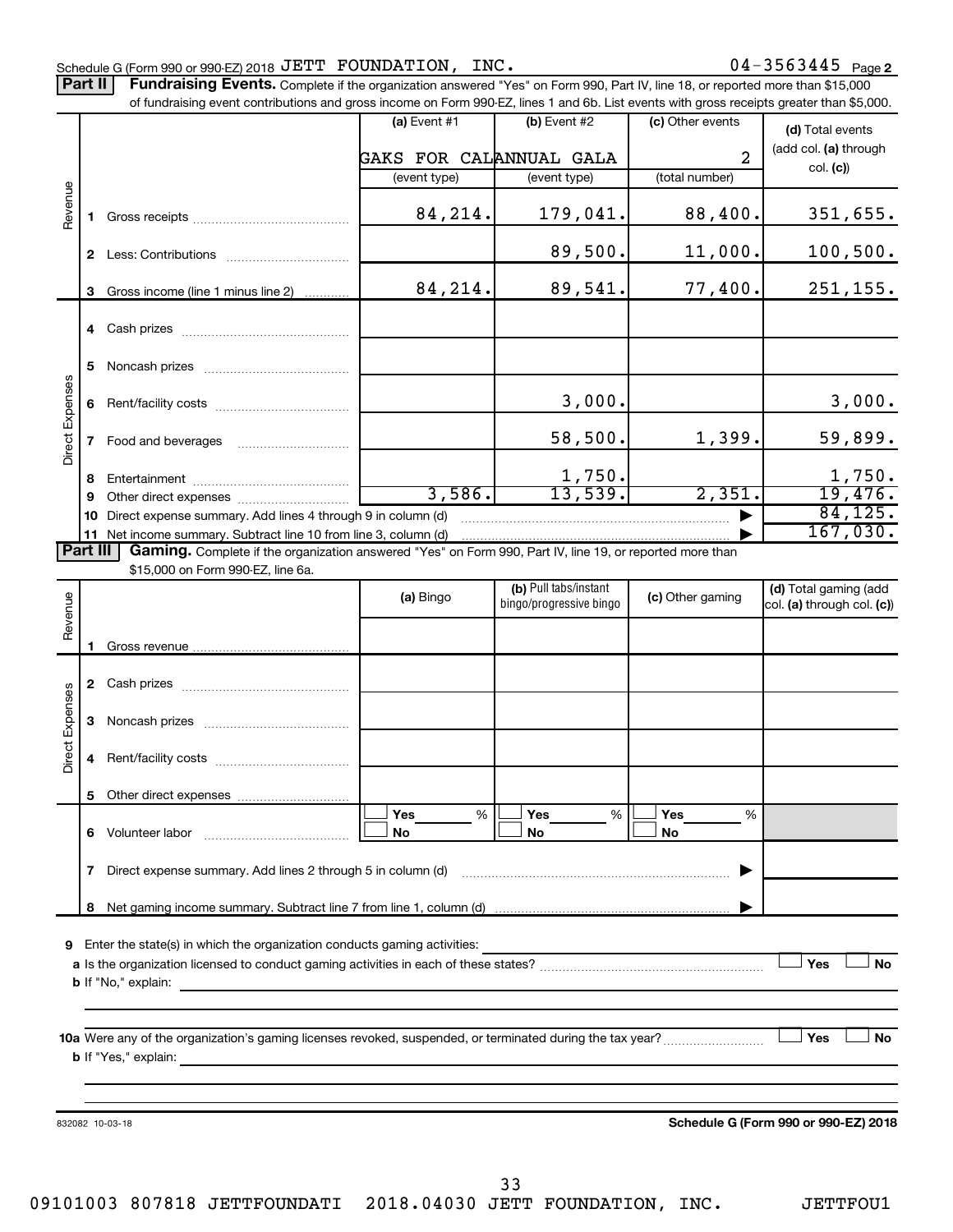| Schedule G (Form 990 or 990-EZ) 2018 JETT FOUNDATION, INC.                                                                                                    |                                      | $04 - 3563445$ Page 3 |                      |
|---------------------------------------------------------------------------------------------------------------------------------------------------------------|--------------------------------------|-----------------------|----------------------|
|                                                                                                                                                               |                                      | Yes                   | No                   |
| 12 Is the organization a grantor, beneficiary or trustee of a trust, or a member of a partnership or other entity formed                                      |                                      |                       |                      |
|                                                                                                                                                               |                                      | Yes                   | <b>No</b>            |
| 13 Indicate the percentage of gaming activity conducted in:                                                                                                   |                                      |                       |                      |
|                                                                                                                                                               |                                      | 1За                   | %                    |
| <b>b</b> An outside facility <i>www.communicality www.communicality.communicality www.communicality www.communicality.communicality www.communicality.com</i> |                                      | 13 <sub>b</sub>       | %                    |
| 14 Enter the name and address of the person who prepares the organization's gaming/special events books and records:                                          |                                      |                       |                      |
| Name $\blacktriangleright$<br><u> 1989 - Johann Harry Harry Harry Harry Harry Harry Harry Harry Harry Harry Harry Harry Harry Harry Harry Harry</u>           |                                      |                       |                      |
|                                                                                                                                                               |                                      |                       |                      |
|                                                                                                                                                               |                                      |                       |                      |
| 15a Does the organization have a contract with a third party from whom the organization receives gaming revenue?                                              |                                      | Yes                   | <b>No</b>            |
|                                                                                                                                                               |                                      |                       |                      |
| of gaming revenue retained by the third party $\triangleright$ \$                                                                                             |                                      |                       |                      |
| c If "Yes," enter name and address of the third party:                                                                                                        |                                      |                       |                      |
| <u>and the contract of the contract of the contract of the contract of the contract of the contract of the contract of</u><br>Name $\blacktriangleright$      |                                      |                       |                      |
|                                                                                                                                                               |                                      |                       |                      |
|                                                                                                                                                               |                                      |                       |                      |
| Gaming manager information:<br>16                                                                                                                             |                                      |                       |                      |
| <u>and the contract of the contract of the contract of the contract of the contract of the contract of the contract of</u><br>Name $\blacktriangleright$      |                                      |                       |                      |
| Gaming manager compensation > \$                                                                                                                              |                                      |                       |                      |
|                                                                                                                                                               |                                      |                       |                      |
|                                                                                                                                                               |                                      |                       |                      |
|                                                                                                                                                               |                                      |                       |                      |
| Director/officer                                                                                                                                              |                                      |                       |                      |
| Employee<br>Independent contractor                                                                                                                            |                                      |                       |                      |
| <b>17</b> Mandatory distributions:                                                                                                                            |                                      |                       |                      |
| a Is the organization required under state law to make charitable distributions from the gaming proceeds to                                                   |                                      |                       |                      |
| retain the state gaming license?                                                                                                                              |                                      |                       | $\Box$ Yes $\Box$ No |
| <b>b</b> Enter the amount of distributions required under state law to be distributed to other exempt organizations or spent in the                           |                                      |                       |                      |
| organization's own exempt activities during the tax year $\triangleright$ \$                                                                                  |                                      |                       |                      |
| Supplemental Information. Provide the explanations required by Part I, line 2b, columns (iii) and (v); and Part III, lines 9, 9b, 10b,<br><b>Part IV</b>      |                                      |                       |                      |
| 15b, 15c, 16, and 17b, as applicable. Also provide any additional information. See instructions.                                                              |                                      |                       |                      |
|                                                                                                                                                               |                                      |                       |                      |
|                                                                                                                                                               |                                      |                       |                      |
|                                                                                                                                                               |                                      |                       |                      |
|                                                                                                                                                               |                                      |                       |                      |
|                                                                                                                                                               |                                      |                       |                      |
|                                                                                                                                                               |                                      |                       |                      |
|                                                                                                                                                               |                                      |                       |                      |
|                                                                                                                                                               |                                      |                       |                      |
|                                                                                                                                                               |                                      |                       |                      |
|                                                                                                                                                               |                                      |                       |                      |
|                                                                                                                                                               |                                      |                       |                      |
|                                                                                                                                                               |                                      |                       |                      |
|                                                                                                                                                               |                                      |                       |                      |
| 832083 10-03-18<br>34                                                                                                                                         | Schedule G (Form 990 or 990-EZ) 2018 |                       |                      |
|                                                                                                                                                               |                                      |                       |                      |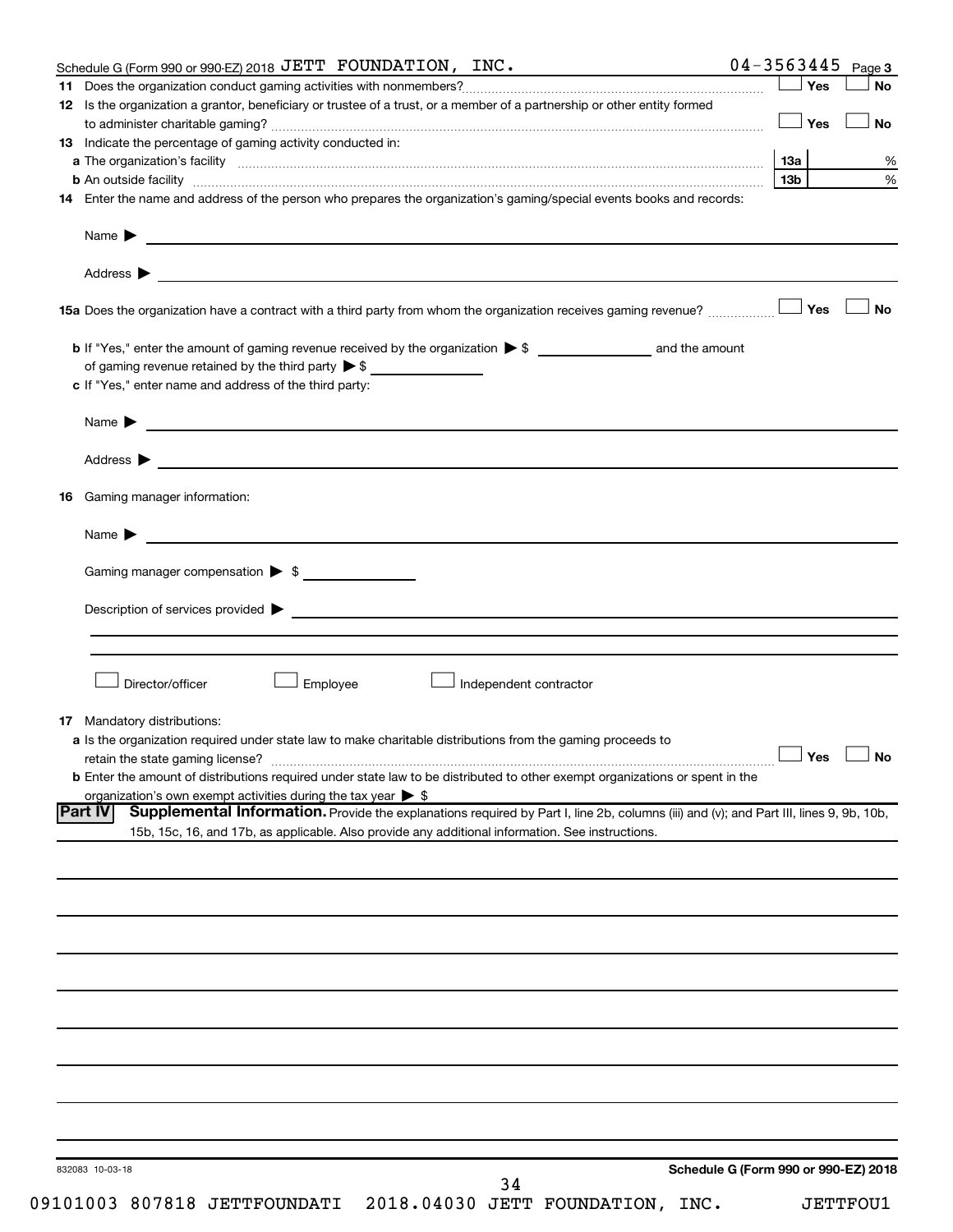|                 |        | Schedule G (Form 990 or 990-EZ) |
|-----------------|--------|---------------------------------|
| 832084 04-01-18 | $35\,$ |                                 |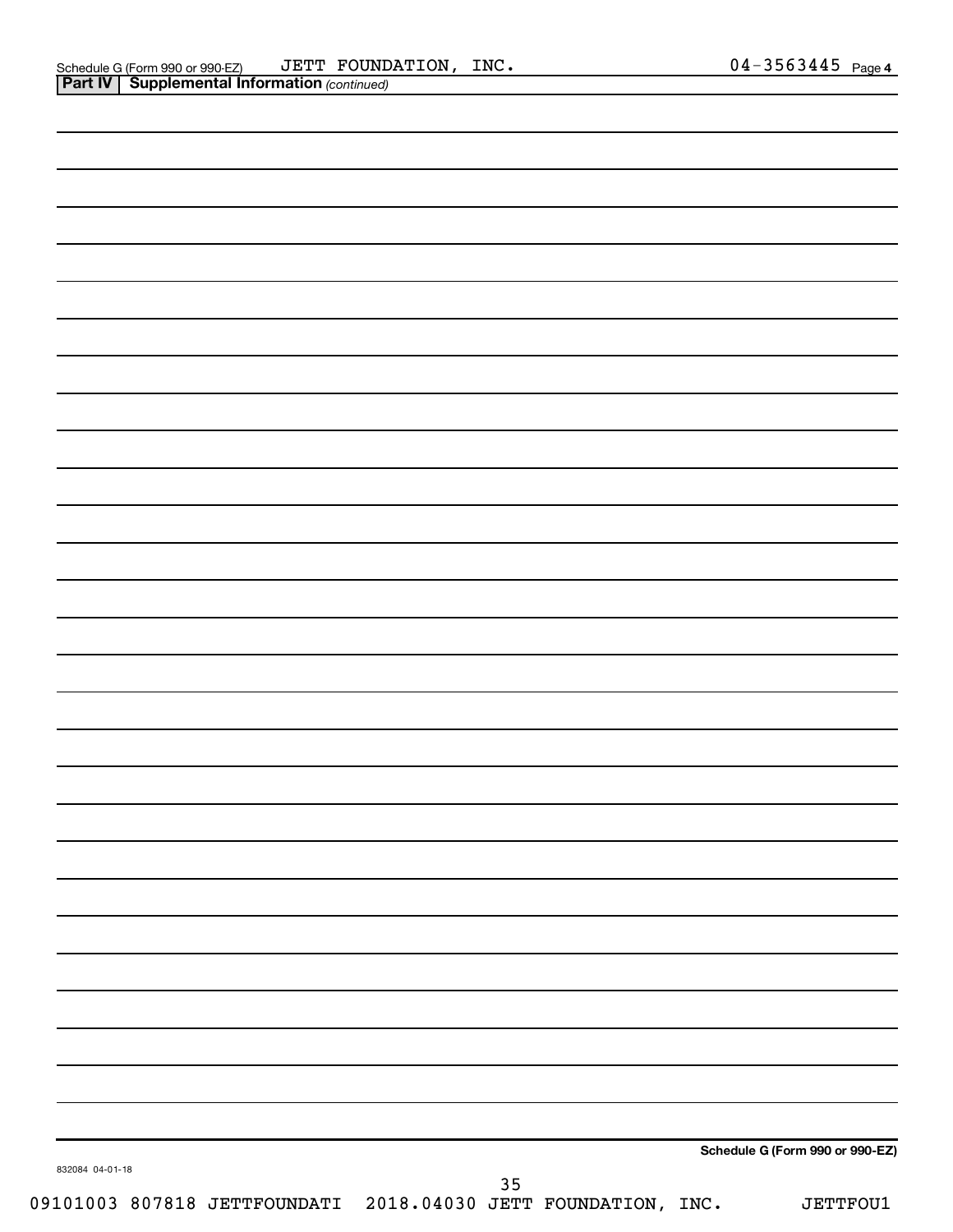| <b>Grants and Other Assistance to Organizations,</b><br><b>SCHEDULE I</b><br>(Form 990)<br>Governments, and Individuals in the United States<br>Complete if the organization answered "Yes" on Form 990, Part IV, line 21 or 22.<br>Attach to Form 990.<br>Department of the Treasury<br><b>Internal Revenue Service</b><br>Go to www.irs.gov/Form990 for the latest information. |                                                                                                                                                                          |           |                                    |                             |                                         |                                                                |                                          |                                       |      |
|-----------------------------------------------------------------------------------------------------------------------------------------------------------------------------------------------------------------------------------------------------------------------------------------------------------------------------------------------------------------------------------|--------------------------------------------------------------------------------------------------------------------------------------------------------------------------|-----------|------------------------------------|-----------------------------|-----------------------------------------|----------------------------------------------------------------|------------------------------------------|---------------------------------------|------|
| Name of the organization                                                                                                                                                                                                                                                                                                                                                          |                                                                                                                                                                          |           |                                    |                             |                                         |                                                                |                                          | <b>Employer identification number</b> |      |
|                                                                                                                                                                                                                                                                                                                                                                                   | JETT FOUNDATION, INC.                                                                                                                                                    |           |                                    |                             |                                         |                                                                |                                          | 04-3563445                            |      |
| Part I                                                                                                                                                                                                                                                                                                                                                                            | <b>General Information on Grants and Assistance</b>                                                                                                                      |           |                                    |                             |                                         |                                                                |                                          |                                       |      |
| $\mathbf 1$                                                                                                                                                                                                                                                                                                                                                                       | Does the organization maintain records to substantiate the amount of the grants or assistance, the grantees' eligibility for the grants or assistance, and the selection |           |                                    |                             |                                         |                                                                |                                          | $\sqrt{X}$ Yes                        | l No |
| $\mathbf{2}$                                                                                                                                                                                                                                                                                                                                                                      | Describe in Part IV the organization's procedures for monitoring the use of grant funds in the United States.                                                            |           |                                    |                             |                                         |                                                                |                                          |                                       |      |
| Part II                                                                                                                                                                                                                                                                                                                                                                           | Grants and Other Assistance to Domestic Organizations and Domestic Governments. Complete if the organization answered "Yes" on Form 990, Part IV, line 21, for any       |           |                                    |                             |                                         |                                                                |                                          |                                       |      |
|                                                                                                                                                                                                                                                                                                                                                                                   | recipient that received more than \$5,000. Part II can be duplicated if additional space is needed.                                                                      |           |                                    |                             |                                         |                                                                |                                          |                                       |      |
|                                                                                                                                                                                                                                                                                                                                                                                   | 1 (a) Name and address of organization<br>or government                                                                                                                  | $(b)$ EIN | (c) IRC section<br>(if applicable) | (d) Amount of<br>cash grant | (e) Amount of<br>non-cash<br>assistance | (f) Method of<br>valuation (book,<br>FMV, appraisal,<br>other) | (g) Description of<br>noncash assistance | (h) Purpose of grant<br>or assistance |      |
|                                                                                                                                                                                                                                                                                                                                                                                   |                                                                                                                                                                          |           |                                    |                             |                                         |                                                                |                                          |                                       |      |
| 2                                                                                                                                                                                                                                                                                                                                                                                 |                                                                                                                                                                          |           |                                    |                             |                                         |                                                                |                                          | ▶                                     |      |

**For Paperwork Reduction Act Notice, see the Instructions for Form 990. Schedule I (Form 990) (2018)** LHA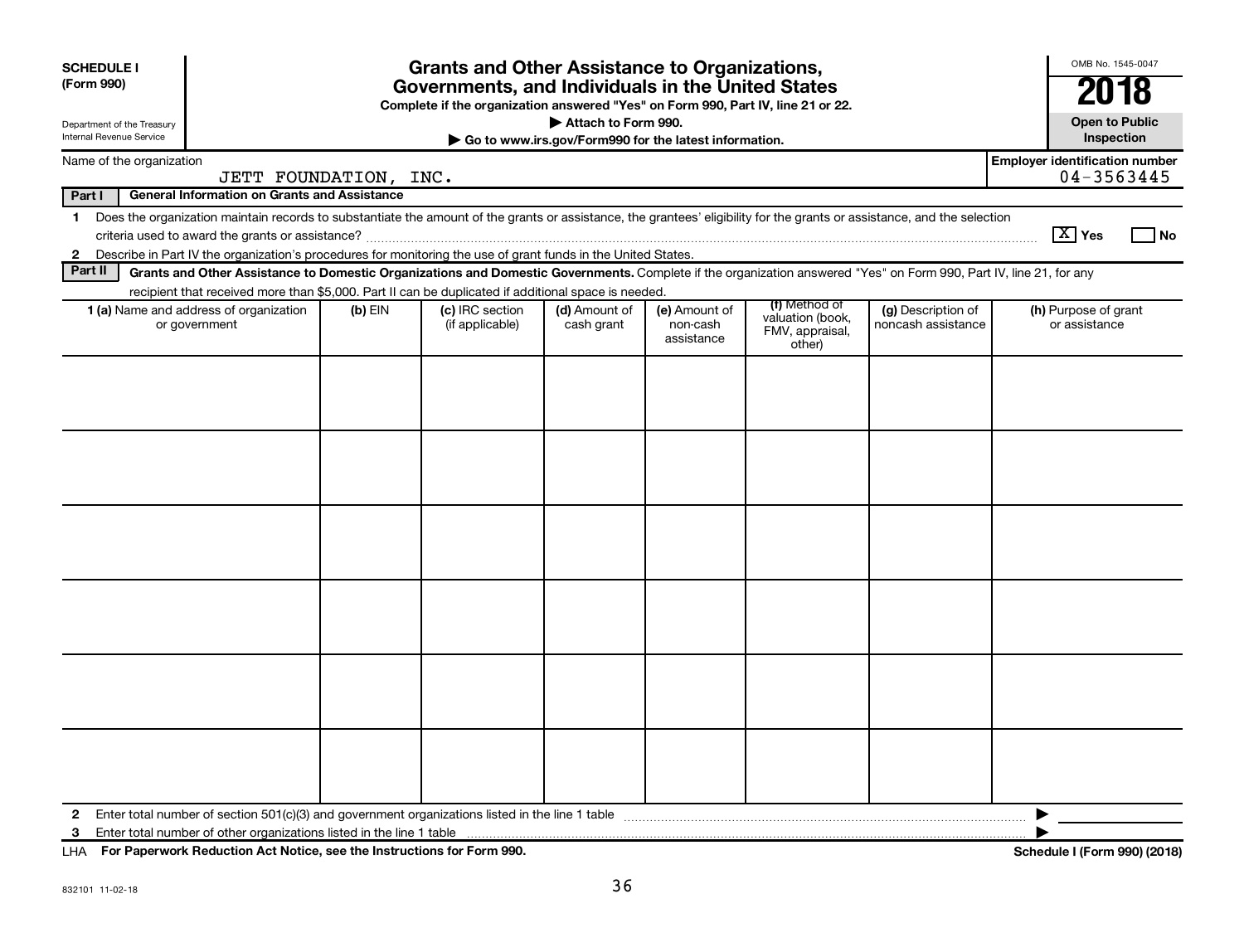**2**

Part III | Grants and Other Assistance to Domestic Individuals. Complete if the organization answered "Yes" on Form 990, Part IV, line 22. Part III can be duplicated if additional space is needed.

| (a) Type of grant or assistance                                                                                                                      | (b) Number of<br>recipients | (c) Amount of<br>cash grant | (d) Amount of non-<br>cash assistance | (e) Method of valuation<br>(book, FMV, appraisal, other) | (f) Description of noncash assistance |
|------------------------------------------------------------------------------------------------------------------------------------------------------|-----------------------------|-----------------------------|---------------------------------------|----------------------------------------------------------|---------------------------------------|
|                                                                                                                                                      |                             |                             |                                       |                                                          |                                       |
| DIRECT ASSISTANCE<br>- JETT GIVING FUND                                                                                                              |                             | 0.                          |                                       | 235,038. ACTUAL COST                                     | ACCESSIBILITY EQUIPMENT               |
|                                                                                                                                                      |                             |                             |                                       |                                                          |                                       |
|                                                                                                                                                      |                             |                             |                                       |                                                          |                                       |
|                                                                                                                                                      |                             |                             |                                       |                                                          |                                       |
|                                                                                                                                                      |                             |                             |                                       |                                                          |                                       |
|                                                                                                                                                      |                             |                             |                                       |                                                          |                                       |
|                                                                                                                                                      |                             |                             |                                       |                                                          |                                       |
|                                                                                                                                                      |                             |                             |                                       |                                                          |                                       |
|                                                                                                                                                      |                             |                             |                                       |                                                          |                                       |
| Part IV<br>Supplemental Information. Provide the information required in Part I, line 2; Part III, column (b); and any other additional information. |                             |                             |                                       |                                                          |                                       |

PART I, LINE 2:

THE JETT FOUNDATION HAS ESTABLISHED THE JETT FOUNDATION GIVING FUND TO

ASSIST DUCHENNE FAMILIES ACROSS THE UNITED STATES WITH A CHILD/CHILDREN

DIAGNOSED WITH DUCHENNE MUSCULAR DYSTROPHY (DUCHENNE) WITH MUCH NEEDED

FINANCIAL ASSISTANCE TO PURCHASE VITAL AND NECESSARY EQUIPMENT OR

ACCESSIBILITY ITEMS THAT ARE EITHER NOT COVERED BY INSURANCE OR TOO

EXPENSIVE FOR A FAMILY TO AFFORD.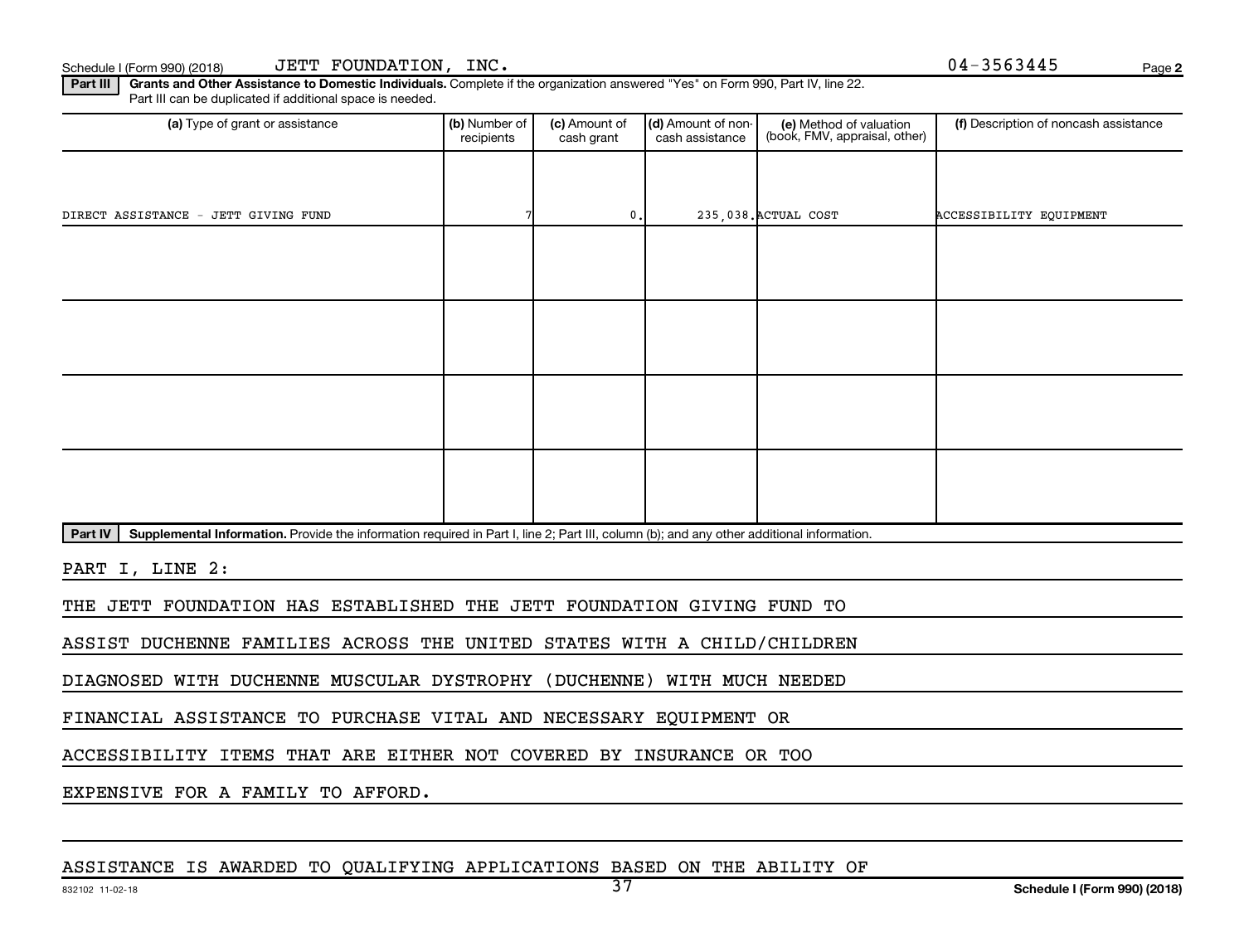JETT FOUNDATION TO FUND THE GRANT(S). THE GRANTS ARE FUNDED THROUGH THE GENEROSITY OF THE JETT FOUNDATION DONORS.

THIS JETT GIVING FUND IS DESIGNED TO BE A "MATCHING GIFT" PROGRAM WHEREBY APPLICANTS AIM TO RAISE 50% OF THEIR MONETARY NEED AND THE JETT FOUNDATION PROVIDES THE REMAINING FUNDING. IT IS DESIGNED TO BE FLEXIBLE TO ALLOW ELIGIBLE APPLICANT'S TO PURCHASE THEIR CHOICE EQUIPMENT OR ACCESSIBILITY ITEMS FROM QUALIFIED PROVIDERS/VENDORS. THERE ARE NO INCOME/AGE REQUIREMENTS OR RESTRICTIONS, HOWEVER APPLICANT MUST BE DIAGNOSED WITH DUCHENNE MUSCULAR DYSTROPHY. APPLICANTS ARE ELIGIBLE PER ANNUM AND PAYMENT WILL BE PAID DIRECTLY TO A QUALIFIED PROVIDER/VENDOR. FAMILIES WITH MULTIPLE ELIGIBLE APPLICANTS MAY APPLY ON BEHALF OF EACH CHILD.

832291 04-01-18 **Schedule I (Form 990)** EQUIPMENT OR ACCESSIBILITY ITEMS MUST BE DEEMED MEDICALLY NECESSARY TO MEET THE REHABILITATION NEEDS AND/OR QUALITY-OF-LIFE GOALS SPECIFIC TO THE CHILD AND MUST BE CONFIRMED BY THE CHILD/CHILDREN(S) PHYSICIAN. THE JETT FOUNDATION GIVING FUND COMMITTEE WILL REVIEW ALL OF THE APPLICANTS AND DETERMINE IF ELIGIBILITY REQUIREMENTS ARE MET. THE COMMITTEE WILL BE COMPRISED OF DISINTERESTED BOARD MEMBERS AND SENIOR EMPLOYEES OF THE JETT FOUNDATION. NO DIRECTORS, OFFICERS OR EMPLOYEES OF JETT FOUNDATION WILL BE PERMITTED TO RECEIVE A GRANT AWARD. GRANT AWARDS WILL BE MADE ON THE BASIS OF ELIGIBILITY, THROUGH AN APPLICATION PROCESS. ALL CONFLICT OF INTEREST POLICIES AND PROCEDURES WILL APPLY AND BE FOLLOWED. ALL PAYMENTS WILL BE PAID DIRECTLY TO A QUALIFIED PROVIDER/VENDOR, NOT THE APPLICANT. THE COMMITTEE SHALL HAVE THE AUTHORITY TO GRANT AWARDS UP TO THE FUND AMOUNT PREVIOUSLY AUTHORIZED BY THE BOARD. THE COMMITTEE WILL REPORT TO THE BOARD A FINAL LIST OF RECIPIENTS AND AWARD AMOUNTS DETERMINED. THE GRANT RECIPIENTS WILL BE CONTACTED IN WRITING, AND UPON ACCEPTANCE, THE NAME OF 38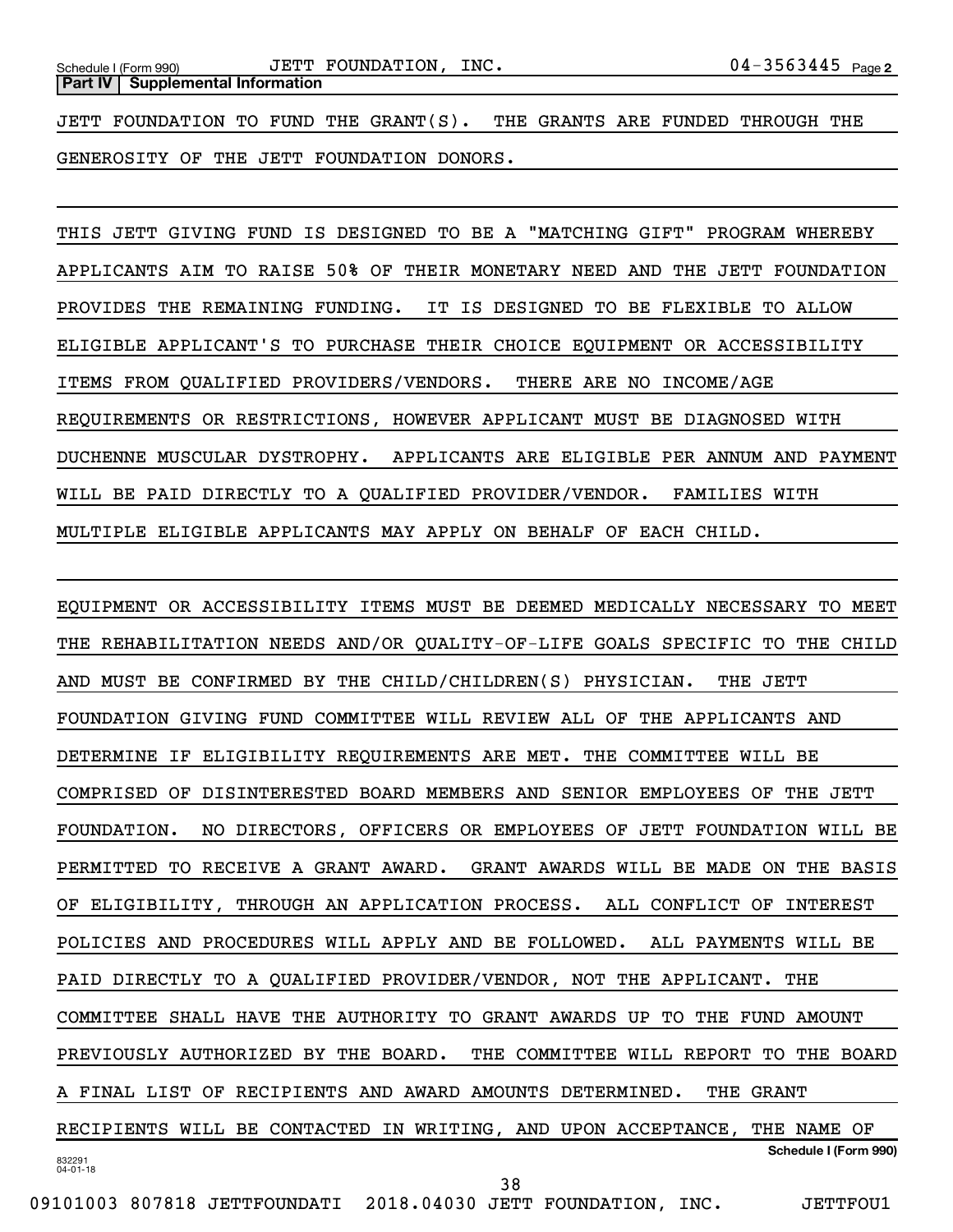**Part IV Supplemental Information**

THE RECIPIENT, THE QUALIFIED PROVIDER/VENDOR, AND AMOUNT OF THE AWARD WILL

BE DOCUMENTED BY THE TREASURER.

**Schedule I (Form 990)**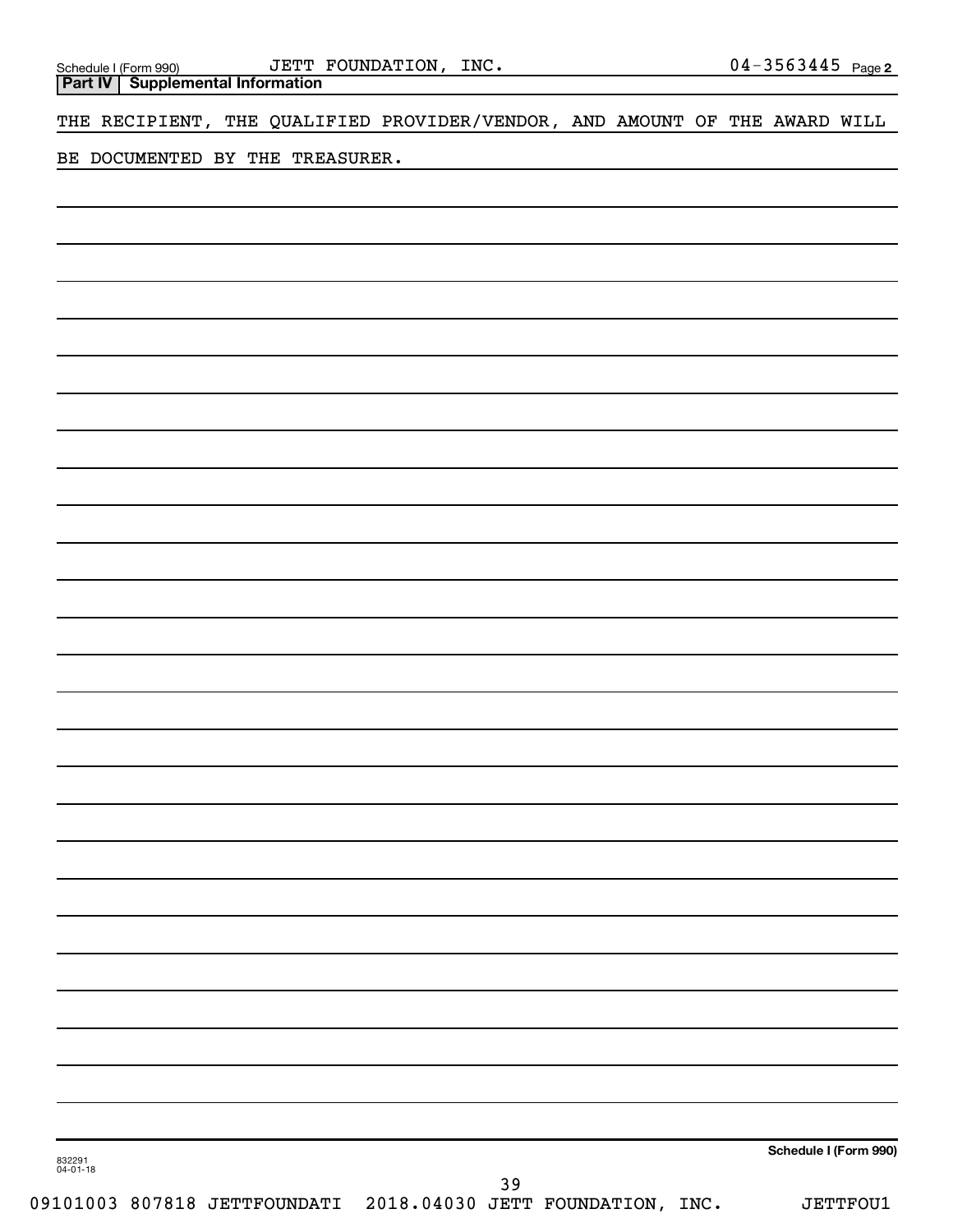| <b>SCHEDULE L</b>                                                                                                    |                                          |                                                                       |    |                            | <b>Transactions With Interested Persons</b>                                                                                        |                                |     |          |                             | OMB No. 1545-0047            |            |                                       |
|----------------------------------------------------------------------------------------------------------------------|------------------------------------------|-----------------------------------------------------------------------|----|----------------------------|------------------------------------------------------------------------------------------------------------------------------------|--------------------------------|-----|----------|-----------------------------|------------------------------|------------|---------------------------------------|
| (Form 990 or 990-EZ)   Complete if the organization answered "Yes" on Form 990, Part IV, line 25a, 25b, 26, 27, 28a, |                                          |                                                                       |    |                            |                                                                                                                                    |                                |     |          |                             |                              |            |                                       |
|                                                                                                                      |                                          |                                                                       |    |                            | 28b, or 28c, or Form 990-EZ, Part V, line 38a or 40b.<br>Attach to Form 990 or Form 990-EZ.                                        |                                |     |          |                             | <b>Open To Public</b>        |            |                                       |
| Department of the Treasury<br><b>Internal Revenue Service</b>                                                        |                                          |                                                                       |    |                            | Go to www.irs.gov/Form990 for instructions and the latest information.                                                             |                                |     |          |                             | Inspection                   |            |                                       |
| Name of the organization                                                                                             |                                          |                                                                       |    |                            |                                                                                                                                    |                                |     |          |                             |                              |            | <b>Employer identification number</b> |
| Part I                                                                                                               | JETT FOUNDATION, INC.                    |                                                                       |    |                            | <b>Excess Benefit Transactions</b> (section 501(c)(3), section 501(c)(4), and $501(c)(29)$ organizations only).                    |                                |     |          | 04-3563445                  |                              |            |                                       |
|                                                                                                                      |                                          |                                                                       |    |                            | Complete if the organization answered "Yes" on Form 990, Part IV, line 25a or 25b, or Form 990-EZ, Part V, line 40b.               |                                |     |          |                             |                              |            |                                       |
| 1                                                                                                                    |                                          | (b) Relationship between disqualified                                 |    |                            |                                                                                                                                    |                                |     |          |                             |                              |            | (d) Corrected?                        |
| (a) Name of disqualified person                                                                                      |                                          | person and organization                                               |    |                            |                                                                                                                                    | (c) Description of transaction |     |          |                             |                              | Yes        | No                                    |
|                                                                                                                      |                                          |                                                                       |    |                            |                                                                                                                                    |                                |     |          |                             |                              |            |                                       |
|                                                                                                                      |                                          |                                                                       |    |                            |                                                                                                                                    |                                |     |          |                             |                              |            |                                       |
|                                                                                                                      |                                          |                                                                       |    |                            |                                                                                                                                    |                                |     |          |                             |                              |            |                                       |
|                                                                                                                      |                                          |                                                                       |    |                            |                                                                                                                                    |                                |     |          |                             |                              |            |                                       |
| 2 Enter the amount of tax incurred by the organization managers or disqualified persons during the year under        |                                          |                                                                       |    |                            |                                                                                                                                    |                                |     |          |                             |                              |            |                                       |
| section 4958                                                                                                         |                                          |                                                                       |    |                            |                                                                                                                                    |                                |     |          | $\triangleright$ \$         |                              |            |                                       |
|                                                                                                                      |                                          |                                                                       |    |                            |                                                                                                                                    |                                |     |          |                             |                              |            |                                       |
|                                                                                                                      | Loans to and/or From Interested Persons. |                                                                       |    |                            |                                                                                                                                    |                                |     |          |                             |                              |            |                                       |
| Part II                                                                                                              |                                          |                                                                       |    |                            |                                                                                                                                    |                                |     |          |                             |                              |            |                                       |
| reported an amount on Form 990, Part X, line 5, 6, or 22.                                                            |                                          |                                                                       |    |                            | Complete if the organization answered "Yes" on Form 990-EZ, Part V, line 38a or Form 990, Part IV, line 26; or if the organization |                                |     |          |                             |                              |            |                                       |
| (a) Name of                                                                                                          | (b) Relationship                         | (c) Purpose                                                           |    | (d) Loan to or<br>from the | (e) Original                                                                                                                       | (f) Balance due                |     | $(g)$ In | (h) Approved<br>by board or |                              |            | (i) Written                           |
| interested person                                                                                                    | with organization                        | of loan                                                               |    | organization?              | principal amount                                                                                                                   |                                |     | default? | committee?                  |                              |            | agreement?                            |
|                                                                                                                      |                                          |                                                                       | To | From                       |                                                                                                                                    |                                | Yes | No       | Yes                         | No                           | <b>Yes</b> | No                                    |
|                                                                                                                      |                                          |                                                                       |    |                            |                                                                                                                                    |                                |     |          |                             |                              |            |                                       |
|                                                                                                                      |                                          |                                                                       |    |                            |                                                                                                                                    |                                |     |          |                             |                              |            |                                       |
|                                                                                                                      |                                          |                                                                       |    |                            |                                                                                                                                    |                                |     |          |                             |                              |            |                                       |
|                                                                                                                      |                                          |                                                                       |    |                            |                                                                                                                                    |                                |     |          |                             |                              |            |                                       |
|                                                                                                                      |                                          |                                                                       |    |                            |                                                                                                                                    |                                |     |          |                             |                              |            |                                       |
|                                                                                                                      |                                          |                                                                       |    |                            |                                                                                                                                    |                                |     |          |                             |                              |            |                                       |
|                                                                                                                      |                                          |                                                                       |    |                            |                                                                                                                                    |                                |     |          |                             |                              |            |                                       |
|                                                                                                                      |                                          |                                                                       |    |                            |                                                                                                                                    |                                |     |          |                             |                              |            |                                       |
| Total<br><b>Grants or Assistance Benefiting Interested Persons.</b><br>Part II                                       |                                          |                                                                       |    |                            | $\blacktriangleright$ \$                                                                                                           |                                |     |          |                             |                              |            |                                       |
| Complete if the organization answered "Yes" on Form 990, Part IV, line 27.                                           |                                          |                                                                       |    |                            |                                                                                                                                    |                                |     |          |                             |                              |            |                                       |
| (a) Name of interested person                                                                                        |                                          | (b) Relationship between<br>interested person and<br>the organization |    |                            | (c) Amount of<br>assistance                                                                                                        | (d) Type of<br>assistance      |     |          |                             | (e) Purpose of<br>assistance |            |                                       |
|                                                                                                                      |                                          |                                                                       |    |                            |                                                                                                                                    |                                |     |          |                             |                              |            |                                       |
|                                                                                                                      |                                          |                                                                       |    |                            |                                                                                                                                    |                                |     |          |                             |                              |            |                                       |
|                                                                                                                      |                                          |                                                                       |    |                            |                                                                                                                                    |                                |     |          |                             |                              |            |                                       |
|                                                                                                                      |                                          |                                                                       |    |                            |                                                                                                                                    |                                |     |          |                             |                              |            |                                       |
|                                                                                                                      |                                          |                                                                       |    |                            |                                                                                                                                    |                                |     |          |                             |                              |            |                                       |
|                                                                                                                      |                                          |                                                                       |    |                            |                                                                                                                                    |                                |     |          |                             |                              |            |                                       |
|                                                                                                                      |                                          |                                                                       |    |                            |                                                                                                                                    |                                |     |          |                             |                              |            |                                       |
|                                                                                                                      |                                          |                                                                       |    |                            |                                                                                                                                    |                                |     |          |                             |                              |            |                                       |
|                                                                                                                      |                                          |                                                                       |    |                            |                                                                                                                                    |                                |     |          |                             |                              |            |                                       |

LHA For Paperwork Reduction Act Notice, see the Instructions for Form 990 or 990-EZ. Schedule L (Form 990 or 990-EZ) 2018

832131 10-25-18

40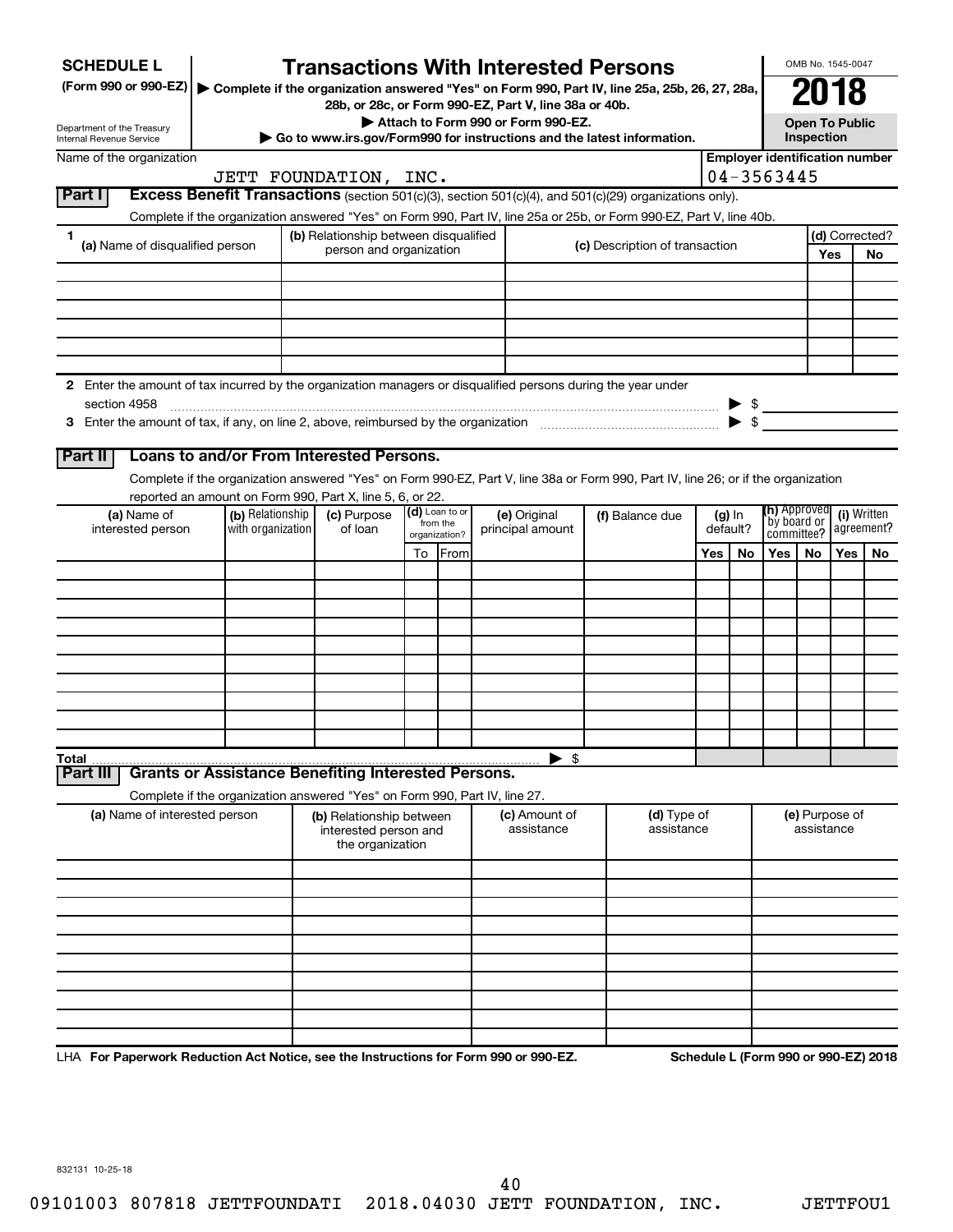| Schedule L (Form 990 or 990-EZ) 2018 JETT FOUNDATION, INC. |  | 04-3563445<br>Page 2 |  |
|------------------------------------------------------------|--|----------------------|--|
|                                                            |  |                      |  |

### **Part IV | Business Transactions Involving Interested Persons.**

Complete if the organization answered "Yes" on Form 990, Part IV, line 28a, 28b, or 28c.

| (a) Name of interested person | (b) Relationship between interested<br>person and the organization |                  | (c) Amount of<br>transaction | (d) Description of<br>transaction | (e) Sharing of<br>organization's<br>revenues? |    |
|-------------------------------|--------------------------------------------------------------------|------------------|------------------------------|-----------------------------------|-----------------------------------------------|----|
|                               |                                                                    |                  |                              |                                   | Yes                                           | No |
| <b>JORDAN MCSHERRY</b>        | CHILD<br>OF                                                        | <b>EXECUTIVE</b> |                              | 72,150.COMPENSATIO                |                                               | х  |
|                               |                                                                    |                  |                              |                                   |                                               |    |
|                               |                                                                    |                  |                              |                                   |                                               |    |
|                               |                                                                    |                  |                              |                                   |                                               |    |
|                               |                                                                    |                  |                              |                                   |                                               |    |
|                               |                                                                    |                  |                              |                                   |                                               |    |
|                               |                                                                    |                  |                              |                                   |                                               |    |
|                               |                                                                    |                  |                              |                                   |                                               |    |
|                               |                                                                    |                  |                              |                                   |                                               |    |
|                               |                                                                    |                  |                              |                                   |                                               |    |

**Part V Supplemental Information.**

Provide additional information for responses to questions on Schedule L (see instructions).

SCH L, PART IV, BUSINESS TRANSACTIONS INVOLVING INTERESTED PERSONS:

(A) NAME OF PERSON: JORDAN MCSHERRY

(B) RELATIONSHIP BETWEEN INTERESTED PERSON AND ORGANIZATION:

CHILD OF EXECUTIVE DIRECTOR

(C) AMOUNT OF TRANSACTION \$ 72,150.

(D) DESCRIPTION OF TRANSACTION: COMPENSATION PAID TO CHILD OF EXECUTIVE

DIRECTOR AS DIRECTOR OF PROGRAMS

(E) SHARING OF ORGANIZATION REVENUES? = NO

**Schedule L (Form 990 or 990-EZ) 2018**

832132 10-25-18

41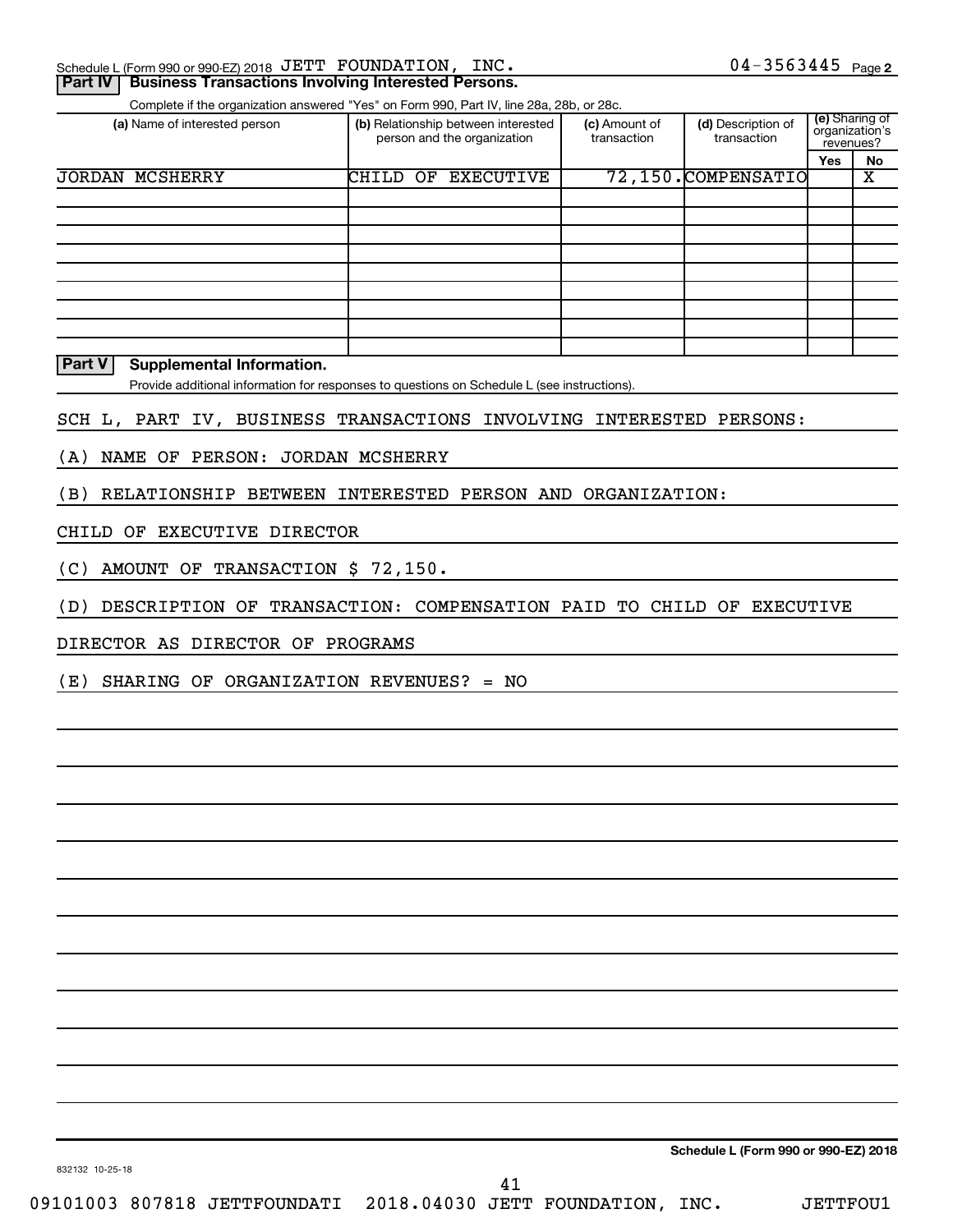**(Form 990 or 990-EZ)**

Department of the Treasury

Name of the organization

Internal Revenue Service

**Complete to provide information for responses to specific questions on Form 990 or 990-EZ or to provide any additional information. | Attach to Form 990 or 990-EZ. | Go to www.irs.gov/Form990 for the latest information.** SCHEDULE O **Supplemental Information to Form 990 or 990-EZ 2018**<br>(Form 990 or 990-EZ) Complete to provide information for responses to specific questions on

OMB No. 1545-0047 **Open to Public Inspection**

JETT FOUNDATION, INC.

**Employer identification number**

FORM 990, PART III, LINE 1, DESCRIPTION OF ORGANIZATION MISSION:

ENSURE THAT ALL AFFECTED BY DUCHENNE HAVE THE OPPORTUNITY TO ENJOY A

FULL LIFE.

FORM 990, PART III, LINE 4A, PROGRAM SERVICE ACCOMPLISHMENTS:

BRINGING CAMPERS NEW EXPERIENCES THROUGH ADAPTATION, TECHNOLOGY,

CREATIVITY, AND SPECIAL GUESTS.

IN 2018, JETT SERVED 88 CAMPERS AND WORKED WITH OVER 150 VOLUNTEERS ACROSS 3 WEEKS IN 3 DIFFERENT GEOGRAPHICAL LOCATIONS, EAST, WEST AND THE ROCKIES. IN 2017, JETT SERVED MORE THAN 94 CAMPERS AND WORKED WITH 100 VOLUNTEERS. IT IS NUMBERS LIKE THESE, IN ADDITION TO THE INTANGIBLE MEMORIES OF CAMP, THROUGH WHICH WE MEASURE AND BELIEVE IN THE MAGNITUDE OF THE IMPACT OF CAMP PROMISE.

JETTING FOR SUCCESS

832211 10-10-18 LHA For Paperwork Reduction Act Notice, see the Instructions for Form 990 or 990-EZ. Schedule O (Form 990 or 990-EZ) (2018) IN LATE 2017, JETT FOUNDATION LAUNCHED A NEW PILOT PROGRAM, JETTING FOR SUCCESS, AIMED AT SUPPORTING YOUNG PEOPLE AFFECTED BY NEUROMUSCULAR DISORDERS AS THEY PURSUE A COLLEGE EDUCATION. IN 2018 WE SERVED NINE PARTICIPANTS AND CONNECTED THEM WITH MENTORS IN THE COMMUNITY. TWO COLLEGE AGED PROGRAM PARTICIPANTS SERVED AS A SOCIAL MEDIA AND PROGRAM FELLOWS AT JETT FOUNDATION DURING THE SUMMER OF 2018. ONE HIGH SCHOOL SENIOR RECEIVED TWO SCHOLARSHIPS AND WAS ACCEPTED AND STARTED COLLEGE THIS PAST SEPTEMBER. ONE 9TH GRADE STUDENT BECAME A BROADCASTER AT HIS SCHOOL FOOTBALL AND BASKETBALL GAMES AFTER DISCUSSIONS WITH HIS MENTOR 42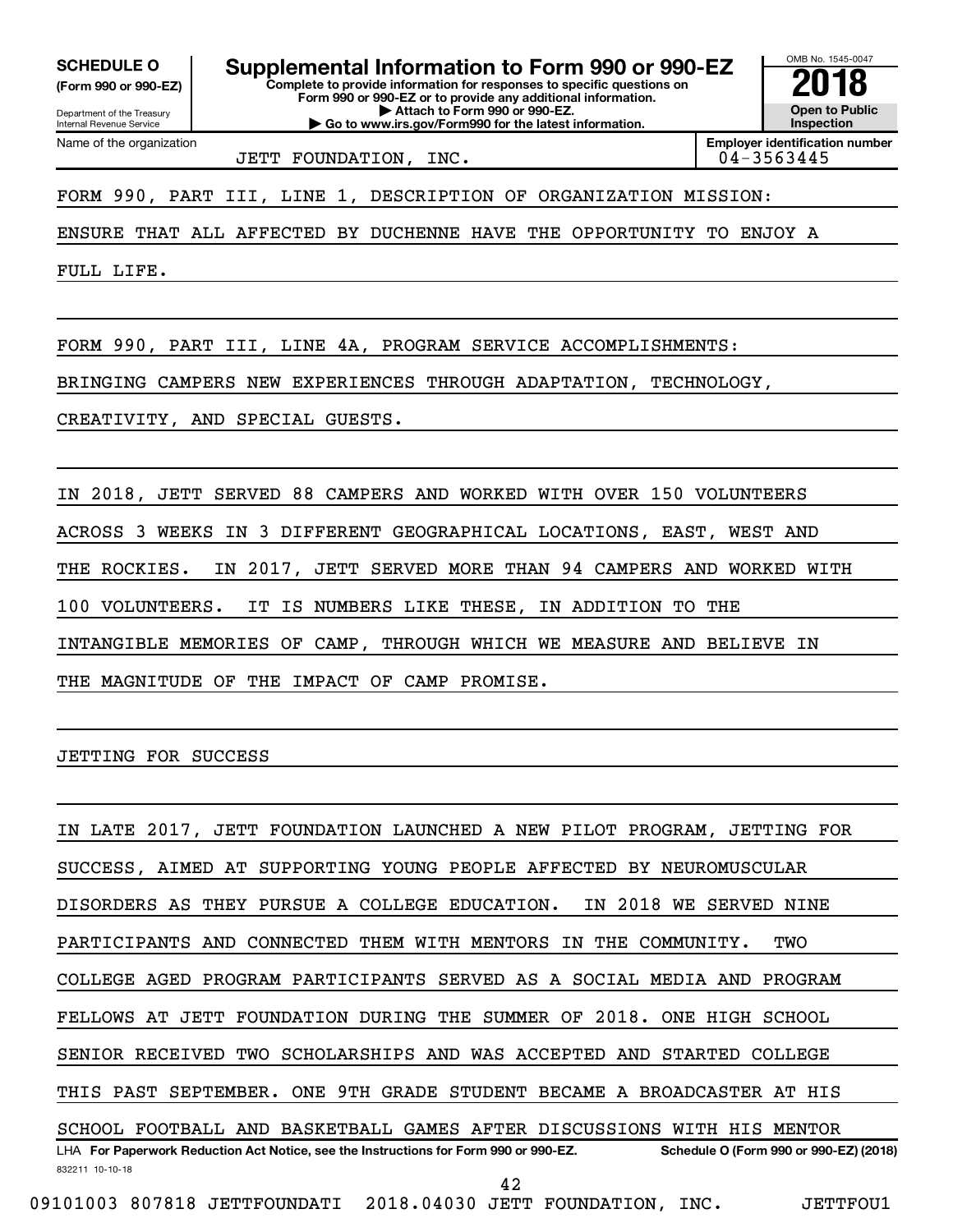JETT FOUNDATION, INC. 04-3563445

ABOUT GETTING MORE INVOLVED WITH SCHOOL ACTIVITIES, AND VOLUNTEERED AT

THE CITY ZOO IN HIS AREA ON HALLOWEEN.

JETT GIVING FUND

JETT FOUNDATION ESTABLISHED THE JETT GIVING FUND TO ASSIST FAMILIES AFFECTED BY DUCHENNE MUSCULAR DYSTROPHY IN PURCHASING UNAFFORDABLE, BUT VITAL MEDICAL AND ACCESSIBILITY EQUIPMENT. HEALTH INSURANCE OFTEN WON'T COVER ALL SPECIALIZED MEDICAL AND ACCESSIBILITY EQUIPMENT SUCH AS SCOOTERS, SHOWER CHAIRS, RAMPS, ROTATIONAL BEDS AND ACCESSIBLE VANS; ITEMS NEEDED WHEN SUFFERING FROM A PROGRESSIVE MUSCLE-WASTING DISORDER. WITHOUT THESE NECESSITIES, THOSE WITH DUCHENNE STRUGGLE TO PARTICIPATE IN THE KINDS OF ACTIVITIES THAT MOST PEOPLE TAKE FOR GRANTED, SUCH AS GETTING TO AND FROM SCHOOL, OR GOING TO THE MALL WITH FRIENDS.

THROUGH THE GENEROSITY OF INDIVIDUALS, CORPORATE AND FOUNDATION SUPPORTERS, WE PROVIDED SIX VANS AND ONE STAIRLIFT TO FAMILIES IN 2018, IN 2017 WE PROVIDED SIX VANS, ONE VAN CONVERSION, ONE ROTATING BED, TWO STAIR LIFTS, AND ONE SCOOTER.

832212 10-10-18 **Schedule O (Form 990 or 990-EZ) (2018)** FORM 990, PART III, LINE 4B, PROGRAM SERVICE ACCOMPLISHMENTS: IN 2018, JETT FOUNDATION HOSTED EIGHT WORKSHOPS IN EIGHT DIFFERENT MAJOR CITIES ACROSS THE UNITED STATES, SERVING OVER 400 PARTICIPANTS, DURING THESE WORKSHOPS, DUCHENNE CLINICIANS, PHARMACEUTICAL COMPANIES IN THE DUCHENNE SPACE, AND LOCAL EXPERTS PRESENT ON TOPICS SUCH AS CLINICAL TRIALS, STANDARD OF CARE, PHYSICAL THERAPY AND ADAPTIVE SPORTS. PATIENTS AND FAMILIES ALSO USE OUR FAMILY WORKSHOPS AS A VENUE TO CONNECT WITH EACH OTHER, OFFER EMOTIONAL SUPPORT, AND LEARN ABOUT 09101003 807818 JETTFOUNDATI 2018.04030 JETT FOUNDATION, INC. JETTFOU1 43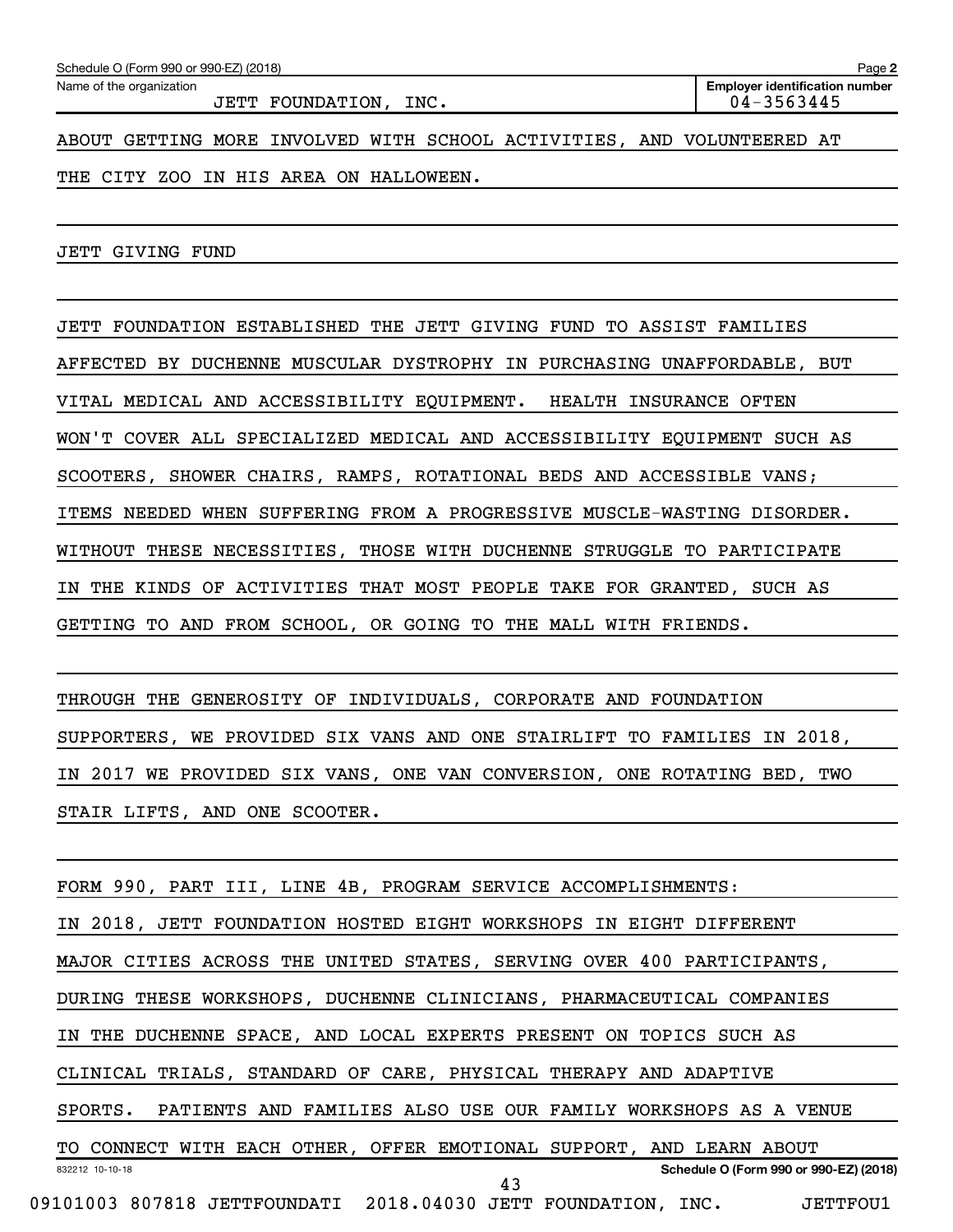| Schedule O (Form 990 or 990-EZ) (2018)                                 | Page 2                                              |
|------------------------------------------------------------------------|-----------------------------------------------------|
| Name of the organization<br>JETT FOUNDATION, INC.                      | <b>Employer identification number</b><br>04-3563445 |
| HELPFUL RESOURCES AND DIRECT SERVICE PROGRAMS LIKE CAMP PROMISE,       |                                                     |
| JETTING FOR SUCCESS, JETTRIDE, AND OTHER READY. SET. JETT INITIATIVES. |                                                     |
| IN 2017, JETT FOUNDATION PUT ON 12 FAMILY WORKSHOPS IN 12 MAJOR CITIES |                                                     |
| ACROSS THE UNITED STATES AND SERVED OVER 250 PATIENTS AND FAMILY       |                                                     |
| MEMBERS.                                                               |                                                     |

JETTRIDE

JETTRIDE IS A PROGRAM FOR SIBLINGS AND CLOSE FRIENDS OF THOSE AFFLICTED WITH DUCHENNE. THE JETTRIDE GIVES THESE INDIVIDUALS THE OPPORTUNITY TO CONNECT WITH OTHER TEENS WHO ARE LIVING THROUGH THE SAME EXPERIENCES IN ORDER TO BUILD LIFELONG FRIENDSHIP.

THE COMMUNITY AMBASSADOR PROGRAM

LAUNCHED IN 2017, THIS PROGRAM SPREADS AWARENESS ABOUT DUCHENNE AND THE PROGRAMS AND SERVICES THAT JETT FOUNDATION PROVIDES, THROUGH COMMUNITY AMBASSADORS (MOMS, DADS, GRANDPARENTS, AND SIBLINGS) WHO ARE ALREADY FAMILIAR WITH THE DUCHENNE LANDSCAPE. IN 2018, TWELVE JETT FOUNDATION AMBASSADORS ENGAGED WITH AN ESTIMATED 75 FAMILIES AFFECTED BY DUCHENNE THROUGHOUT THE COUNTRY.

NEWLY DIAGNOSED FAMILY EDUCATION MATERIALS/SERIES

832212 10-10-18 **Schedule O (Form 990 or 990-EZ) (2018)** FORMERLY NAMED THE COMMUNITY CARE INITIATIVE, IS AN INITIATIVE LAUNCHED IN LATE 2017 TO PROVIDE EDUCATIONAL RESOURCES TO PEOPLE AND FAMILIES AFFECTED BY DUCHENNE MUSCULAR DYSTROPHY. IN 2017 AND 2018, JETT FOUNDATION RECEIVED OVER 520 REQUESTS FOR THE DAN AND DMD CHILDREN'S 09101003 807818 JETTFOUNDATI 2018.04030 JETT FOUNDATION, INC. JETTFOU1 44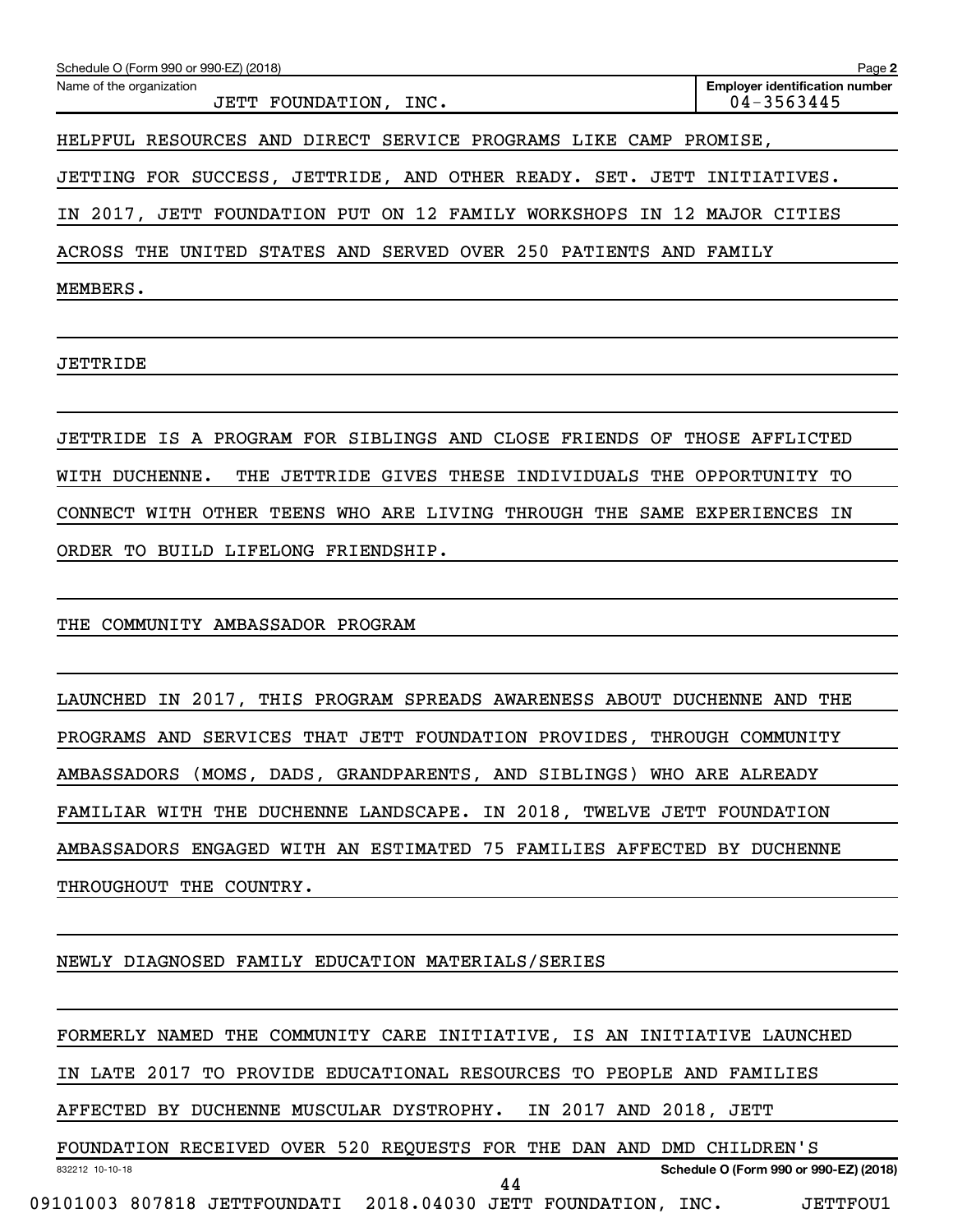Name of the organization

JETT FOUNDATION, INC. 04-3563445

BOOK.

THE DUCHENNE BIOTECHNOLOGY COUNCIL ("DBC")

THE DBC IS A GROUP OF INDUSTRY PARTNERS IN THE DUCHENNE SPACE WHO HAVE COME TOGETHER TO TRY TO SOLVE SOME OF THE MAJOR BARRIERS TO INNOVATION THAT THEY ALL FACE IN DUCHENNE DRUG DEVELOPMENT. AS A TEAM, THESE PHARMACEUTICAL COMPANIES, WITH DIFFERENT TECHNOLOGIES, INTELLECTUAL PROPERTIES, AND CULTURES, HAVE COMMITTED TO MEETING QUARTERLY TO BRAINSTORM AND THEN TACKLE THE COMMON CHALLENGES THEY ALL FACE AS DRUG DEVELOPERS IN DUCHENNE. IN 2018, WE HOSTED FOUR DBC MEETINGS.

FORM 990, PART III, LINE 4D, OTHER PROGRAM SERVICES:

RESEARCH:

ALTHOUGH MINIMAL IN 2018 AND 2017, JETT FOUNDATION CONTINUES TO SUPPORT RESEARCH. JETT'S EFFORTS IN RESEARCH HAVE LED TO AN INCREASE IN CLINICAL TRIALS, WHICH HAS EXPANDED THE ORGANIZATION'S EDUCATIONAL PROGRAMMING TO INCLUDE INFORMATION ON INNOVATIVE RESEARCH AND DRUG DEVELOPMENT.

EXPENSES \$ 16,246. INCLUDING GRANTS OF \$ 0. REVENUE \$ 0.

FORM 990, PART VI, SECTION B, LINE 11B:

THE GOVERNING BODY REVIEWS THE FORM 990 FOR ACCURACY AND COMPLETENESS

BEFORE BEING FILED WITH THE INTERNAL REVENUE SERVICE.

FORM 990, PART VI, SECTION B, LINE 12C:

832212 10-10-18 **Schedule O (Form 990 or 990-EZ) (2018)** THE ORGANIZATION'S GOVERNING BODY REQUIRES AN ANNUAL DECLARATION FROM ALL 09101003 807818 JETTFOUNDATI 2018.04030 JETT FOUNDATION, INC. JETTFOU1 45